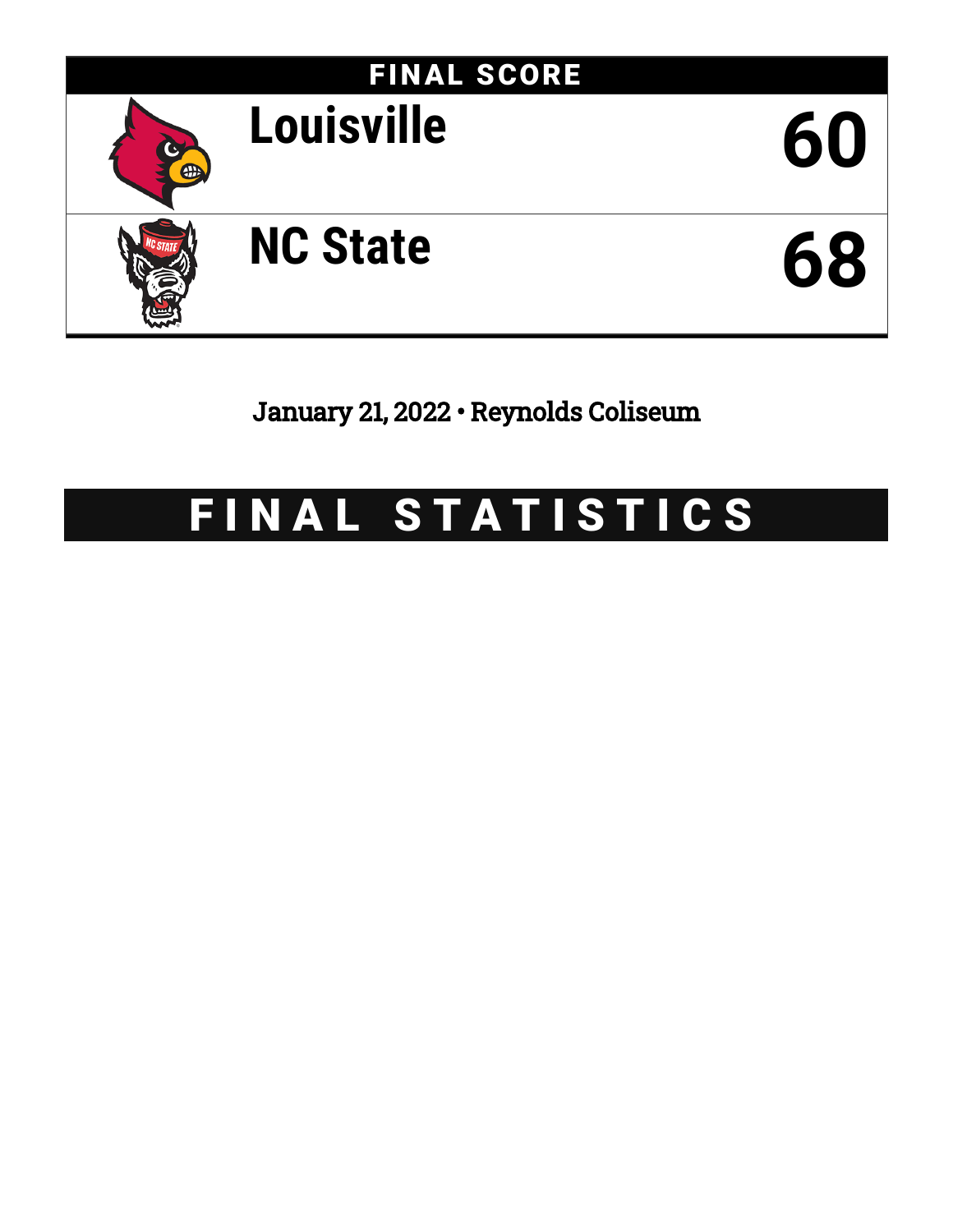### **Official Box Score Louisville vs NC State Game Totals -- Final Statistics January 21, 2022 at Reynolds Coliseum**



# **Louisville 60**

| No.               | Plaver                  | S  | Pts      | FG.      | 3FG      | FT      | OR | DR       | TR | PF            | A               | TO       | Blk          | Stl          | Min        | $+/-$          |
|-------------------|-------------------------|----|----------|----------|----------|---------|----|----------|----|---------------|-----------------|----------|--------------|--------------|------------|----------------|
| 10                | VAN LITH, HAILEY        | G  | 14       | $6 - 17$ | $2 - 4$  | 0-1     |    | 0        |    | 2             | 4               | 2        |              |              | 33         | $-13$          |
| 14                | SMITH, KIANNA           | G  | 8        | $4 - 10$ | $0 - 2$  | $0 - 0$ |    | 2        | 3  | $\mathbf{0}$  | 2               | $\Omega$ |              | $\mathbf{0}$ | 37         | $-12$          |
| 21                | <b>ENGSTLER, EMILY</b>  | G  | 15       | $6 - 18$ | $1 - 4$  | $2 - 3$ | 4  |          | 11 | 2             | 2               | 3        | $\mathbf{0}$ | 2            | 37         | $-7$           |
| 23                | HALL, CHELSIE           | G  | $\Omega$ | $0 - 4$  | $0 - 0$  | $0 - 0$ |    | 2        | 3  | 3             | 0               | 1        | $\mathbf{0}$ | $\mathbf{0}$ | 18         | $\overline{4}$ |
| 44                | COCHRAN, OLIVIA         | F. | 19       | $8 - 12$ | $0 - 0$  | $3 - 4$ | 5  | 2        | 7  | 4             | 1               | 2        | 1            | 0            | 27         | $-15$          |
| 02                | SMITH, AHLANA           | G  |          | $0 - 5$  | $0 - 3$  | $1 - 2$ | 0  | 1        |    | $\mathcal{P}$ | $\Omega$        | $\Omega$ | 2            | 1            | 22         | -1             |
| 05                | ROBINSON, MYKASA        | G  | 2        | $1 - 1$  | $0 - 0$  | $0 - 0$ | 2  | 5        |    | 4             |                 | 3        | $\Omega$     | 1            | 12         | 12             |
| $12 \overline{ }$ | <b>VERHULST, PAYTON</b> | G  |          | $0 - 1$  | $0 - 0$  | $1 - 2$ | 0  | 0        | 0  | 1             | 0               | 0        | $\Omega$     | $\Omega$     | 2          | 1              |
| 22                | DIXON, LIZ              | F. | 0        | $0 - 1$  | $0 - 0$  | $0-0$   | 2  | $\Omega$ | 2  | 1             | 2               | 0        | $\Omega$     | 2            | 12         | 3              |
|                   | TEAM                    |    |          |          |          |         | 2  | 2        | 4  | 0             |                 | 1        |              |              |            |                |
|                   | <b>TOTALS</b>           |    | 60       | 25-69    | $3 - 13$ | $7-12$  | 18 | 21       | 39 | 19            | 12 <sup>1</sup> | $12 \,$  | 4            |              | <b>200</b> |                |
|                   |                         |    |          |          |          |         |    |          |    |               |                 |          |              |              |            |                |

| <b>Shooting By Period</b> |           |       |          |       |         |       | Last FG: 4th-00:05     |
|---------------------------|-----------|-------|----------|-------|---------|-------|------------------------|
| Period                    | FG        | FG%   | 3FG      | 3FG%  | FT      | FT%   | Largest lead: By 16 at |
| 1st Half                  | 15-38     | 39%   | 1-6      | 17%   | $3 - 7$ | 43%   | Technical Fouls: None. |
| 2nd Half                  | $10 - 31$ | 32%   | $2 - 7$  | 29%   | 4-5     | 80%   |                        |
| Game                      | 25-69     | 36.2% | $3 - 13$ | 23.1% | $7-12$  | 58.3% |                        |

## **NC State 68**

| No. | Plaver                  | S  | Pts | FG       | 3FG      | FТ      | 0 <sub>R</sub> | DR | TR | PF             | A        | TO | Blk      | Stl      | Min        | $+/-$        |
|-----|-------------------------|----|-----|----------|----------|---------|----------------|----|----|----------------|----------|----|----------|----------|------------|--------------|
| 02  | PEREZ, RAINA            | G  |     | 2-6      | 1-2      | $2 - 2$ | 0              | 3  | 3  |                |          |    | 0        | 0        | 25         | $-13$        |
| 03  | <b>CRUTCHFIELD, KAI</b> | G  | 3   | $1 - 6$  | $0 - 2$  | $1 - 2$ | 0              | 2  | 2  | $\overline{2}$ | 2        | 3  |          |          | 32         | 9            |
| 11  | BROWN-TURNER, JAKIA     | G  | 14  | $5 - 8$  | $2 - 5$  | $2 - 2$ |                |    | 2  |                | 2        | 4  | 0        |          | 29         | 12           |
| 25  | JONES, KAYLA            | F  | 2   | $1 - 2$  | $0 - 1$  | $0 - 0$ | 0              | 2  | 2  | 4              | 3        | 0  | $\Omega$ |          | 25         | 11           |
| 33  | <b>CUNANE, ELISSA</b>   | C. | 15  | $4 - 7$  | $0 - 0$  | $7 - 7$ | 3              | 9  | 12 | $\mathcal{P}$  | 1        | 1  | 2        |          | 28         | 8            |
| 00  | JOHNSON, DIAMOND        | G  | 16  | $6 - 19$ | $3 - 8$  | $1 - 2$ | $\overline{2}$ | 4  | 6  | $\mathcal{P}$  | 3        |    | $\Omega$ | $\Omega$ | 25         | 5            |
| 05  | BOYD, JADA              | F  | 5   | $2 - 2$  | $0 - 0$  | $1 - 2$ | $\overline{2}$ | 4  | 6  | 0              | 1        | 2  | $\Omega$ | 0        | 11         | -3           |
| 10  | JAMES, AZIAHA           | G  | 0   | $0 - 2$  | $0 - 1$  | $0 - 0$ | 1              |    | 2  | 0              | $\Omega$ | 2  | $\Omega$ | 0        | 8          | -3           |
| 21  | <b>HAYES, MADISON</b>   | G  | 0   | $0 - 0$  | $0 - 0$  | $0 - 0$ | 1.             | 0  | 1  | 0              | $\Omega$ | 0  | $\Omega$ | $\Omega$ | 5          | 0            |
| 41  | HOBBY, CAMILLE          | С  | 6   | $2 - 3$  | $0 - 0$  | $2 - 2$ | $\overline{2}$ |    | 3  | $\mathcal{P}$  | $\Omega$ |    | $\Omega$ | $\Omega$ | 12         | $\mathbf{0}$ |
|     | <b>TEAM</b>             |    |     |          |          |         | 1              | 2  | 3  | $\Omega$       |          | 0  |          |          |            |              |
|     | <b>TOTALS</b>           |    |     | 68 23-55 | $6 - 19$ | $16-19$ | 13             | 29 | 42 | 15             | 14       | 15 | 3        | 4        | <b>200</b> |              |

| Game                                | 23-55    | 41.8% | $6 - 19$ | 31.6% | $16-19$   | 84.2% |    |
|-------------------------------------|----------|-------|----------|-------|-----------|-------|----|
| 2nd Half                            | $15-30$  | 50%   | $5 - 12$ | 42%   | $12 - 13$ | 92%   |    |
| 1st Half                            | $8 - 25$ | 32%   | $1 - 7$  | 14%   | 4-6       | 67%   | Te |
| <b>Shooting By Period</b><br>Period | FG       | FG%   | 3FG      | 3FG%  | FT        | FT%   |    |

*Last FG:* 4th-00:43 *Largest lead:* By 13 at *Technical Fouls:* None.

| Game Notes:                                                               | <b>Score</b>                          | 1st | 2nd | 3rd | 4th | <b>TOT</b> | <b>Points</b>     | LOU | <b>NCSU</b> |
|---------------------------------------------------------------------------|---------------------------------------|-----|-----|-----|-----|------------|-------------------|-----|-------------|
| Officials: Dee Kantner, Joseph Vaszily, Jeffrey Smith<br>Attendance: 5500 | LOU                                   | 18  | 16  |     |     |            | In the Paint      | 32  | 28          |
|                                                                           | <b>NCSU</b>                           | 15  | -ĥ  | 16  | -31 | 68         | Off Turns         | 19  | 22          |
| Start Time: 12:30 AM                                                      |                                       |     |     |     |     |            | 2nd Chance        | 19  | 14          |
| Conference Game:                                                          | LOU led for 29:48. NCSU led for 9:32. |     |     |     |     |            | <b>Fast Break</b> |     |             |
|                                                                           | Game was tied for 0:0.                |     |     |     |     |            | <b>Denah</b>      |     | ົ           |

**Game tied**: **0** Lead Changes: 0

| Points       | LOU            | <b>NCSU</b>    |
|--------------|----------------|----------------|
| In the Paint | 32             | 28             |
| Off Turns    | 19             | 22             |
| 2nd Chance   | 19             | 14             |
| Fast Break   |                | 11             |
| Bench        | Δ              | 27             |
| Per Poss     | 0.882<br>29/68 | 1.046<br>31/65 |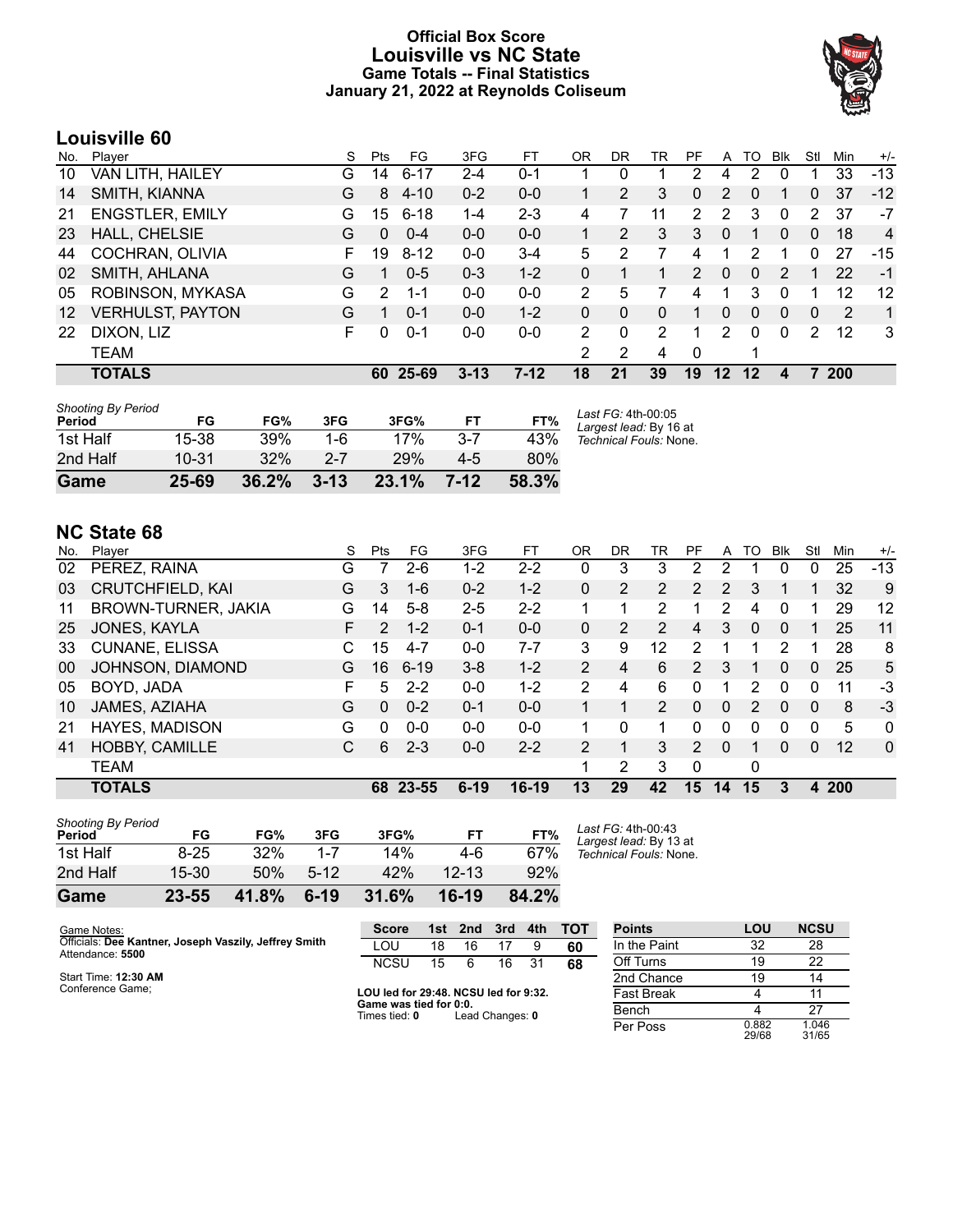### **Official Box Score Louisville vs NC State First Half Statistics Only January 21, 2022 at Reynolds Coliseum**



# **Louisville 34**

| No. | Plaver                  | S  | <b>Pts</b> | <b>FG</b> | 3FG     | <b>FT</b> | <b>OR</b> | <b>DR</b> | <b>TR</b> | PF             | A        | TO | <b>B</b> lk  | Stl      | Min | $+/-$        |
|-----|-------------------------|----|------------|-----------|---------|-----------|-----------|-----------|-----------|----------------|----------|----|--------------|----------|-----|--------------|
| 02  | SMITH, AHLANA           | G  |            | $0 - 2$   | $0 - 1$ | $1 - 2$   | 0         | 0         | 0         |                | 0        | 0  | 2            |          | 14  | $-1$         |
| 05  | ROBINSON, MYKASA        | G  | 0          | $0 - 0$   | $0 - 0$ | $0-0$     |           | 3         | 4         | $\overline{2}$ |          |    | 0            | 0        |     | 11           |
| 10  | VAN LITH, HAILEY        | G  | 6          | $3 - 8$   | $0 - 0$ | $0 - 1$   | 0         | 0         | 0         | 0              | 2        | O  |              |          | 17  | 6            |
| 12  | <b>VERHULST, PAYTON</b> | G  |            | $0 - 1$   | $0 - 0$ | $1 - 2$   | 0         | 0         | 0         |                | 0        | 0  | $\mathbf{0}$ | 0        | -2  | $\mathbf{1}$ |
| 14  | SMITH, KIANNA           | G  | 6          | $3 - 7$   | $0 - 2$ | $0 - 0$   | 0         |           |           | 0              | 0        | 0  |              | 0        | 17  | 9            |
| 21  | <b>ENGSTLER, EMILY</b>  | G  | 9          | $4 - 12$  | $1 - 3$ | $0 - 0$   | 3         |           | 10        | 1              | 2        | 1  | 0            |          | 18  | 12           |
| 22  | DIXON, LIZ              | F  | 0          | $0 - 0$   | $0 - 0$ | $0 - 0$   |           | 0         |           |                | 1        | 0  | 0            | 2        |     | 3            |
| 23  | HALL, CHELSIE           | G  | $\Omega$   | $0 - 1$   | $0 - 0$ | $0 - 0$   | 0         | 0         | $\Omega$  | 2              | $\Omega$ |    | 0            | $\Omega$ | 6   | 6            |
| 44  | COCHRAN, OLIVIA         | F. | 11         | $5 - 7$   | $0 - 0$ | $1 - 2$   | 4         | $\Omega$  | 4         | 0              | 0        | 0  |              | 0        | 13  | 9            |
|     | <b>TEAM</b>             |    | 0          | $0 - 0$   | $0 - 0$ | $0-0$     | 2         | 1         | 3         | 0              | 0        | 0  | 0            | 0        | 0   | $\mathbf 0$  |
|     | <b>TOTALS</b>           |    |            | 34 15-38  | 1-6     | $3 - 7$   | 11        | 12        | 23        | 8              | 6        | 3  | 4            | 5        | 100 | $\mathbf{0}$ |

| <b>Shooting By Period</b><br>Period | FG      | FG%   | 3FG      | 3FG%  |         | FT%   | Last FG Half: LOU 2nd-02:57 |
|-------------------------------------|---------|-------|----------|-------|---------|-------|-----------------------------|
| 1st Half                            | 15-38   | 39%   | 1-6      | 17%   | $3 - 7$ | 43%   |                             |
| Game                                | $25-69$ | 36.2% | $3 - 13$ | 23.1% | 7-12    | 58.3% |                             |

# **NC State 21**

| No. | Player                  | S  | <b>Pts</b>    | <b>FG</b> | 3FG     | <b>FT</b> | <b>OR</b>      | DR | <b>TR</b> | PF            | A        | TO       | <b>Blk</b> | Stl      | Min          | $+/-$        |
|-----|-------------------------|----|---------------|-----------|---------|-----------|----------------|----|-----------|---------------|----------|----------|------------|----------|--------------|--------------|
| 00  | JOHNSON, DIAMOND        | G  | 0             | $0 - 7$   | $0 - 2$ | $0 - 0$   | 0              | 2  | 2         | 2             | 2        | 0        | 0          | 0        | 9            | 3            |
| 02  | PEREZ, RAINA            | G  | 5             | $1 - 2$   | 1-1     | $2 - 2$   | $\Omega$       | 2  | 2         |               |          |          | 0          | 0        | 15           | $-12$        |
| 03  | <b>CRUTCHFIELD, KAI</b> | G  |               | $0 - 4$   | $0 - 2$ | $1 - 2$   | 0              | 2  | 2         |               |          |          | 0          | 0        | 18           | $-10$        |
| 05  | BOYD, JADA              | F  | 5             | $2 - 2$   | $0 - 0$ | $1 - 2$   | $\overline{2}$ | 3  | 5.        | 0             |          | 2        | 0          | 0        | 9            | $-3$         |
| 10  | JAMES, AZIAHA           | G  | 0             | $0-0$     | $0 - 0$ | $0 - 0$   | 0              | 0  | 0         | 0             | 0        | 2        | 0          | 0        | 3            | -3           |
| 11  | BROWN-TURNER, JAKIA     | G  | $\mathcal{P}$ | $1 - 3$   | $0 - 2$ | $0 - 0$   |                |    | 2         |               | $\Omega$ | 2        | 0          | 0        | 14           | -9           |
| 21  | HAYES, MADISON          | G  | 0             | $0 - 0$   | $0 - 0$ | $0 - 0$   | 0              | 0  | 0         | 0             | 0        | 0        | 0          | $\Omega$ | $\mathbf{0}$ | $\mathbf 0$  |
| 25  | JONES, KAYLA            | F. | $\mathcal{P}$ | $1 - 1$   | $0 - 0$ | $0 - 0$   | $\Omega$       | 0  | 0         | $\mathcal{P}$ |          | $\Omega$ | 0          | 0        | 11           | $-10$        |
| 33  | <b>CUNANE, ELISSA</b>   | C  | $\mathcal{P}$ | $1 - 3$   | $0 - 0$ | $0 - 0$   | 1              | 3  | 4         | ŋ             | 0        |          |            |          | 14           | $-13$        |
| 41  | <b>HOBBY, CAMILLE</b>   | C  | 4             | $2 - 3$   | $0 - 0$ | $0 - 0$   |                | 0  |           | 0             | 0        |          | 0          | $\Omega$ | 6            | $\Omega$     |
|     | <b>TEAM</b>             |    | 0             | $0 - 0$   | $0 - 0$ | $0 - 0$   |                | 2  | 3         | 0             | 0        | $\Omega$ | 0          | $\Omega$ | $\Omega$     | 0            |
|     | <b>TOTALS</b>           |    | 21            | $8 - 25$  | $1 - 7$ | 4-6       | 6              | 15 | 21        |               | 6        | 10       |            |          | 100          | $\mathbf{0}$ |

| <b>Shooting By Period</b><br>Period | FG       | FG%   | 3FG    | 3FG%  |         | FT%   |
|-------------------------------------|----------|-------|--------|-------|---------|-------|
| 1st Half                            | $8 - 25$ | 32%   |        | 14%   | 4-6     | 67%   |
| Game                                | 23-55    | 41.8% | $6-19$ | 31.6% | $16-19$ | 84.2% |

*Last FG Half:* NCSU 2nd-00:42

| Game Notes:                                                               | <b>Score</b> |    | 1st 2nd 3rd 4th |    | <b>TOT</b> | <b>Points from (This Period)</b> | <b>LOU NCSU</b> |
|---------------------------------------------------------------------------|--------------|----|-----------------|----|------------|----------------------------------|-----------------|
| Officials: Dee Kantner, Joseph Vaszily, Jeffrey Smith<br>Attendance: 5500 | LOU          | 18 | 16              |    | 60         | In the Paint                     |                 |
|                                                                           | <b>NCSU</b>  | 15 |                 | 16 | 68         | Off Turns                        |                 |
| Start Time: 12:30 AM                                                      |              |    |                 |    |            | 2nd Chance                       |                 |
| Conference Game:                                                          |              |    |                 |    |            | <b>Fast Break</b>                |                 |
|                                                                           |              |    |                 |    |            | Bench                            |                 |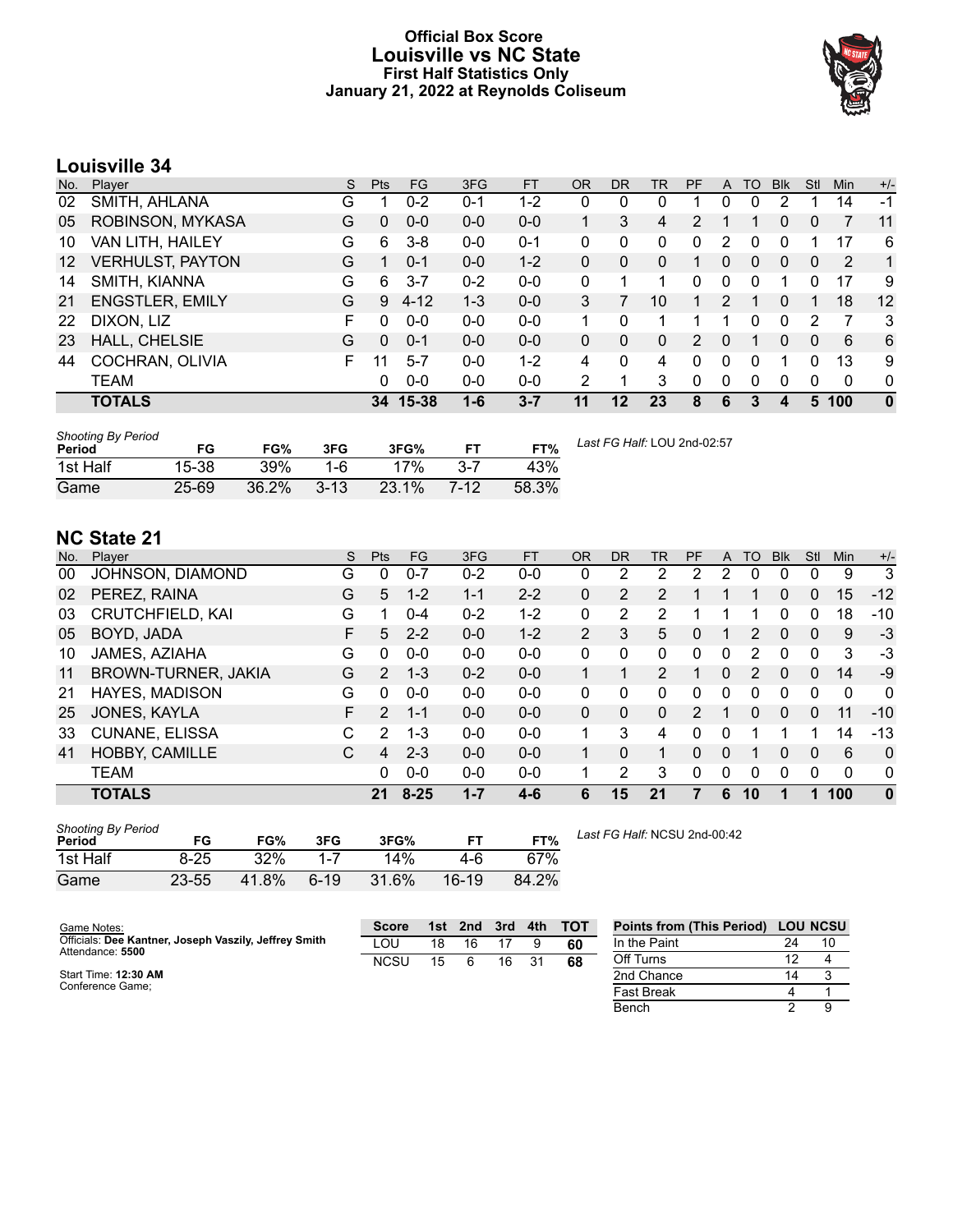### **Official Box Score Louisville vs NC State First Quarter Statistics Only January 21, 2022 at Reynolds Coliseum**



# **Louisville 18**

| No.     | Plaver                  | S | <b>Pts</b> | <b>FG</b> | 3FG     | <b>FT</b> | <b>OR</b> | <b>DR</b> | TR       | PF | A            | TO       | <b>Blk</b> | <b>Stl</b> | Min            | $+/-$        |
|---------|-------------------------|---|------------|-----------|---------|-----------|-----------|-----------|----------|----|--------------|----------|------------|------------|----------------|--------------|
| 10      | VAN LITH, HAILEY        | G | 4          | $2 - 7$   | $0 - 0$ | $0 - 1$   | 0         | 0         | 0        | 0  | 2            | 0        | 0          |            | 10             | 3            |
| 14      | SMITH, KIANNA           | G | 2          | 1-1       | $0 - 0$ | $0-0$     | 0         | 0         | 0        | 0  | 0            | 0        | 0          | 0          | 10             | 3            |
| 21      | <b>ENGSTLER, EMILY</b>  | G | 6          | $3-5$     | $0 - 0$ | $0-0$     | 1         | 3         | 4        | 0  | 0            | 0        |            | 0          | 10             | 3            |
| 23      | HALL, CHELSIE           | G | 0          | $0-0$     | $0 - 0$ | $0-0$     | 0         | 0         | 0        | 2  | $\mathbf{0}$ |          | 0          | 0          | $\overline{4}$ | 1            |
| 44      | COCHRAN, OLIVIA         | F | 6          | $3-5$     | $0 - 0$ | $0-0$     | 2         | 0         | 2        | 0  | 0            | 0        | 0          | 0          |                | -3           |
| 02      | SMITH, AHLANA           | G | 0          | $0 - 1$   | $0 - 1$ | $0 - 0$   | $\Omega$  | 0         | 0        |    | $\Omega$     | $\Omega$ |            | 0          | 6              | 2            |
| 05      | ROBINSON, MYKASA        | G | 0          | $0 - 0$   | $0 - 0$ | $0-0$     | 0         | 0         | 0        | 0  | 0            | $\Omega$ | 0          | 0          | $\Omega$       | $\mathbf 0$  |
| $12 \,$ | <b>VERHULST, PAYTON</b> | G | 0          | $0 - 0$   | $0 - 0$ | $0 - 0$   | 0         | 0         | 0        | 0  | $\mathbf{0}$ | $\Omega$ | 0          | 0          | $\Omega$       | $\mathbf{0}$ |
| 22      | DIXON, LIZ              | F | O          | $0 - 0$   | $0 - 0$ | $0-0$     | 0         | 0         | $\Omega$ | 0  |              | 0        | 0          | 1          | 3              | $\mathbf 0$  |
|         | <b>TEAM</b>             |   |            | $0 - 0$   |         |           | 1         | 0         | 1        | 0  |              | 0        |            |            |                |              |
|         | <b>TOTALS</b>           |   | 18         | $9 - 19$  | $0 - 1$ | $0 - 1$   |           | 3         |          | 3  | 3            |          |            | 2          | 50             |              |

| <b>Shooting By Period</b> |           |       |          |       |      |       |
|---------------------------|-----------|-------|----------|-------|------|-------|
| Period                    | FG        | FG%   | 3FG      | 3FG%  | FТ   | FT%   |
| 1st Half                  | $9 - 19$  | 47%   | በ-1      | 00%   | በ-1  | 00%   |
| 1st Half                  | 15-38     | 39%   | 1-6      | 17%   | 3-7  | 43%   |
| Game                      | $25 - 69$ | 36.2% | $3 - 13$ | 23.1% | 7-12 | 58.3% |

# **NC State 15**

| No. | Plaver                  | S  | Pts           | FG.      | 3FG     | <b>FT</b> | <b>OR</b> | <b>DR</b> | <b>TR</b>      | PF          | A            | TO       | <b>Blk</b> | Stl          | Min      | $+/-$        |
|-----|-------------------------|----|---------------|----------|---------|-----------|-----------|-----------|----------------|-------------|--------------|----------|------------|--------------|----------|--------------|
| 02  | PEREZ, RAINA            | G  | 5             | $1 - 2$  | 1-1     | $2 - 2$   | 0         |           |                |             |              |          | O          | 0            |          | $-3$         |
| 03  | <b>CRUTCHFIELD, KAI</b> | G  | $\mathbf{0}$  | $0 - 3$  | $0 - 2$ | $0 - 0$   | 0         | 0         | 0              | 0           |              |          | 0          | 0            | 10       | $-3$         |
| 11  | BROWN-TURNER, JAKIA     | G  | $\mathcal{P}$ | 1-1      | $0 - 0$ | $0 - 0$   | 1         |           | $\overline{2}$ |             | 0            | 2        | 0          | 0            | 10       | $-3$         |
| 25  | JONES, KAYLA            | F. | 2             | $1 - 1$  | $0 - 0$ | $0 - 0$   | $\Omega$  | 0         | 0              | 0           |              | 0        | 0          | $\Omega$     | 6        | 1            |
| 33  | <b>CUNANE, ELISSA</b>   | C  | 2             | 1-1      | $0 - 0$ | $0 - 0$   | 0         | 2         | 2              | 0           | 0            |          | 0          | 0            |          | -3           |
| 00  | JOHNSON, DIAMOND        | G  | $\Omega$      | $0 - 2$  | $0 - 1$ | $0 - 0$   | 0         |           | 1              | 0           |              | $\Omega$ | $\Omega$   | $\Omega$     | 3        | $\Omega$     |
| 05  | BOYD, JADA              | F  | $\mathcal{P}$ | $1 - 1$  | $0 - 0$ | $0-0$     | 0         |           | 1              | 0           | 0            | 0        | 0          | 0            | 4        | -4           |
| 10  | JAMES, AZIAHA           | G  | $\Omega$      | $0 - 0$  | $0 - 0$ | $0 - 0$   | $\Omega$  | $\Omega$  | 0              | 0           | $\Omega$     | $\Omega$ | 0          | $\Omega$     | $\Omega$ | $\Omega$     |
| 21  | HAYES, MADISON          | G  | $\Omega$      | $0 - 0$  | $0 - 0$ | $0 - 0$   | 0         | 0         | $\mathbf{0}$   | 0           | 0            | 0        | 0          | 0            | $\Omega$ | $\mathbf{0}$ |
| 41  | HOBBY, CAMILLE          | C  | 2             | $1 - 1$  | $0 - 0$ | $0 - 0$   |           | 0         | 1              | 0           | $\mathbf{0}$ | $\Omega$ | $\Omega$   | $\mathbf{0}$ | 3        | $\mathbf 0$  |
|     | <b>TEAM</b>             |    |               | $0 - 0$  |         |           |           | 1         | 2              | 0           |              | 0        |            |              |          |              |
|     | <b>TOTALS</b>           |    | 15            | $6 - 12$ | $1 - 4$ | $2 - 2$   | 3         |           | 10             | $\mathbf 2$ | 4            | 5        | O          | 0            | 50       |              |

| <b>Shooting By Period</b><br>Period | FG        | FG%   | 3FG     | 3FG%  | FТ    | FT%   |
|-------------------------------------|-----------|-------|---------|-------|-------|-------|
| 1st Half                            | $6 - 12$  | 50%   | 1-4     | 25%   | $2-2$ | 100%  |
| 1st Half                            | $8 - 25$  | 32%   | $1 - 7$ | 14%   | 4-6   | 67%   |
| Game                                | $23 - 55$ | 41.8% | 6-19    | 31.6% | 16-19 | 84.2% |

| Game Notes:                                           | <b>Score</b> | 1st | 2nd | 3rd | 4th | тот | <b>Points (This Period)</b> | LOU           | <b>NCSU</b>   |
|-------------------------------------------------------|--------------|-----|-----|-----|-----|-----|-----------------------------|---------------|---------------|
| Officials: Dee Kantner, Joseph Vaszily, Jeffrey Smith | LOU          | 18  | 16  |     |     | 60  | In the Paint                | 14            | 6             |
| Attendance: 5500                                      | <b>NCSU</b>  | 15  | 6   | 16  | 31  | 68  | Off Turns                   |               |               |
| Start Time: 12:30 AM                                  |              |     |     |     |     |     | 2nd Chance                  |               |               |
| Conference Game;                                      |              |     |     |     |     |     | <b>Fast Break</b>           |               |               |
|                                                       |              |     |     |     |     |     | Bench                       |               |               |
|                                                       |              |     |     |     |     |     | Per Poss                    | l.059<br>9/17 | 0.938<br>7/16 |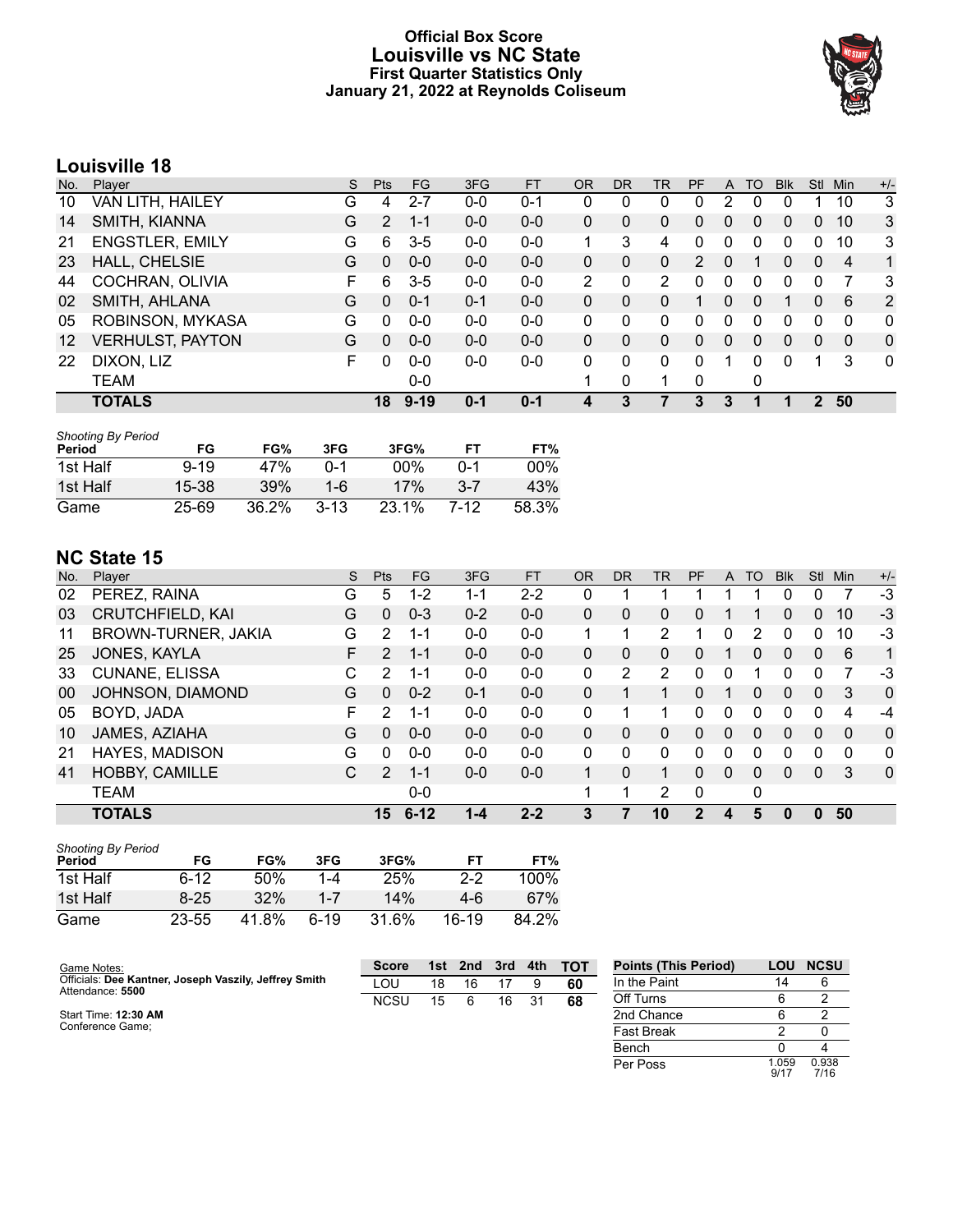#### **Official Play-By-Play Louisville vs NC State First Quarter January 21, 2022 at Reynolds Coliseum**



#### **Period 1**

<mark>Starters :</mark><br>Louisville: 10 VAN LITH,HAILEY (G); 14 SMITH,KIANNA (G); 21 ENGSTLER,EMILY (G); 23 HALL,CHELSIE (G); 44 COCHRAN,OLIVIA (F);<br>**NC State**: 2 PEREZ,RAINA (G); 3 CRUTCHFIELD,KAI (G); 11 BROWN-TURNER,JAKIA (G); 25 J

| Time  | <b>VISITORS: Louisville</b>          | <b>Score</b> | <b>Margin</b>  | <b>HOME: NC State</b>                |
|-------|--------------------------------------|--------------|----------------|--------------------------------------|
| 09:33 | MISSED LAYUP by VAN LITH, HAILEY     |              |                |                                      |
| 09:26 | REBOUND (OFF) by COCHRAN, OLIVIA     |              |                |                                      |
| 09:26 | GOOD! LAYUP by COCHRAN, OLIVIA       | $0 - 2$      | V <sub>2</sub> |                                      |
| 09:11 |                                      | $3-2$        | H <sub>1</sub> | GOOD! 3PTR by PEREZ, RAINA           |
| 09:11 |                                      |              |                | ASSIST by CRUTCHFIELD, KAI           |
| 08:34 | MISSED JUMPER by COCHRAN, OLIVIA     |              |                |                                      |
| 08:30 |                                      |              |                | REBOUND (DEF) by PEREZ, RAINA        |
| 08:07 |                                      |              |                | TURNOVER by BROWN-TURNER, JAKIA      |
| 07:49 | GOOD! JUMPER by SMITH, KIANNA        | $3 - 4$      | V <sub>1</sub> |                                      |
| 07:31 |                                      |              |                | TURNOVER by BROWN-TURNER, JAKIA      |
| 07:14 | MISSED LAYUP by COCHRAN, OLIVIA      |              |                |                                      |
| 07:14 | REBOUND (OFF) by TEAM                |              |                |                                      |
| 07:03 | TURNOVER by HALL, CHELSIE            |              |                |                                      |
| 06:49 | FOUL by HALL, CHELSIE                |              |                |                                      |
| 06:47 |                                      |              |                | MISSED 3PTR by CRUTCHFIELD, KAI      |
| 06:43 |                                      |              |                | REBOUND (OFF) by TEAM                |
| 06:33 |                                      |              |                | MISSED JUMPER by CRUTCHFIELD, KAI    |
| 06:27 |                                      |              |                | REBOUND (OFF) by BROWN-TURNER, JAKIA |
| 06:27 |                                      | $5 - 4$      | H <sub>1</sub> | GOOD! LAYUP by BROWN-TURNER, JAKIA   |
| 06:11 | GOOD! JUMPER by COCHRAN, OLIVIA      | $5-6$        | V <sub>1</sub> |                                      |
| 06:11 | ASSIST by VAN LITH, HAILEY           |              |                |                                      |
| 05:55 | FOUL by HALL, CHELSIE                |              |                |                                      |
| 05:55 | SUB OUT: HALL, CHELSIE               |              |                |                                      |
| 05:55 | SUB IN: SMITH, AHLANA                |              |                |                                      |
| 05:55 |                                      | $6-6$        | $\top$         | GOOD! FT by PEREZ, RAINA             |
| 05:55 |                                      | $7-6$        | H <sub>1</sub> | GOOD! FT by PEREZ, RAINA             |
| 05:41 | MISSED LAYUP by VAN LITH, HAILEY     |              |                |                                      |
| 05:38 |                                      |              |                | REBOUND (DEF) by CUNANE, ELISSA      |
| 05:32 |                                      | $9-6$        | H <sub>3</sub> | GOOD! JUMPER by JONES, KAYLA         |
| 05:32 |                                      |              |                | ASSIST by PEREZ, RAINA               |
| 05:09 |                                      |              |                | FOUL by BROWN-TURNER, JAKIA          |
| 05:01 | MISSED 3PTR by SMITH, AHLANA         |              |                |                                      |
| 04:58 |                                      |              |                | REBOUND (DEF) by BROWN-TURNER, JAKIA |
| 04:53 |                                      |              |                | TURNOVER by CUNANE, ELISSA           |
| 04:39 | MISSED by ENGSTLER, EMILY            |              |                |                                      |
| 04:35 | REBOUND (OFF) by ENGSTLER, EMILY     |              |                |                                      |
| 04:35 | GOOD! LAYUP by ENGSTLER, EMILY       | $9 - 8$      | H <sub>1</sub> |                                      |
| 04:23 |                                      |              |                | TURNOVER by PEREZ, RAINA             |
| 04:23 | STEAL by VAN LITH, HAILEY            |              |                |                                      |
| 04:19 | GOOD! LAYUP by VAN LITH, HAILEY [FB] | $9 - 10$     | V <sub>1</sub> |                                      |
| 04:01 |                                      | $11 - 10$    | H <sub>1</sub> | GOOD! JUMPER by CUNANE, ELISSA       |
| 04:01 |                                      |              |                | ASSIST by JONES, KAYLA               |
| 03:46 | MISSED LAYUP by ENGSTLER, EMILY      |              |                |                                      |
| 03:45 |                                      |              |                | REBOUND (DEF) by CUNANE, ELISSA      |
| 03:45 |                                      |              |                | SUB OUT: JONES, KAYLA                |
| 03:45 |                                      |              |                | SUB IN: BOYD, JADA                   |
| 03:30 |                                      |              |                | MISSED JUMPER by PEREZ, RAINA        |
| 03:30 | BLOCK by SMITH, AHLANA               |              |                |                                      |
| 03:25 | REBOUND (DEF) by ENGSTLER, EMILY     |              |                |                                      |
| 03:20 | MISSED LAYUP by VAN LITH, HAILEY     |              |                |                                      |
| 03:16 | REBOUND (OFF) by COCHRAN, OLIVIA     |              |                |                                      |
| 03:16 | GOOD! LAYUP by COCHRAN, OLIVIA       | $11 - 12$    | V <sub>1</sub> |                                      |
| 03:04 |                                      |              |                | MISSED 3PTR by CRUTCHFIELD, KAI      |
| 02:58 | REBOUND (DEF) by ENGSTLER, EMILY     |              |                |                                      |
| 02:53 | GOOD! LAYUP by VAN LITH, HAILEY      | $11 - 14$    | $V_3$          |                                      |
| 02:53 |                                      |              |                | FOUL by PEREZ, RAINA                 |
| 02:53 |                                      |              |                | SUB OUT: PEREZ, RAINA                |
| 02:53 |                                      |              |                | SUB OUT: CUNANE, ELISSA              |
| 02:53 |                                      |              |                | SUB IN: JOHNSON, DIAMOND             |
| 02:53 |                                      |              |                | SUB IN: HOBBY, CAMILLE               |
| 02:53 | SUB OUT: COCHRAN, OLIVIA             |              |                |                                      |
| 02:53 | SUB IN: DIXON, LIZ                   |              |                |                                      |
| 02:53 | MISSED FT by VAN LITH, HAILEY        |              |                |                                      |
| 02:51 |                                      |              |                | REBOUND (DEF) by BOYD, JADA          |
| 02:29 |                                      | $13 - 14$    | V <sub>1</sub> | GOOD! LAYUP by BOYD, JADA            |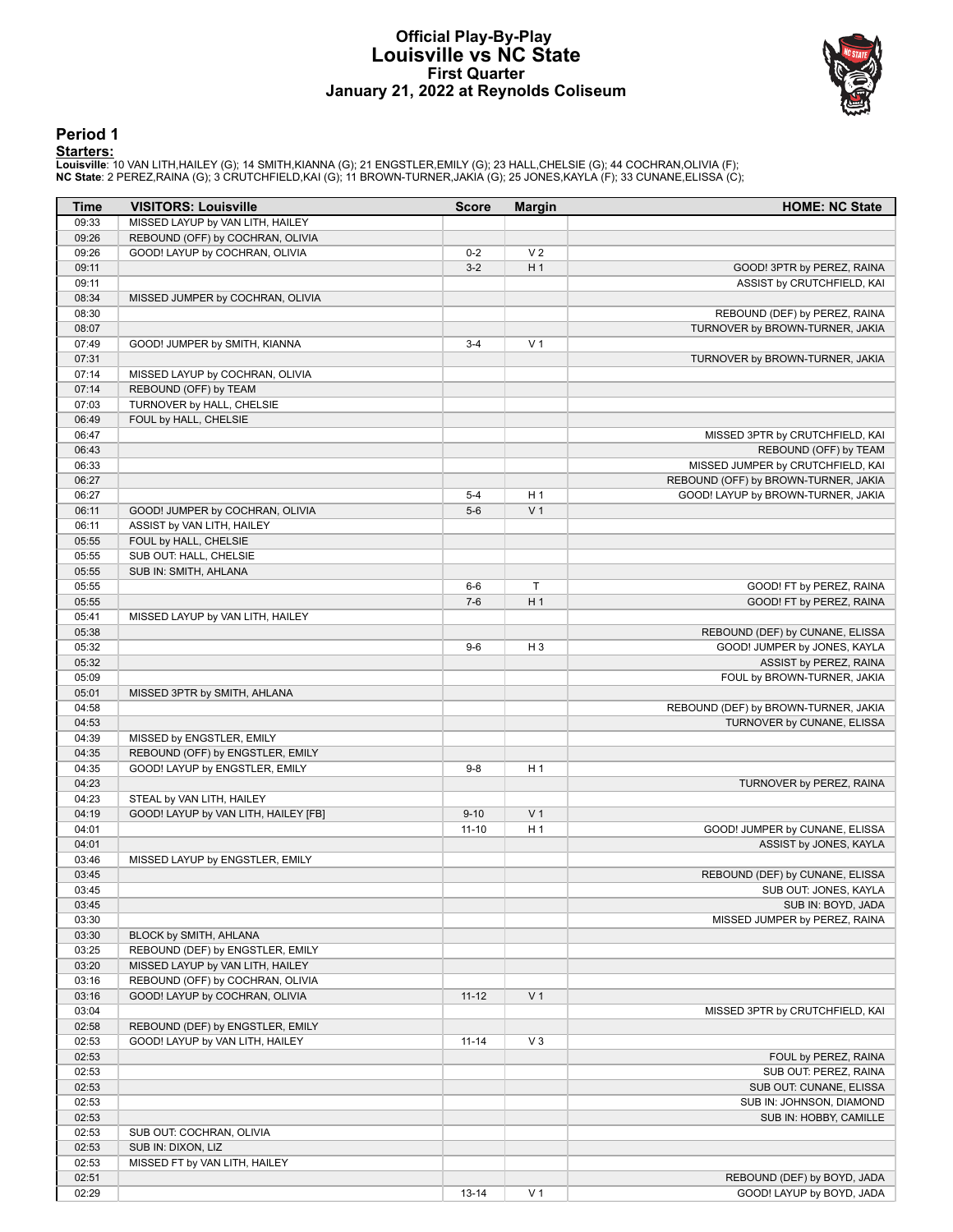| Time  | <b>VISITORS: Louisville</b>       | <b>Score</b> | <b>Margin</b>  | <b>HOME: NC State</b>             |
|-------|-----------------------------------|--------------|----------------|-----------------------------------|
| 02:13 | GOOD! LAYUP by ENGSTLER, EMILY    | $13 - 16$    | V <sub>3</sub> |                                   |
| 02:13 | ASSIST by VAN LITH, HAILEY        |              |                |                                   |
| 01:59 | FOUL by SMITH, AHLANA             |              |                |                                   |
| 01:51 |                                   | $15-16$      | V <sub>1</sub> | GOOD! LAYUP by HOBBY, CAMILLE     |
| 01:51 |                                   |              |                | ASSIST by JOHNSON, DIAMOND        |
| 01:37 | GOOD! LAYUP by ENGSTLER, EMILY    | $15-18$      | $V_3$          |                                   |
| 01:37 | ASSIST by DIXON, LIZ              |              |                |                                   |
| 01:12 |                                   |              |                | TURNOVER by CRUTCHFIELD, KAI      |
| 01:12 | STEAL by DIXON, LIZ               |              |                |                                   |
| 00:52 | MISSED JUMPER by VAN LITH, HAILEY |              |                |                                   |
| 00:49 |                                   |              |                | REBOUND (DEF) by JOHNSON, DIAMOND |
| 00:35 |                                   |              |                | MISSED 3PTR by JOHNSON, DIAMOND   |
| 00:29 |                                   |              |                | REBOUND (OFF) by HOBBY, CAMILLE   |
| 00:27 |                                   |              |                | MISSED JUMPER by JOHNSON, DIAMOND |
| 00:24 | REBOUND (DEF) by ENGSTLER, EMILY  |              |                |                                   |
| 00:01 | MISSED JUMPER by VAN LITH, HAILEY |              |                |                                   |
| 00:00 |                                   |              |                | REBOUND (DEF) by TEAM             |

# **Louisville 18, NC State 15**

| <b>Points (This Period)</b> | LOU           | <b>NCSU</b>   |
|-----------------------------|---------------|---------------|
| In the Paint                | 14            |               |
| Off Turns                   | 6             |               |
| 2nd Chance                  | Ⴌ             |               |
| Fast Break                  |               |               |
| Bench                       |               |               |
| Per Poss                    | 1.059<br>9/17 | 0.938<br>7/16 |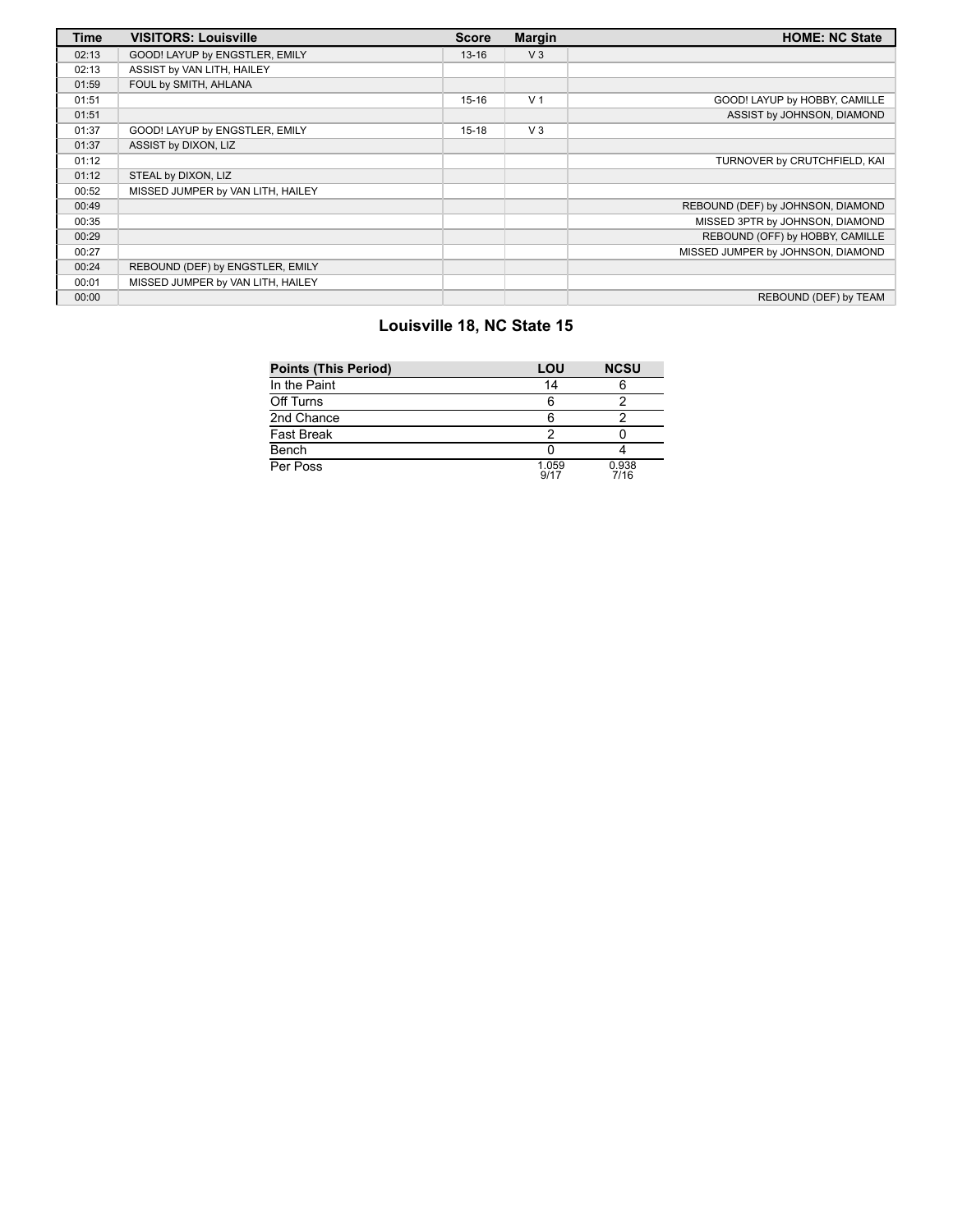### **Official Box Score Louisville vs NC State Second Quarter Statistics Only January 21, 2022 at Reynolds Coliseum**



8/17 0.353 3/17

# **Louisville 16**

| No. | Plaver                  | S  | <b>Pts</b> | <b>FG</b> | 3FG     | <b>FT</b> | <b>OR</b> | DR           | TR | PF | A        | TO       | <b>B</b> lk | Stl          | Min | $+/-$        |
|-----|-------------------------|----|------------|-----------|---------|-----------|-----------|--------------|----|----|----------|----------|-------------|--------------|-----|--------------|
| 10  | VAN LITH, HAILEY        | G  | 2          | 1-1       | $0 - 0$ | $0 - 0$   | 0         | 0            | 0  | 0  | 0        | 0        | 0           | 0            |     | 3            |
| 14  | SMITH, KIANNA           | G  | 4          | $2 - 6$   | $0 - 2$ | $0-0$     | 0         |              |    | 0  | 0        | 0        |             | 0            |     | 6            |
| 21  | <b>ENGSTLER, EMILY</b>  | G  | 3          | 1-7       | 1-3     | $0-0$     | 2         | 4            | 6  |    |          |          |             |              | 8   | 9            |
| 23  | HALL, CHELSIE           | G  | 0          | $0 - 1$   | $0 - 0$ | $0 - 0$   | 0         | 0            | 0  | 0  | 0        | $\Omega$ | 0           | 0            | -2  | 5            |
| 44  | COCHRAN, OLIVIA         | F  | 5.         | $2 - 2$   | $0 - 0$ | $1 - 2$   | 2         | $\mathbf{0}$ | 2  | 0  | 0        | 0        |             | 0            | 6   | 6            |
| 02  | SMITH, AHLANA           | G  |            | $0 - 1$   | $0 - 0$ | $1 - 2$   | $\Omega$  | 0            | 0  | 0  | $\Omega$ | $\Omega$ |             |              | 8   | $-3$         |
| 05  | ROBINSON, MYKASA        | G  | 0          | $0 - 0$   | $0 - 0$ | $0 - 0$   | 1         | 3            | 4  | 2  |          |          | 0           | 0            |     | 11           |
| 12  | <b>VERHULST, PAYTON</b> | G  |            | $0 - 1$   | $0 - 0$ | $1 - 2$   | 0         | $\Omega$     | 0  | 1  | 0        | $\Omega$ | 0           | $\mathbf{0}$ | 2   | $\mathbf{1}$ |
| 22  | DIXON, LIZ              | F. | 0          | $0 - 0$   | $0-0$   | $0-0$     | 1         | 0            | 1  | 1  | 0        | $\Omega$ | 0           |              | 4   | 3            |
|     | TEAM                    |    |            | $0 - 0$   |         |           | 1         |              | 2  | 0  |          | 0        |             |              |     |              |
|     | <b>TOTALS</b>           |    | 16         | $6 - 19$  | $1 - 5$ | 3-6       |           | 9            | 16 | 5  | 3        |          | 3           | 3            | 50  |              |

| <b>Shooting By Period</b> |           |       |          |            |         |       |
|---------------------------|-----------|-------|----------|------------|---------|-------|
| Period                    | FG        | FG%   | 3FG      | 3FG%       | FТ      | FT%   |
| 2nd Half                  | $6-19$    | 32%   | $1-5$    | <b>20%</b> | $3-6$   | 50%   |
| 2nd Half                  | $10 - 31$ | 32%   | 2-7      | <b>29%</b> | $4 - 5$ | 80%   |
| Game                      | 25-69     | 36.2% | $3 - 13$ | $23.1\%$   | 7-12    | 58.3% |

# **NC State 6**

| No. | Player                  | S | Pts         | FG       | 3FG     | <b>FT</b> | 0R       | <b>DR</b> | <b>TR</b>    | PF | A        | TO       | <b>B</b> lk | Stl          | Min      | $+/-$        |
|-----|-------------------------|---|-------------|----------|---------|-----------|----------|-----------|--------------|----|----------|----------|-------------|--------------|----------|--------------|
| 02  | PEREZ, RAINA            | G | 0           | $0 - 0$  | $0 - 0$ | $0 - 0$   | 0        |           |              | 0  | 0        |          | 0           | 0            | 8        | -9           |
| 03  | <b>CRUTCHFIELD, KAI</b> | G |             | $0 - 1$  | $0 - 0$ | $1 - 2$   | $\Omega$ | 2         | 2            |    | 0        | 0        | 0           | 0            | 8        | $-7$         |
| 11  | BROWN-TURNER, JAKIA     | G | 0           | $0 - 2$  | $0 - 2$ | $0-0$     | 0        | 0         | 0            | 0  | 0        | 0        | 0           | 0            | 4        | -6           |
| 25  | JONES, KAYLA            | F | 0           | $0 - 0$  | $0 - 0$ | $0 - 0$   | $\Omega$ | 0         | 0            | 2  | 0        | $\Omega$ | 0           | $\mathbf{0}$ | 5        | $-11$        |
| 33  | CUNANE, ELISSA          | C | 0           | $0 - 2$  | $0 - 0$ | $0 - 0$   | 1        |           | 2            | 0  | 0        | $\Omega$ | 1           |              |          | $-10$        |
| 00  | JOHNSON, DIAMOND        | G | 0           | $0 - 5$  | $0 - 1$ | $0 - 0$   | 0        |           | 1            | 2  |          | $\Omega$ | 0           | $\mathbf{0}$ | 6        | 3            |
| 05  | BOYD, JADA              | F | 3           | 1-1      | $0 - 0$ | $1 - 2$   | 2        | 2         | 4            | 0  |          | 2        | 0           | 0            | 5        | 1            |
| 10  | JAMES, AZIAHA           | G | $\Omega$    | $0 - 0$  | $0 - 0$ | $0 - 0$   | $\Omega$ | 0         | 0            | 0  | $\Omega$ | 2        | 0           | $\Omega$     | 3        | $-3$         |
| 21  | <b>HAYES, MADISON</b>   | G | 0           | $0 - 0$  | $0 - 0$ | $0 - 0$   | 0        | 0         | 0            | 0  | 0        | 0        | 0           | 0            | $\Omega$ | $\mathbf{0}$ |
| 41  | HOBBY, CAMILLE          | С | $2^{\circ}$ | $1 - 2$  | $0 - 0$ | $0 - 0$   | $\Omega$ | 0         | $\mathbf{0}$ | 0  | $\Omega$ |          | 0           | $\mathbf{0}$ | 3        | $\mathbf{0}$ |
|     | <b>TEAM</b>             |   |             | $0-0$    |         |           | 0        |           | 1            | 0  |          | 0        |             |              |          |              |
|     | <b>TOTALS</b>           |   | 6           | $2 - 13$ | $0 - 3$ | $2 - 4$   | 3        | 8         | 11           | 5  | 2        | 5        |             |              | 50       |              |

| <b>Shooting By Period</b><br>Period | FG        | FG%   | 3FG    | 3FG%   | FТ        | FT%   |
|-------------------------------------|-----------|-------|--------|--------|-----------|-------|
| 2nd Half                            | $2 - 13$  | 15%   | 0-3    | $00\%$ | $2 - 4$   | 50%   |
| 2nd Half                            | $15 - 30$ | 50%   | $5-12$ | 42%    | $12 - 13$ | 92%   |
| Game                                | 23-55     | 41.8% | հ-19   | 31.6%  | 16-19     | 84.2% |

| Game Notes:                                                               | <b>Score</b> | 1st | 2nd | 3rd | 4th | <b>TOT</b> | <b>Points (This Period)</b> | LOU   | <b>NCSU</b> |
|---------------------------------------------------------------------------|--------------|-----|-----|-----|-----|------------|-----------------------------|-------|-------------|
| Officials: Dee Kantner, Joseph Vaszily, Jeffrey Smith<br>Attendance: 5500 | LOU          | 18  | 16  |     |     | 60         | In the Paint                | 10    |             |
|                                                                           | <b>NCSU</b>  | 15  |     | 16  | 31  | 68         | Off Turns                   |       |             |
| Start Time: 12:30 AM                                                      |              |     |     |     |     |            | 2nd Chance                  |       |             |
| Conference Game;                                                          |              |     |     |     |     |            | <b>Fast Break</b>           |       |             |
|                                                                           |              |     |     |     |     |            | Bench                       |       |             |
|                                                                           |              |     |     |     |     |            | Per Poss                    | 0.941 | 0.353       |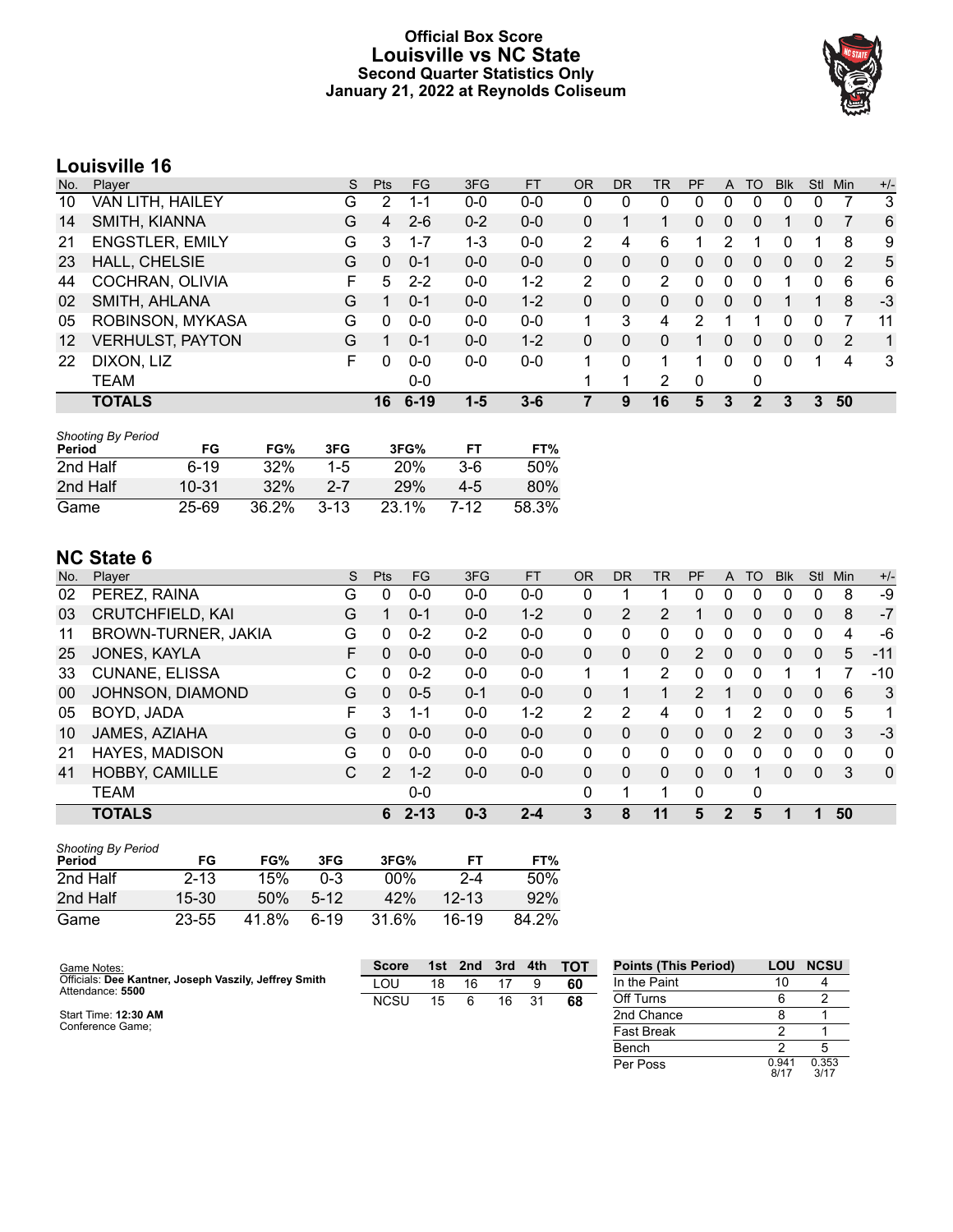#### **Official Play-By-Play Louisville vs NC State Second Quarter January 21, 2022 at Reynolds Coliseum**



#### **Period 2**

<mark>Starters :</mark><br>Louisville: 10 VAN LITH,HAILEY (G); 14 SMITH,KIANNA (G); 21 ENGSTLER,EMILY (G); 23 HALL,CHELSIE (G); 44 COCHRAN,OLIVIA (F);<br>**NC State**: 2 PEREZ,RAINA (G); 3 CRUTCHFIELD,KAI (G); 11 BROWN-TURNER,JAKIA (G); 25 J

| Time  | <b>VISITORS: Louisville</b>        | <b>Score</b> | <b>Margin</b>  | <b>HOME: NC State</b>            |
|-------|------------------------------------|--------------|----------------|----------------------------------|
| 10:00 | SUB OUT: ENGSTLER, EMILY           |              |                |                                  |
| 10:00 | SUB IN: VERHULST, PAYTON           |              |                |                                  |
| 09:46 | GOOD! LAYUP by SMITH, KIANNA       | 15-20        | V <sub>5</sub> |                                  |
| 09:28 |                                    |              |                | TURNOVER by BOYD, JADA           |
| 09:28 | STEAL by SMITH, AHLANA             |              |                |                                  |
| 09:12 | MISSED LAYUP by SMITH, KIANNA      |              |                |                                  |
| 09:08 |                                    |              |                | REBOUND (DEF) by BOYD, JADA      |
| 08:59 |                                    | $17 - 20$    | $V_3$          | GOOD! JUMPER by HOBBY, CAMILLE   |
| 08:59 |                                    |              |                | ASSIST by BOYD, JADA             |
| 08:34 | MISSED LAYUP by VERHULST, PAYTON   |              |                |                                  |
| 08:33 | REBOUND (OFF) by TEAM              |              |                |                                  |
| 08:31 | MISSED 3PTR by SMITH, KIANNA       |              |                |                                  |
| 08:29 |                                    |              |                | REBOUND (DEF) by BOYD, JADA      |
| 08:29 | FOUL by VERHULST, PAYTON           |              |                |                                  |
| 08:17 |                                    |              |                | TURNOVER by HOBBY, CAMILLE       |
| 08:17 | STEAL by DIXON, LIZ                |              |                |                                  |
| 08:13 |                                    |              |                | FOUL by JOHNSON, DIAMOND         |
| 08:13 |                                    |              |                | SUB OUT: BOYD, JADA              |
| 08:13 |                                    |              |                | SUB OUT: HOBBY, CAMILLE          |
| 08:13 |                                    |              |                | SUB IN: JONES, KAYLA             |
| 08:13 |                                    |              |                | SUB IN: CUNANE, ELISSA           |
| 08:13 | MISSED FT by VERHULST, PAYTON [FB] |              |                |                                  |
| 08:13 | REBOUND (DEADB) by TEAM            |              |                |                                  |
| 08:13 | GOOD! FT by VERHULST, PAYTON [FB]  | $17 - 21$    | V <sub>4</sub> |                                  |
| 08:13 |                                    |              |                | SUB OUT: BROWN-TURNER, JAKIA     |
| 08:13 |                                    |              |                | SUB IN: PEREZ, RAINA             |
| 08:13 | SUB OUT: VAN LITH, HAILEY          |              |                |                                  |
| 08:13 | SUB OUT: VERHULST, PAYTON          |              |                |                                  |
| 08:13 | SUB OUT: DIXON, LIZ                |              |                |                                  |
| 08:13 | SUB IN: ROBINSON, MYKASA           |              |                |                                  |
| 08:13 | SUB IN: ENGSTLER, EMILY            |              |                |                                  |
| 08:13 | SUB IN: COCHRAN, OLIVIA            |              |                |                                  |
| 07:56 |                                    |              |                | MISSED LAYUP by CUNANE, ELISSA   |
| 07:56 | BLOCK by COCHRAN, OLIVIA           |              |                |                                  |
| 07:51 | REBOUND (DEF) by ROBINSON, MYKASA  |              |                |                                  |
| 07:47 | GOOD! LAYUP by COCHRAN, OLIVIA     | $17 - 23$    | $V_6$          |                                  |
| 07:47 | ASSIST by ENGSTLER, EMILY          |              |                |                                  |
| 07:33 |                                    |              |                | MISSED by CUNANE, ELISSA         |
| 07:30 | REBOUND (DEF) by ENGSTLER, EMILY   |              |                |                                  |
| 07:21 | MISSED JUMPER by SMITH, KIANNA     |              |                |                                  |
| 07:19 | REBOUND (OFF) by COCHRAN, OLIVIA   |              |                |                                  |
| 07:19 |                                    |              |                | FOUL by JOHNSON, DIAMOND         |
| 07:19 | GOOD! FT by COCHRAN, OLIVIA        | $17 - 24$    | V <sub>7</sub> |                                  |
| 07:19 | MISSED FT by COCHRAN, OLIVIA       |              |                |                                  |
| 07:17 | REBOUND (OFF) by ENGSTLER, EMILY   |              |                |                                  |
| 07:16 | MISSED LAYUP by ENGSTLER, EMILY    |              |                |                                  |
| 07:16 |                                    |              |                | BLOCK by CUNANE, ELISSA          |
| 07:11 |                                    |              |                | REBOUND (DEF) by CUNANE, ELISSA  |
| 06:55 |                                    |              |                | MISSED LAYUP by JOHNSON, DIAMOND |
| 06:55 | BLOCK by SMITH, AHLANA             |              |                |                                  |
| 06:50 | REBOUND (DEF) by ROBINSON, MYKASA  |              |                |                                  |
| 06:48 | MISSED 3PTR by ENGSTLER, EMILY     |              |                |                                  |
| 06:45 | REBOUND (OFF) by COCHRAN, OLIVIA   |              |                |                                  |
| 06:39 | GOOD! LAYUP by COCHRAN, OLIVIA     | 17-26        | V <sub>9</sub> |                                  |
| 06:24 |                                    |              |                | MISSED 3PTR by JOHNSON, DIAMOND  |
| 06:21 | REBOUND (DEF) by ENGSTLER, EMILY   |              |                |                                  |
| 06:17 | MISSED 3PTR by SMITH, KIANNA       |              |                |                                  |
| 06:13 | REBOUND (OFF) by ROBINSON, MYKASA  |              |                |                                  |
|       | GOOD! LAYUP by SMITH, KIANNA       | 17-28        | $V$ 11         |                                  |
| 06:03 |                                    |              |                |                                  |
| 06:03 | ASSIST by ENGSTLER, EMILY          |              |                |                                  |
| 05:58 |                                    |              |                | TIMEOUT 30SEC                    |
| 05:58 |                                    |              |                | SUB OUT: JOHNSON, DIAMOND        |
| 05:58 |                                    |              |                | SUB OUT: CUNANE, ELISSA          |
| 05:58 |                                    |              |                | SUB IN: JAMES, AZIAHA            |
| 05:58 |                                    |              |                | SUB IN: HOBBY, CAMILLE           |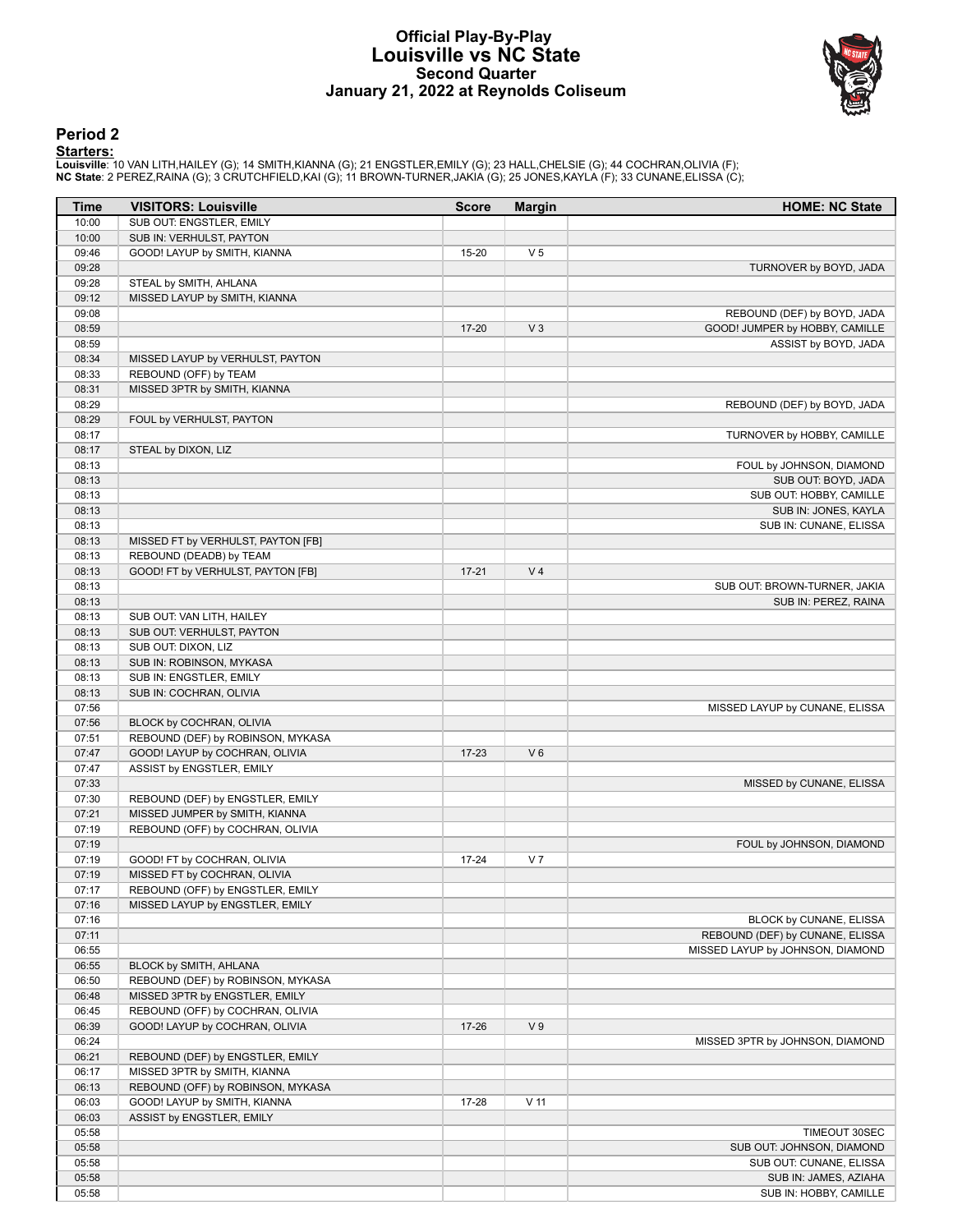| Time           | <b>VISITORS: Louisville</b>       | <b>Score</b> | <b>Margin</b>   | <b>HOME: NC State</b>                               |
|----------------|-----------------------------------|--------------|-----------------|-----------------------------------------------------|
| 05:58          | SUB OUT: COCHRAN, OLIVIA          |              |                 |                                                     |
| 05:58          | SUB IN: DIXON, LIZ                |              |                 |                                                     |
| 05:39          |                                   |              |                 | MISSED by HOBBY, CAMILLE                            |
| 05:36          | REBOUND (DEF) by ENGSTLER, EMILY  |              |                 |                                                     |
| 05:31          |                                   |              |                 | FOUL by JONES, KAYLA                                |
| 05:22          | MISSED JUMPER by SMITH, AHLANA    |              |                 |                                                     |
| 05:16          | REBOUND (OFF) by ENGSTLER, EMILY  |              |                 |                                                     |
| 05:16          | MISSED LAYUP by ENGSTLER, EMILY   |              |                 |                                                     |
| 05:15          |                                   |              |                 | REBOUND (DEF) by PEREZ, RAINA                       |
| 05:00          |                                   |              |                 | MISSED JUMPER by CRUTCHFIELD, KAI                   |
| 05:00          | BLOCK by SMITH, KIANNA            |              |                 |                                                     |
| 04:54          | REBOUND (DEF) by SMITH, KIANNA    |              |                 |                                                     |
| 04:51          | MISSED LAYUP by ENGSTLER, EMILY   |              |                 |                                                     |
| 04:47          |                                   |              |                 | REBOUND (DEF) by CRUTCHFIELD, KAI                   |
| 04:45          |                                   |              |                 | TURNOVER by JAMES, AZIAHA                           |
| 04:45          |                                   |              |                 | SUB OUT: CRUTCHFIELD, KAI                           |
| 04:45          |                                   |              |                 | SUB IN: BROWN-TURNER, JAKIA                         |
| 04:45          | SUB OUT: SMITH, KIANNA            |              |                 |                                                     |
| 04:45          | SUB IN: VAN LITH, HAILEY          |              |                 |                                                     |
| 04:45          | SUB OUT: SMITH, AHLANA            |              |                 |                                                     |
| 04:45          | SUB IN: HALL, CHELSIE             |              |                 |                                                     |
| 04:23          | MISSED JUMPER by HALL, CHELSIE    |              |                 |                                                     |
| 04:18          | REBOUND (OFF) by DIXON, LIZ       |              |                 |                                                     |
| 04:16          |                                   |              |                 | SUB OUT: HOBBY, CAMILLE                             |
| 04:16          |                                   |              |                 | SUB IN: CUNANE, ELISSA                              |
| 04:13          |                                   |              |                 | FOUL by JONES, KAYLA                                |
| 04:02          | GOOD! 3PTR by ENGSTLER, EMILY     | $17 - 31$    | V <sub>14</sub> |                                                     |
| 04:02          | ASSIST by ROBINSON, MYKASA        |              |                 |                                                     |
| 03:38          | FOUL by DIXON, LIZ                |              |                 |                                                     |
| 03:38          | SUB OUT: DIXON, LIZ               |              |                 |                                                     |
| 03:38          | SUB IN: COCHRAN, OLIVIA           |              |                 |                                                     |
| 03:31          |                                   |              |                 | MISSED 3PTR by BROWN-TURNER, JAKIA                  |
| 03:24          | REBOUND (DEF) by ROBINSON, MYKASA |              |                 |                                                     |
| 03:24<br>03:24 | TURNOVER by ROBINSON, MYKASA      |              |                 |                                                     |
| 03:13          |                                   |              |                 | STEAL by CUNANE, ELISSA                             |
| 03:13          |                                   |              |                 | TURNOVER by JAMES, AZIAHA<br>SUB OUT: JAMES, AZIAHA |
| 03:13          |                                   |              |                 | SUB OUT: JONES, KAYLA                               |
| 03:13          |                                   |              |                 | SUB IN: CRUTCHFIELD, KAI                            |
| 03:13          |                                   |              |                 | SUB IN: BOYD, JADA                                  |
| 02:57          | GOOD! LAYUP by VAN LITH, HAILEY   | 17-33        | $V$ 16          |                                                     |
| 02:45          | FOUL by ROBINSON, MYKASA          |              |                 |                                                     |
| 02:45          | SUB OUT: HALL, CHELSIE            |              |                 |                                                     |
| 02:45          | SUB IN: SMITH, AHLANA             |              |                 |                                                     |
| 02:22          |                                   |              |                 | MISSED 3PTR by BROWN-TURNER, JAKIA                  |
| 02:18          |                                   |              |                 | REBOUND (OFF) by BOYD, JADA                         |
| 02:18          | FOUL by ROBINSON, MYKASA          |              |                 |                                                     |
| 02:18          |                                   |              |                 | SUB OUT: BROWN-TURNER, JAKIA                        |
| 02:18          |                                   |              |                 | SUB IN: JOHNSON, DIAMOND                            |
| 02:18          |                                   |              |                 | MISSED FT by BOYD, JADA                             |
| 02:18          |                                   |              |                 | REBOUND (DEADB) by TEAM                             |
| 02:18          |                                   | 18-33        | V <sub>15</sub> | GOOD! FT by BOYD, JADA                              |
| 02:05          | MISSED 3PTR by ENGSTLER, EMILY    |              |                 |                                                     |
| 02:03          |                                   |              |                 | REBOUND (DEF) by CRUTCHFIELD, KAI                   |
| 02:03          | FOUL by ENGSTLER, EMILY           |              |                 |                                                     |
| 02:03          |                                   | 19-33        | V <sub>14</sub> | GOOD! FT by CRUTCHFIELD, KAI [FB]                   |
| 02:03          |                                   |              |                 | MISSED FT by CRUTCHFIELD, KAI [FB]                  |
| 02:01          | REBOUND (DEF) by TEAM             |              |                 |                                                     |
| 01:56          |                                   |              |                 | FOUL by CRUTCHFIELD, KAI                            |
| 01:56          | GOOD! FT by SMITH, AHLANA [FB]    | 19-34        | V <sub>15</sub> |                                                     |
| 01:56          | MISSED FT by SMITH, AHLANA [FB]   |              |                 |                                                     |
| 01:54          |                                   |              |                 | REBOUND (DEF) by JOHNSON, DIAMOND                   |
| 01:33          |                                   |              |                 | MISSED JUMPER by JOHNSON, DIAMOND                   |
| 01:32          |                                   |              |                 | REBOUND (OFF) by CUNANE, ELISSA                     |
| 01:32          | SUB OUT: ROBINSON, MYKASA         |              |                 |                                                     |
| 01:32          | SUB IN: SMITH, KIANNA             |              |                 |                                                     |
| 01:32          | TIMEOUT 30SEC                     |              |                 |                                                     |
| 01:18          |                                   |              |                 | MISSED JUMPER by JOHNSON, DIAMOND                   |
| 01:15          |                                   |              |                 | REBOUND (OFF) by BOYD, JADA                         |
| 01:07          |                                   |              |                 | TURNOVER by BOYD, JADA                              |
| 01:07          | STEAL by ENGSTLER, EMILY          |              |                 |                                                     |
| 00:48          | TURNOVER by ENGSTLER, EMILY       |              |                 |                                                     |
| 00:42          |                                   | 21-34        | V <sub>13</sub> | GOOD! LAYUP by BOYD, JADA                           |
| 00:42          |                                   |              |                 | ASSIST by JOHNSON, DIAMOND                          |
| 00:25          | MISSED JUMPER by ENGSTLER, EMILY  |              |                 |                                                     |
| 00:22          |                                   |              |                 | REBOUND (DEF) by TEAM                               |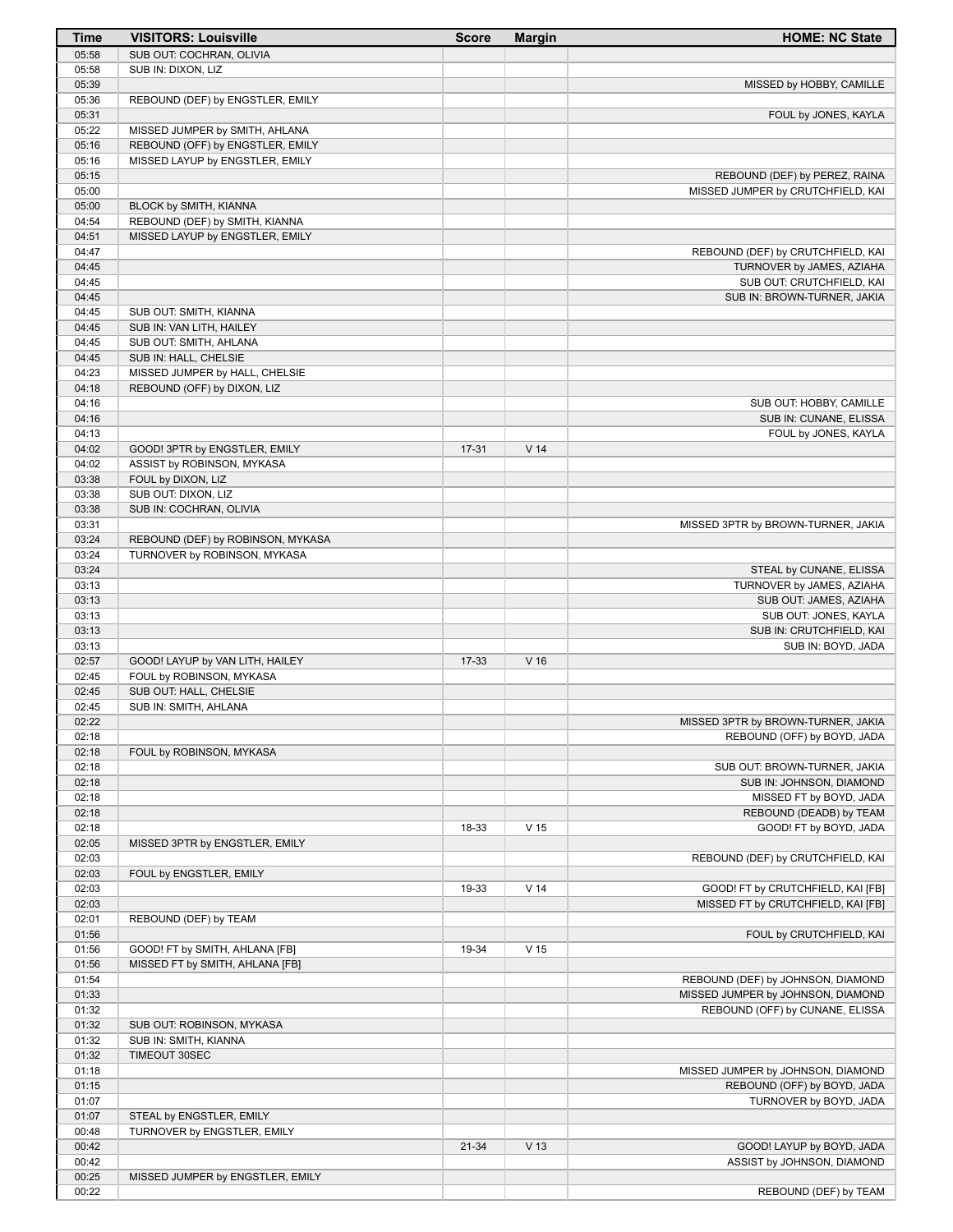| <b>Time</b> | <b>VISITORS: Louisville</b>      | Score | <b>Margin</b> | <b>HOME: NC State</b>             |
|-------------|----------------------------------|-------|---------------|-----------------------------------|
| 00:07       |                                  |       |               | MISSED JUMPER by JOHNSON, DIAMOND |
| 00:05       | REBOUND (DEF) by ENGSTLER, EMILY |       |               |                                   |

# **Louisville 34, NC State 21**

| <b>Points (This Period)</b> | LOU           | <b>NCSU</b>   |  |
|-----------------------------|---------------|---------------|--|
| In the Paint                | 10            |               |  |
| Off Turns                   |               |               |  |
| 2nd Chance                  |               |               |  |
| Fast Break                  |               |               |  |
| Bench                       |               |               |  |
| Per Poss                    | 0.941<br>8/17 | 0.353<br>3/17 |  |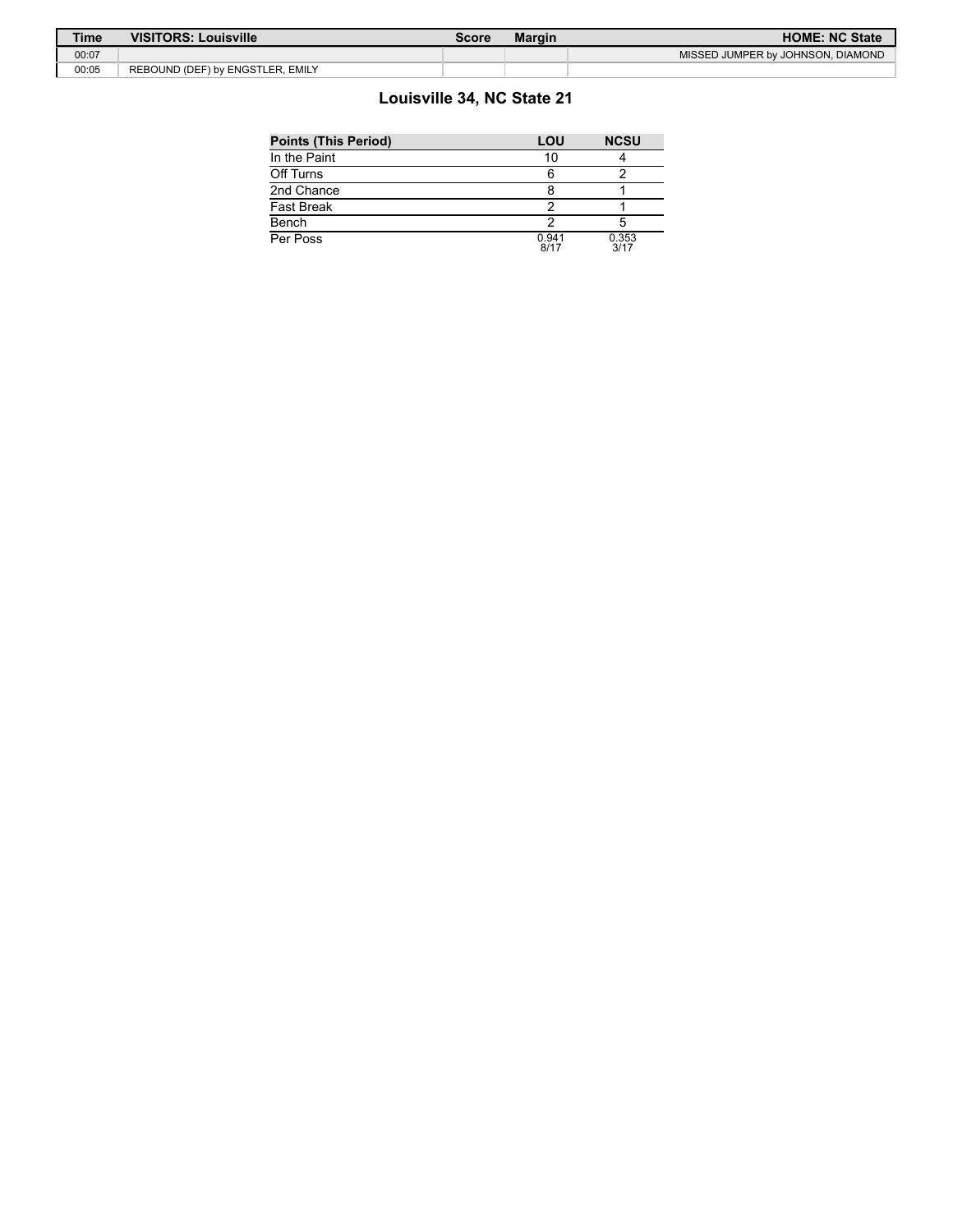### **Official Box Score Louisville vs NC State Second Half Statistics Only January 21, 2022 at Reynolds Coliseum**



# **Louisville 26**

| No. | Plaver                  | S  | <b>Pts</b>    | <b>FG</b> | 3FG     | <b>FT</b> | <b>OR</b> | <b>DR</b> | <b>TR</b>     | PF | A        | <b>TO</b> | <b>B</b> lk | Stl          | Min | $+/-$        |
|-----|-------------------------|----|---------------|-----------|---------|-----------|-----------|-----------|---------------|----|----------|-----------|-------------|--------------|-----|--------------|
| 02  | SMITH, AHLANA           | G  | 0             | $0 - 3$   | $0 - 2$ | $0 - 0$   | 0         |           |               |    | 0        | 0         | 0           | 0            | 8   | $\mathbf{0}$ |
| 05  | ROBINSON, MYKASA        | G  | $\mathcal{P}$ | $1 - 1$   | $0 - 0$ | $0 - 0$   |           | 2         | 3             | 2  | 0        | 2         | 0           |              | 6   | 1            |
| 10  | VAN LITH, HAILEY        | G  | 8             | $3-9$     | $2 - 4$ | $0 - 0$   |           | 0         |               | 2  | 2        | 2         | $\Omega$    | 0            | 16  | $-19$        |
| 12  | <b>VERHULST, PAYTON</b> | G  | $\Omega$      | $0 - 0$   | $0 - 0$ | $0 - 0$   | 0         | 0         | 0             | 0  | 0        | $\Omega$  | $\Omega$    | $\Omega$     | 0   | $\mathbf{0}$ |
| 14  | SMITH, KIANNA           | G  | 2             | $1 - 3$   | $0 - 0$ | $0 - 0$   |           | 1         | $\mathcal{P}$ | 0  | 2        | 0         | 0           | 0            | 20  | $-21$        |
| 21  | <b>ENGSTLER, EMILY</b>  | G  | 6             | $2-6$     | $0 - 1$ | $2 - 3$   |           | 0         |               |    | 0        | 2         | $\Omega$    |              | 19  | $-19$        |
| 22  | DIXON, LIZ              | F. | $\Omega$      | $0 - 1$   | $0 - 0$ | $0 - 0$   |           | 0         |               | 0  |          | 0         | 0           | 0            | 5   | $\mathbf{0}$ |
| 23  | HALL, CHELSIE           | G  | $\Omega$      | $0 - 3$   | $0 - 0$ | $0 - 0$   |           | 2         | 3             |    | $\Omega$ | $\Omega$  | 0           | $\Omega$     | 12  | $-2$         |
| 44  | COCHRAN, OLIVIA         | F. | 8             | $3 - 5$   | $0 - 0$ | $2 - 2$   |           | 2         | 3             | 4  |          | 2         | $\Omega$    | 0            | 15  | $-24$        |
|     | TEAM                    |    | 0             | $0 - 0$   | $0 - 0$ | $0 - 0$   | 0         | 1         |               | 0  | 0        |           | $\Omega$    | 0            | 0   | $\mathbf{0}$ |
|     | <b>TOTALS</b>           |    |               | 26 10-31  | $2 - 7$ | $4 - 5$   |           | 9         | 16            | 11 | 6        | 9         | $\Omega$    | $\mathbf{2}$ | 100 | $\mathbf{0}$ |

| <b>Shooting By Period</b><br>Period | FG        | FG%   | 3FG           | 3FG%      | FТ     | FT%   | Last FG Half: LOU 4th-00:05 |
|-------------------------------------|-----------|-------|---------------|-----------|--------|-------|-----------------------------|
| 2nd Half                            | $10 - 31$ | 32%   | -2-7          | 29%       | $4-5$  | 80%   |                             |
| Game                                | $25-69$   | 36.2% | $\sqrt{3-13}$ | $-23.1\%$ | $7-12$ | 58.3% |                             |

# **NC State 47**

| No. | Plaver                  | S  | <b>Pts</b>    | FG       | 3FG     | <b>FT</b> | <b>OR</b> | <b>DR</b> | TR       | PF            | A             | TO | <b>B</b> lk    | Stl | Min | $+/-$        |
|-----|-------------------------|----|---------------|----------|---------|-----------|-----------|-----------|----------|---------------|---------------|----|----------------|-----|-----|--------------|
| 00  | JOHNSON, DIAMOND        | G  | 16            | $6 - 12$ | $3-6$   | 1-2       | 2         | 2         | 4        | 0             |               |    | 0              | 0   | 16  | 2            |
| 02  | PEREZ, RAINA            | G  | $\mathcal{P}$ | $1 - 4$  | $0 - 1$ | $0 - 0$   | 0         |           |          |               |               | 0  | $\overline{0}$ | 0   | 10  | $-1$         |
| 03  | <b>CRUTCHFIELD, KAI</b> | G  | $\mathcal{P}$ | $1 - 2$  | $0 - 0$ | $0 - 0$   | 0         | 0         | 0        |               |               | 2  |                |     | 14  | 19           |
| 05  | BOYD, JADA              | F  | 0             | $0 - 0$  | $0 - 0$ | $0 - 0$   | 0         |           |          | $\Omega$      | 0             | 0  | $\overline{0}$ | 0   | 2   | $\Omega$     |
| 10  | JAMES, AZIAHA           | G  | 0             | $0 - 2$  | $0 - 1$ | $0 - 0$   | 1         |           | 2        | 0             | 0             | 0  | 0              | 0   | 5   | 0            |
| 11  | BROWN-TURNER, JAKIA     | G  | 12            | $4 - 5$  | $2 - 3$ | $2 - 2$   | 0         | 0         | $\Omega$ | 0             | 2             | 2  | 0              |     | 15  | 21           |
| 21  | <b>HAYES, MADISON</b>   | G  | 0             | $0 - 0$  | $0 - 0$ | $0 - 0$   | 1.        | 0         | 1.       | 0             | 0             | 0  | 0              | 0   | 5   | 0            |
| 25  | JONES, KAYLA            | F. | 0             | $0 - 1$  | $0 - 1$ | $0 - 0$   | $\Omega$  | 2         | 2        | $\mathcal{P}$ | $\mathcal{P}$ | 0  | $\Omega$       |     | 13  | 21           |
| 33  | <b>CUNANE, ELISSA</b>   | C  | 13            | 3-4      | $0 - 0$ | $7 - 7$   | 2         | 6         | 8        | $\mathcal{P}$ | 1             | 0  |                | 0   | 14  | 21           |
| 41  | <b>HOBBY, CAMILLE</b>   | C  | $\mathcal{P}$ | $0 - 0$  | $0 - 0$ | $2 - 2$   |           | 1         | 2        | $\mathcal{P}$ | $\Omega$      | 0  | $\Omega$       | 0   | 6   | $\Omega$     |
|     | <b>TEAM</b>             |    | 0             | $0 - 0$  | $0 - 0$ | $0 - 0$   | $\Omega$  | 0         | 0        | 0             | 0             | 0  | 0              | 0   | 0   | 0            |
|     | <b>TOTALS</b>           |    | 47            | 15-30    | $5-12$  | $12 - 13$ | 7         | 14        | 21       | 8             | 8             | 5  | 2              | 3   | 100 | $\mathbf{0}$ |

| <b>Shooting By Period</b><br>Period | FG    | FG%   | 3FG      | 3FG%  | FТ        | FT%   |
|-------------------------------------|-------|-------|----------|-------|-----------|-------|
| 2nd Half                            | 15-30 | 50%   | $5-12$   | 42%   | $12 - 13$ | 92%   |
| Game                                | 23-55 | 41.8% | $6 - 19$ | 31.6% | $16-19$   | 84.2% |

*Last FG Half:* NCSU 4th-00:43

Bench 2 18

| Game Notes:                                                               | <b>Score</b> | 1st | 2 <sub>nd</sub> | 3rd | 4th | <b>TOT</b> | <b>Points from (This Period)</b> | <b>LOU NCSU</b> |
|---------------------------------------------------------------------------|--------------|-----|-----------------|-----|-----|------------|----------------------------------|-----------------|
| Officials: Dee Kantner, Joseph Vaszily, Jeffrey Smith<br>Attendance: 5500 | _OU          | 18  | 16              |     |     | -60        | In the Paint                     |                 |
|                                                                           | <b>NCSU</b>  | 15  |                 | 16  | 31  | 68         | Off Turns                        |                 |
| Start Time: 12:30 AM                                                      |              |     |                 |     |     |            | 2nd Chance                       |                 |
| Conference Game:                                                          |              |     |                 |     |     |            | Fast Break                       |                 |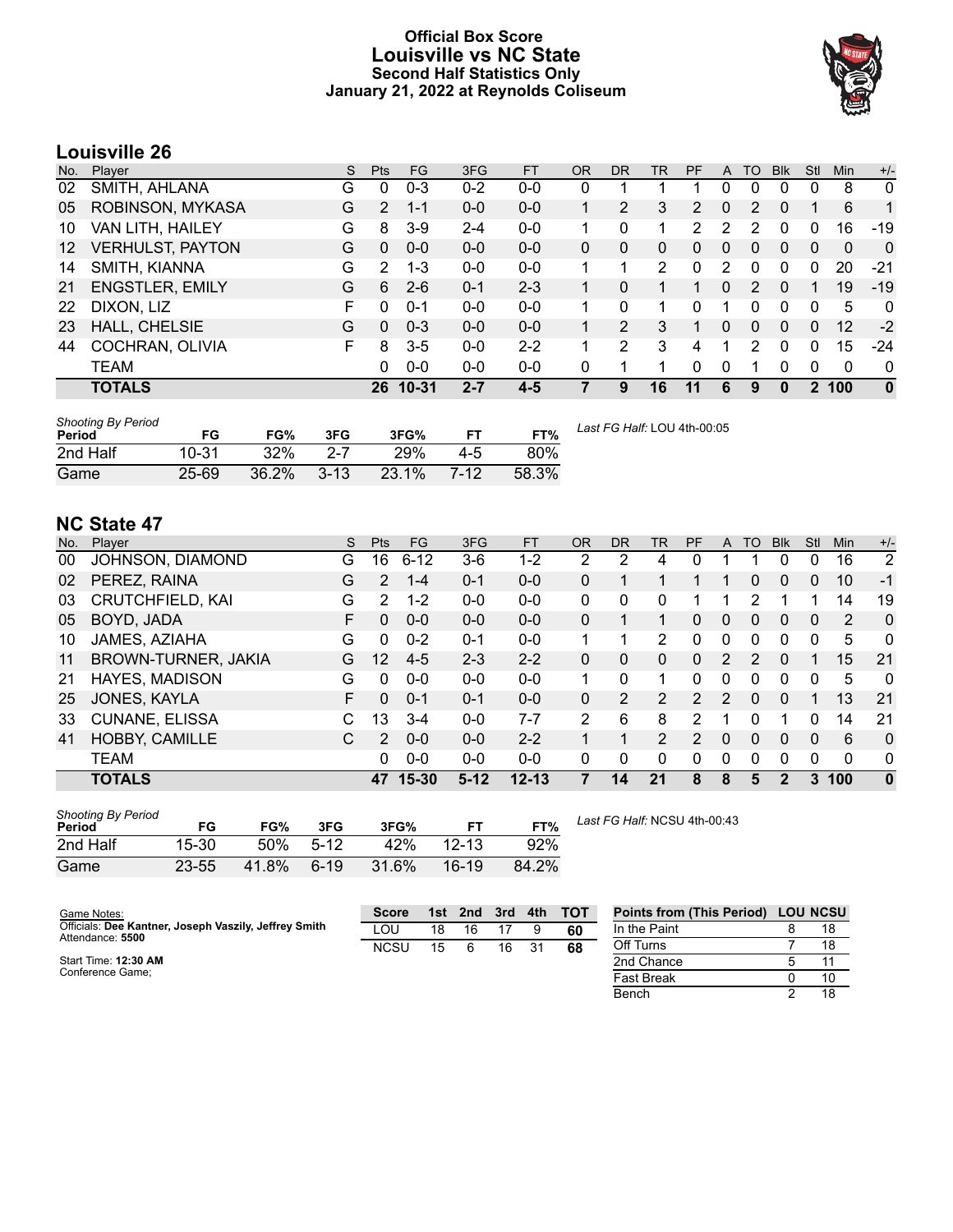### **Official Box Score Louisville vs NC State Third Quarter Statistics Only January 21, 2022 at Reynolds Coliseum**



# **Louisville 26**

| No. | Plaver                  | S | <b>Pts</b> | <b>FG</b> | 3FG     | <b>FT</b> | <b>OR</b>    | DR           | TR | PF | $\mathsf{A}$ | TO       | <b>B</b> lk | Stl          | Min | $+/-$        |
|-----|-------------------------|---|------------|-----------|---------|-----------|--------------|--------------|----|----|--------------|----------|-------------|--------------|-----|--------------|
| 10  | VAN LITH, HAILEY        | G | 5          | $2 - 6$   | 1-2     | $0 - 0$   | 0            | 0            | 0  |    |              | 0        | 0           | 0            | 8   | 1            |
| 14  | SMITH, KIANNA           | G | 2          | $1 - 2$   | $0 - 0$ | $0 - 0$   | 0            |              |    | 0  |              | $\Omega$ | 0           | 0            | 10  | $\mathbf{1}$ |
| 21  | <b>ENGSTLER, EMILY</b>  | G | 4          | $2 - 3$   | $0 - 0$ | $0 - 1$   |              | 0            |    |    | 0            | 0        | 0           | 0            | 10  | $\mathbf{1}$ |
| 23  | <b>HALL, CHELSIE</b>    | G | 0          | $0 - 2$   | $0 - 0$ | $0 - 0$   |              |              | 2  | 0  | 0            | 0        | 0           | 0            | 8   | $\mathbf{1}$ |
| 44  | COCHRAN, OLIVIA         | F | 6          | $2 - 2$   | $0 - 0$ | $2 - 2$   |              |              | 2  | 2  |              |          | 0           | 0            | 6   | 1            |
| 02  | SMITH, AHLANA           | G | $\Omega$   | $0 - 1$   | $0 - 0$ | $0 - 0$   | 0            |              |    | 0  | 0            | 0        | 0           | $\Omega$     | 2   | $\mathbf{0}$ |
| 05  | ROBINSON, MYKASA        | G | 0          | $0 - 0$   | $0 - 0$ | $0 - 0$   | 0            | 2            | 2  | 0  | 0            |          | 0           | 0            | 2   | $\Omega$     |
| 12  | <b>VERHULST, PAYTON</b> | G | 0          | $0 - 0$   | $0 - 0$ | $0 - 0$   | $\mathbf{0}$ | $\mathbf{0}$ | 0  | 0  | $\mathbf{0}$ | $\Omega$ | 0           | $\mathbf{0}$ | 0   | $\mathbf{0}$ |
| 22  | DIXON, LIZ              | F | 0          | $0 - 1$   | $0 - 0$ | $0 - 0$   | 1            | 0            | 1  | 0  | 1            | $\Omega$ | 0           | 0            | 5   | $\Omega$     |
|     | TEAM                    |   |            | $0-0$     |         |           | 0            |              | 1  | 0  |              | 0        |             |              |     |              |
|     | <b>TOTALS</b>           |   |            | $7 - 17$  | 1-2     | $2 - 3$   | 4            |              | 11 |    | 4            |          | 0           | 0            | 50  |              |

| <b>Shooting By Period</b><br>Period | FG    | FG%   | 3FG      | 3FG%  |        | FT%   |
|-------------------------------------|-------|-------|----------|-------|--------|-------|
| 2nd Half                            | ი-ი   | 0%    | ი-ი      | 0%    | ი-ი    | 0%    |
| Game                                | 25-69 | 36.2% | $3 - 13$ | 23.1% | $7-12$ | 58.3% |

# **NC State 47**

| No. | Plaver                  | S | Pts            | <b>FG</b> | 3FG     | <b>FT</b> | 0R       | DR | <b>TR</b>      | PF | A            | TO       | <b>Blk</b> | Stl          | Min | $+/-$       |
|-----|-------------------------|---|----------------|-----------|---------|-----------|----------|----|----------------|----|--------------|----------|------------|--------------|-----|-------------|
| 02  | PEREZ, RAINA            | G | 2              | $1 - 4$   | $0 - 1$ | $0 - 0$   | 0        |    |                |    |              | 0        | 0          | 0            | 10  | $-1$        |
| 03  | <b>CRUTCHFIELD, KAI</b> | G | 0              | $0 - 1$   | $0 - 0$ | $0 - 0$   | $\Omega$ | 0  | 0              | 0  | 0            |          | 0          | $\mathbf{0}$ | 4   | $-3$        |
| 11  | BROWN-TURNER, JAKIA     | G | 2              | $0 - 1$   | $0 - 1$ | $2 - 2$   | 0        | 0  | 0              | 0  | 0            |          | 0          | 0            | 5   | -1          |
| 25  | JONES, KAYLA            | F | 0              | $0 - 1$   | $0 - 1$ | $0 - 0$   | $\Omega$ |    | 1              |    | 0            | $\Omega$ | 0          | 0            | 3   | $-1$        |
| 33  | <b>CUNANE, ELISSA</b>   | С | 8              | $2 - 2$   | $0 - 0$ | $4 - 4$   | 1        |    | 2              |    | 0            | ∩        | 0          | 0            | 4   | $-1$        |
| 00  | JOHNSON, DIAMOND        | G | $\mathcal{P}$  | $1 - 5$   | $0 - 2$ | $0 - 0$   |          |    | $\overline{2}$ | 0  | $\mathbf{0}$ | $\Omega$ | $\Omega$   | $\mathbf{0}$ | 6   | 2           |
| 05  | BOYD, JADA              | F | 0              | $0 - 0$   | $0 - 0$ | $0 - 0$   | 0        |    | 1              | 0  | 0            | 0        | 0          | 0            | 2   | 0           |
| 10  | JAMES, AZIAHA           | G | $\Omega$       | $0 - 2$   | $0 - 1$ | $0 - 0$   |          |    | 2              | 0  | $\Omega$     | $\Omega$ | 0          | $\Omega$     | 5   | $\Omega$    |
| 21  | <b>HAYES, MADISON</b>   | G | 0              | $0 - 0$   | $0 - 0$ | $0 - 0$   |          | 0  | 1              | 0  | 0            | 0        | 0          | 0            | 5   | 0           |
| 41  | <b>HOBBY, CAMILLE</b>   | C | $\overline{2}$ | $0 - 0$   | $0 - 0$ | $2 - 2$   |          |    | $\overline{2}$ | 2  | 0            | $\Omega$ | 0          | 0            | 6   | $\mathbf 0$ |
|     | <b>TEAM</b>             |   |                | $0 - 0$   |         |           | 0        | 0  | 0              | 0  |              | 0        |            |              |     |             |
|     | <b>TOTALS</b>           |   | 16             | 4-16      | $0 - 6$ | $8 - 8$   | 5        | 7  | 12             | 5  |              | 2        | 0          | 0            | 50  |             |

| <b>Shooting By Period</b><br>Period | FG        | FG%   | 3FG    | 3FG%  | FТ        | FT%   |
|-------------------------------------|-----------|-------|--------|-------|-----------|-------|
| 2nd Half                            | 0-0       | ገ%    | 0-0    | 0%    | 0-0       | $0\%$ |
| Game                                | $23 - 55$ | 41.8% | $6-19$ | 31.6% | $16 - 19$ | 84.2% |

| Game Notes:                                                               | <b>Score</b> | 1st. | 2nd | 3rd | 4th | тот | <b>Points (This Period)</b> | <b>LOU</b>    | <b>NCSU</b>   |
|---------------------------------------------------------------------------|--------------|------|-----|-----|-----|-----|-----------------------------|---------------|---------------|
| Officials: Dee Kantner, Joseph Vaszily, Jeffrey Smith<br>Attendance: 5500 | LOU          | 18   | 16  |     | 9   | 60  | In the Paint                |               | 8             |
|                                                                           | <b>NCSU</b>  | 15   | 6   | 16  | 31  | 68  | Off Turns                   |               |               |
| Start Time: 12:30 AM                                                      |              |      |     |     |     |     | 2nd Chance                  |               |               |
| Conference Game;                                                          |              |      |     |     |     |     | <b>Fast Break</b>           |               |               |
|                                                                           |              |      |     |     |     |     | Bench                       |               |               |
|                                                                           |              |      |     |     |     |     | Per Poss                    | 1.063<br>8/16 | 1.000<br>8/16 |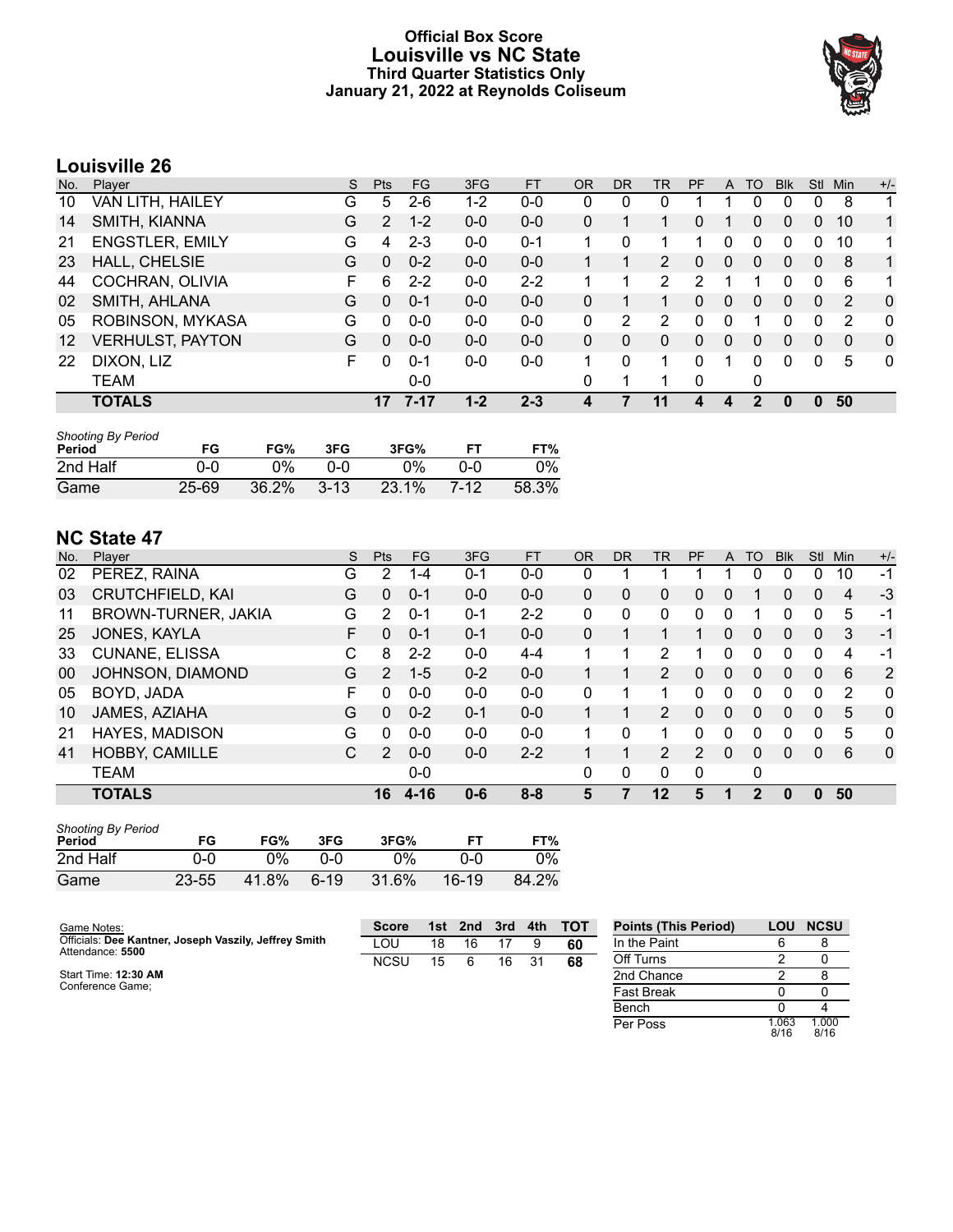#### **Official Play-By-Play Louisville vs NC State Third Quarter January 21, 2022 at Reynolds Coliseum**



#### **Period 3**

<mark>Starters :</mark><br>Louisville: 10 VAN LITH,HAILEY (G); 14 SMITH,KIANNA (G); 21 ENGSTLER,EMILY (G); 23 HALL,CHELSIE (G); 44 COCHRAN,OLIVIA (F);<br>**NC State**: 2 PEREZ,RAINA (G); 3 CRUTCHFIELD,KAI (G); 11 BROWN-TURNER,JAKIA (G); 25 J

| Time           | <b>VISITORS: Louisville</b>                                           | <b>Score</b> | <b>Margin</b>                      | <b>HOME: NC State</b>              |
|----------------|-----------------------------------------------------------------------|--------------|------------------------------------|------------------------------------|
| 10:00          |                                                                       |              |                                    | SUB OUT: JOHNSON, DIAMOND          |
| 10:00          |                                                                       |              |                                    | SUB OUT: BOYD, JADA                |
| 10:00          |                                                                       |              |                                    | SUB IN: BROWN-TURNER, JAKIA        |
| 10:00          |                                                                       |              |                                    | SUB IN: JONES, KAYLA               |
| 10:00          | SUB OUT: SMITH, AHLANA                                                |              |                                    |                                    |
| 10:00          | SUB IN: HALL, CHELSIE                                                 |              |                                    |                                    |
| 09:44          |                                                                       | 23-34        | $V$ 11                             | GOOD! LAYUP by CUNANE, ELISSA      |
| 09:29          | GOOD! JUMPER by VAN LITH, HAILEY                                      | 23-36        | V <sub>13</sub>                    |                                    |
| 09:29<br>09:08 | ASSIST by COCHRAN, OLIVIA                                             |              |                                    |                                    |
| 09:05          | REBOUND (DEF) by COCHRAN, OLIVIA                                      |              |                                    | MISSED JUMPER by CRUTCHFIELD, KAI  |
| 08:57          | GOOD! 3PTR by VAN LITH, HAILEY                                        | 23-39        | V <sub>16</sub>                    |                                    |
| 08:57          | ASSIST by SMITH, KIANNA                                               |              |                                    |                                    |
| 08:36          |                                                                       | 25-39        | V <sub>14</sub>                    | GOOD! LAYUP by CUNANE, ELISSA      |
| 08:36          |                                                                       |              |                                    | ASSIST by PEREZ, RAINA             |
| 08:11          | GOOD! JUMPER by COCHRAN, OLIVIA                                       | $25 - 41$    | V <sub>16</sub>                    |                                    |
| 08:11          | ASSIST by VAN LITH, HAILEY                                            |              |                                    |                                    |
| 07:47          | FOUL by COCHRAN, OLIVIA                                               |              |                                    |                                    |
| 07:47          |                                                                       | 26-41        | V <sub>15</sub>                    | GOOD! FT by CUNANE, ELISSA         |
| 07:47          |                                                                       | $27-41$      | V <sub>14</sub>                    | GOOD! FT by CUNANE, ELISSA         |
| 07:29          | MISSED LAYUP by SMITH, KIANNA                                         |              |                                    |                                    |
| 07:26          |                                                                       |              |                                    | REBOUND (DEF) by JONES, KAYLA      |
| 07:22          |                                                                       |              |                                    | TURNOVER by CRUTCHFIELD, KAI       |
| 07:11          | MISSED LAYUP by HALL, CHELSIE                                         |              |                                    |                                    |
| 07:08          |                                                                       |              |                                    | REBOUND (DEF) by CUNANE, ELISSA    |
| 07:02          |                                                                       |              |                                    | MISSED 3PTR by JONES, KAYLA        |
| 06:57          |                                                                       |              |                                    | REBOUND (OFF) by CUNANE, ELISSA    |
| 06:56          | FOUL by COCHRAN, OLIVIA                                               |              |                                    |                                    |
| 06:56          |                                                                       | 28-41        | V <sub>13</sub>                    | GOOD! FT by CUNANE, ELISSA         |
| 06:56          |                                                                       | 29-41        | V <sub>12</sub><br>V <sub>14</sub> | GOOD! FT by CUNANE, ELISSA         |
| 06:44<br>06:35 | GOOD! LAYUP by COCHRAN, OLIVIA                                        | 29-43        |                                    | MISSED 3PTR by BROWN-TURNER, JAKIA |
| 06:34          | REBOUND (DEF) by SMITH, KIANNA                                        |              |                                    |                                    |
| 06:34          |                                                                       |              |                                    | FOUL by JONES, KAYLA               |
| 06:34          |                                                                       |              |                                    | SUB OUT: JONES, KAYLA              |
| 06:34          |                                                                       |              |                                    | SUB IN: BOYD, JADA                 |
| 06:18          | MISSED LAYUP by HALL, CHELSIE                                         |              |                                    |                                    |
| 06:18          | REBOUND (OFF) by COCHRAN, OLIVIA                                      |              |                                    |                                    |
| 06:18          |                                                                       |              |                                    | FOUL by PEREZ, RAINA               |
| 06:18          | GOOD! FT by COCHRAN, OLIVIA                                           | 29-44        | V <sub>15</sub>                    |                                    |
| 06:18          | GOOD! FT by COCHRAN, OLIVIA                                           | 29-45        | $V$ 16                             |                                    |
| 06:06          | FOUL by VAN LITH, HAILEY                                              |              |                                    |                                    |
| 06:06          |                                                                       |              |                                    | SUB OUT: CRUTCHFIELD, KAI          |
| 06:06          |                                                                       |              |                                    | SUB IN: JOHNSON, DIAMOND           |
| 06:06          |                                                                       | $30 - 45$    | V 15                               | GOOD! FT by BROWN-TURNER, JAKIA    |
| 06:06          |                                                                       | $31 - 45$    | V <sub>14</sub>                    | GOOD! FT by BROWN-TURNER, JAKIA    |
| 05:56          | SUB OUT: COCHRAN, OLIVIA                                              |              |                                    |                                    |
| 05:56          | SUB IN: DIXON, LIZ                                                    |              |                                    |                                    |
| 05:36          | MISSED JUMPER by VAN LITH, HAILEY                                     |              |                                    |                                    |
| 05:34          | REBOUND (OFF) by DIXON, LIZ                                           |              |                                    |                                    |
| 05:34          |                                                                       |              |                                    | FOUL by CUNANE, ELISSA             |
| 05:34          |                                                                       |              |                                    | SUB OUT: CUNANE, ELISSA            |
| 05:34          |                                                                       |              |                                    | SUB IN: HOBBY, CAMILLE             |
| 05:25<br>05:20 | MISSED JUMPER by VAN LITH, HAILEY<br>REBOUND (OFF) by ENGSTLER, EMILY |              |                                    |                                    |
| 05:14          | MISSED JUMPER by ENGSTLER, EMILY                                      |              |                                    |                                    |
| 05:10          |                                                                       |              |                                    | REBOUND (DEF) by BOYD, JADA        |
| 04:55          |                                                                       |              |                                    | TURNOVER by BROWN-TURNER, JAKIA    |
| 04:55          | <b>TIMEOUT MEDIA</b>                                                  |              |                                    |                                    |
| 04:55          |                                                                       |              |                                    | SUB OUT: BOYD, JADA                |
| 04:55          |                                                                       |              |                                    | SUB OUT: BROWN-TURNER, JAKIA       |
| 04:55          |                                                                       |              |                                    | SUB IN: JAMES, AZIAHA              |
| 04:55          |                                                                       |              |                                    | SUB IN: HAYES, MADISON             |
| 04:42          |                                                                       |              |                                    | FOUL by HOBBY, CAMILLE             |
| 04:25          | GOOD! LAYUP by SMITH, KIANNA                                          | 31-47        | V <sub>16</sub>                    |                                    |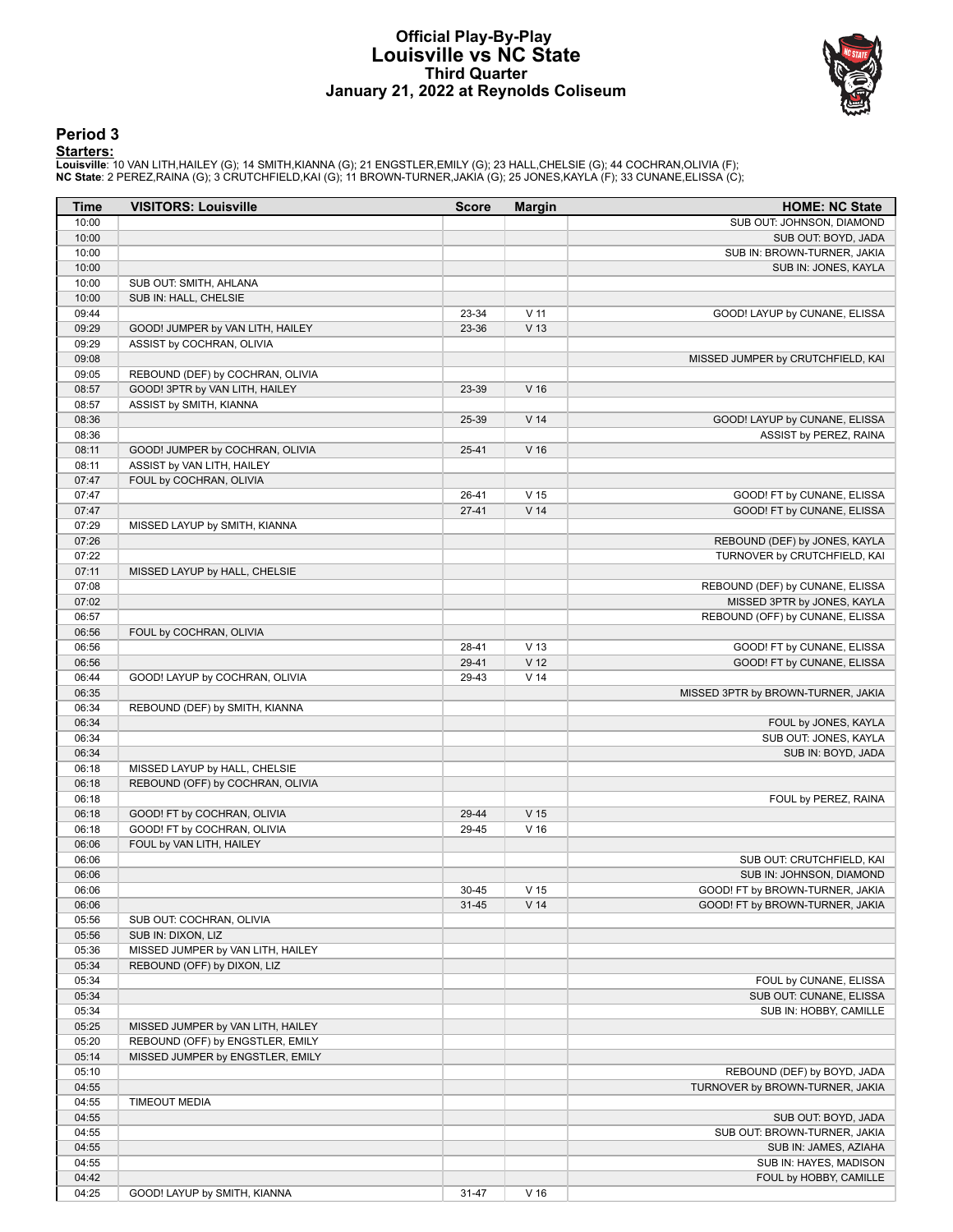| Time  | <b>VISITORS: Louisville</b>       | <b>Score</b> | <b>Margin</b>   | <b>HOME: NC State</b>             |
|-------|-----------------------------------|--------------|-----------------|-----------------------------------|
| 04:25 | ASSIST by DIXON, LIZ              |              |                 |                                   |
| 04:06 |                                   |              |                 | MISSED JUMPER by JAMES, AZIAHA    |
| 04:04 |                                   |              |                 | REBOUND (OFF) by HOBBY, CAMILLE   |
| 04:04 | FOUL by ENGSTLER, EMILY           |              |                 |                                   |
| 04:04 |                                   | 32-47        | V <sub>15</sub> | GOOD! FT by HOBBY, CAMILLE        |
| 04:04 |                                   | 33-47        | V <sub>14</sub> | GOOD! FT by HOBBY, CAMILLE        |
| 03:40 | MISSED 3PTR by VAN LITH, HAILEY   |              |                 |                                   |
| 03:38 |                                   |              |                 | REBOUND (DEF) by PEREZ, RAINA     |
| 03:24 |                                   |              |                 | MISSED JUMPER by JOHNSON, DIAMOND |
| 03:20 | REBOUND (DEF) by HALL, CHELSIE    |              |                 |                                   |
| 03:17 | MISSED LAYUP by VAN LITH, HAILEY  |              |                 |                                   |
| 03:14 | REBOUND (OFF) by HALL, CHELSIE    |              |                 |                                   |
| 02:54 | MISSED JUMPER by DIXON, LIZ       |              |                 |                                   |
| 02:50 |                                   |              |                 | REBOUND (DEF) by HOBBY, CAMILLE   |
| 02:42 |                                   |              |                 | MISSED 3PTR by JAMES, AZIAHA      |
| 02:38 |                                   |              |                 | REBOUND (OFF) by HAYES, MADISON   |
| 02:35 |                                   |              |                 | MISSED 3PTR by PEREZ, RAINA       |
| 02:31 |                                   |              |                 | REBOUND (OFF) by JOHNSON, DIAMOND |
| 02:28 |                                   | 35-47        | V <sub>12</sub> | GOOD! LAYUP by JOHNSON, DIAMOND   |
| 02:08 | GOOD! JUMPER by ENGSTLER, EMILY   | 35-49        | V <sub>14</sub> |                                   |
| 01:56 |                                   |              |                 | MISSED 3PTR by JOHNSON, DIAMOND   |
| 01:51 |                                   |              |                 | REBOUND (OFF) by JAMES, AZIAHA    |
| 01:45 |                                   | 37-49        | V <sub>12</sub> | GOOD! JUMPER by PEREZ, RAINA      |
| 01:30 | GOOD! LAYUP by ENGSTLER, EMILY    | 37-51        | V <sub>14</sub> |                                   |
| 01:30 |                                   |              |                 | FOUL by HOBBY, CAMILLE            |
| 01:30 | SUB OUT: VAN LITH, HAILEY         |              |                 |                                   |
| 01:30 | SUB OUT: DIXON, LIZ               |              |                 |                                   |
| 01:30 | SUB OUT: HALL, CHELSIE            |              |                 |                                   |
| 01:30 | SUB IN: SMITH, AHLANA             |              |                 |                                   |
| 01:30 | SUB IN: ROBINSON, MYKASA          |              |                 |                                   |
| 01:30 | SUB IN: COCHRAN, OLIVIA           |              |                 |                                   |
| 01:30 | MISSED FT by ENGSTLER, EMILY      |              |                 |                                   |
| 01:28 |                                   |              |                 | REBOUND (DEF) by JAMES, AZIAHA    |
| 01:19 |                                   |              |                 | MISSED JUMPER by JOHNSON, DIAMOND |
| 01:16 | REBOUND (DEF) by ROBINSON, MYKASA |              |                 |                                   |
| 01:09 | MISSED JUMPER by SMITH, AHLANA    |              |                 |                                   |
| 01:06 |                                   |              |                 | REBOUND (DEF) by JOHNSON, DIAMOND |
| 00:49 |                                   |              |                 | MISSED JUMPER by PEREZ, RAINA     |
| 00:46 | REBOUND (DEF) by SMITH, AHLANA    |              |                 |                                   |
| 00:27 | TURNOVER by COCHRAN, OLIVIA       |              |                 |                                   |
| 00:05 |                                   |              |                 | MISSED JUMPER by PEREZ, RAINA     |
| 00:04 | REBOUND (DEF) by ROBINSON, MYKASA |              |                 |                                   |
| 00:04 | TURNOVER by ROBINSON, MYKASA      |              |                 |                                   |
| 00:01 |                                   |              |                 | MISSED 3PTR by JOHNSON, DIAMOND   |
| 00:00 | REBOUND (DEF) by TEAM             |              |                 |                                   |

# **Louisville 51, NC State 37**

| <b>Points (This Period)</b> | LOU           | <b>NCSU</b>   |
|-----------------------------|---------------|---------------|
| In the Paint                |               |               |
| Off Turns                   |               |               |
| 2nd Chance                  |               |               |
| Fast Break                  |               |               |
| Bench                       |               |               |
| Per Poss                    | 1.063<br>8/16 | 1.000<br>8/16 |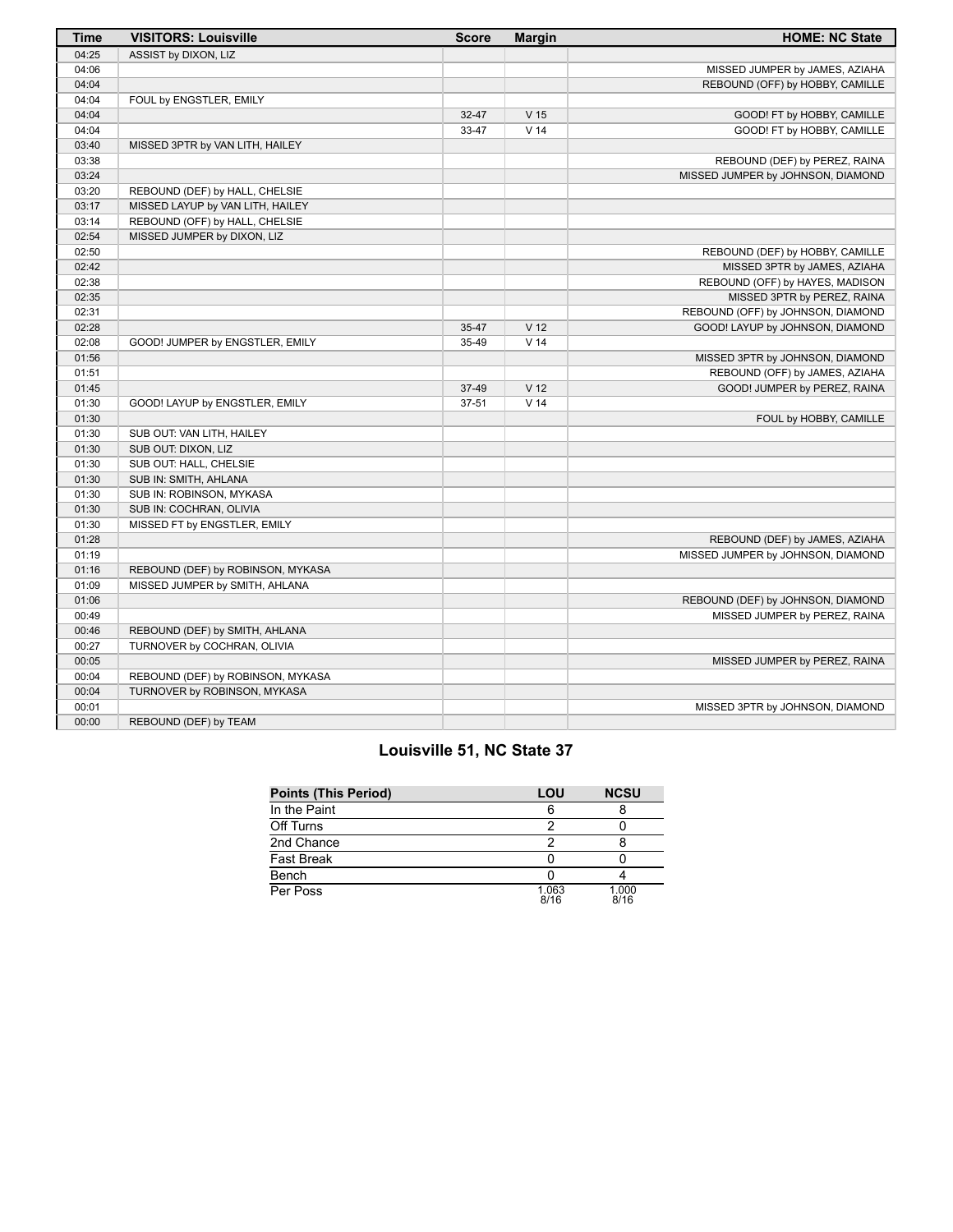### **Official Box Score Louisville vs NC State Fourth Quarter Statistics Only January 21, 2022 at Reynolds Coliseum**



# **Louisville 9**

| No. | Plaver                  | S  | <b>Pts</b> | <b>FG</b> | 3FG     | <b>FT</b> | 0R | DR | TR           | PF | A        | TO       | <b>Blk</b> | Stl | Min      | $+/-$          |
|-----|-------------------------|----|------------|-----------|---------|-----------|----|----|--------------|----|----------|----------|------------|-----|----------|----------------|
| 10  | VAN LITH, HAILEY        | G  | 3          | 1-3       | 1-2     | $0-0$     |    | 0  |              |    |          | 2        | 0          | 0   | 8        | $-20$          |
| 14  | SMITH, KIANNA           | G  | 0          | $0 - 1$   | $0 - 0$ | $0 - 0$   |    | 0  | 1            | 0  |          | 0        | 0          | 0   | 10       | $-22$          |
| 21  | <b>ENGSTLER, EMILY</b>  | G  | 2          | $0 - 3$   | $0 - 1$ | $2 - 2$   | 0  | 0  | 0            | 0  | 0        |          |            |     | 9        | $-20$          |
| 23  | HALL, CHELSIE           | G  | 0          | $0 - 1$   | $0-0$   | $0-0$     | 0  |    |              |    | 0        | 0        | 0          | 0   | 4        | $-3$           |
| 44  | COCHRAN, OLIVIA         | F. | 2          | $1 - 3$   | $0 - 0$ | $0 - 0$   | 0  |    |              | 2  | 0        |          | 0          | 0   | 9        | $-25$          |
| 02  | SMITH, AHLANA           | G  | 0          | $0 - 2$   | $0 - 2$ | $0-0$     | 0  | 0  | 0            |    | $\Omega$ | $\Omega$ | 0          | 0   | 6        | $\overline{0}$ |
| 05  | ROBINSON, MYKASA        | G  | 2          | 1-1       | $0 - 0$ | $0 - 0$   | 1  | 0  | 1            | 2  | 0        |          |            |     | 4        | 1              |
| 12  | <b>VERHULST, PAYTON</b> | G  | 0          | $0 - 0$   | $0 - 0$ | $0-0$     | 0  | 0  | 0            | 0  | $\Omega$ | $\Omega$ | 0          | 0   | $\Omega$ | $\mathbf{0}$   |
| 22  | DIXON, LIZ              | F  | 0          | $0 - 0$   | $0-0$   | $0-0$     | 0  | 0  | $\mathbf{0}$ | 0  | $\Omega$ | 0        | 0          | 0   | $\Omega$ | $\mathbf{0}$   |
|     | TEAM                    |    |            | $0-0$     |         |           | 0  | 0  | 0            | 0  |          |          |            |     |          |                |
|     | <b>TOTALS</b>           |    | 9          | $3 - 14$  | $1 - 5$ | $2 - 2$   |    | 2  | 5            |    | 7        |          |            | 2   | 50       |                |

| <b>Shooting By Period</b> |    |     |     |                             |       |
|---------------------------|----|-----|-----|-----------------------------|-------|
| Period                    | FG | FG% | 3FG | 3FG%                        | FT%   |
| Game                      |    |     |     | 25-69 36.2% 3-13 23.1% 7-12 | 58.3% |

# **NC State 31**

| No. | Plaver                  | S  | <b>Pts</b>     | <b>FG</b> | 3FG     | <b>FT</b> | <b>OR</b> | <b>DR</b> | TR             | PF | A             | TO       | <b>B</b> lk | <b>Stl</b> | Min      | $+/-$        |
|-----|-------------------------|----|----------------|-----------|---------|-----------|-----------|-----------|----------------|----|---------------|----------|-------------|------------|----------|--------------|
| 02  | PEREZ, RAINA            | G  | 0              | $0 - 0$   | $0 - 0$ | $0-0$     | 0         | 0         | 0              | 0  | 0             |          | 0           | 0          | 0        | $\mathbf{0}$ |
| 03  | <b>CRUTCHFIELD, KAI</b> | G  | $\overline{2}$ | $1 - 1$   | $0 - 0$ | $0 - 0$   | 0         | 0         | 0              |    |               |          |             |            | 10       | 22           |
| 11  | BROWN-TURNER, JAKIA     | G  | 10             | $4 - 4$   | $2 - 2$ | $0 - 0$   | 0         | 0         | 0              | 0  | 2             |          | 0           |            | 10       | 22           |
| 25  | JONES, KAYLA            | F. | 0              | $0 - 0$   | $0 - 0$ | $0 - 0$   | 0         |           | 1              | 1  | $\mathcal{P}$ | $\Omega$ | $\Omega$    |            | 10       | 22           |
| 33  | <b>CUNANE, ELISSA</b>   | C  | 5              | $1 - 2$   | $0 - 0$ | $3-3$     | 1         | 5         | 6              |    |               | 0        |             | 0          | 10       | 22           |
| 00  | JOHNSON, DIAMOND        | G  | 14             | $5 - 7$   | $3 - 4$ | $1 - 2$   |           |           | $\overline{2}$ | 0  |               | 1        | $\Omega$    | 0          | 10       | $\mathbf{0}$ |
| 05  | BOYD, JADA              | F  | 0              | $0 - 0$   | $0 - 0$ | $0 - 0$   | $\Omega$  | 0         | 0              | 0  | $\Omega$      | 0        | 0           | 0          | $\Omega$ | 0            |
| 10  | JAMES, AZIAHA           | G  | $\Omega$       | $0 - 0$   | $0 - 0$ | $0 - 0$   | 0         | 0         | 0              | 0  | 0             | 0        | 0           | 0          | $\Omega$ | $\mathbf 0$  |
| 21  | <b>HAYES, MADISON</b>   | G  | <sup>0</sup>   | $0 - 0$   | $0 - 0$ | $0 - 0$   | 0         | 0         | 0              | 0  | 0             | 0        | O           | 0          | 0        | 0            |
| 41  | <b>HOBBY, CAMILLE</b>   | С  | $\Omega$       | $0 - 0$   | $0 - 0$ | $0 - 0$   | 0         | 0         | 0              | 0  | 0             | 0        | 0           | 0          | $\Omega$ | $\mathbf 0$  |
|     | <b>TEAM</b>             |    |                | $0 - 0$   |         |           | 0         | 0         | 0              | 0  |               | 0        |             |            |          |              |
|     | <b>TOTALS</b>           |    | 31             | $11 - 14$ | $5-6$   | $4 - 5$   | 2         | 7         | 9              | 3  | 7             | 3        | 2           | 3          | 50       |              |

| <b>Shooting By Period</b> |       |       |      |       |       |       |  |  |  |  |  |
|---------------------------|-------|-------|------|-------|-------|-------|--|--|--|--|--|
| Period                    | FG    | FG%   | 3FG  | 3FG%  | FТ    | FT%   |  |  |  |  |  |
| Game                      | 23-55 | 41.8% | ճ-19 | 31.6% | 16-19 | 84.2% |  |  |  |  |  |

| Game Notes:                                                               | <b>Score</b> | 1st | 2nd | 3rd | 4th | тот | <b>Points (This Period)</b> | <b>LOU</b> | <b>NCSU</b> |
|---------------------------------------------------------------------------|--------------|-----|-----|-----|-----|-----|-----------------------------|------------|-------------|
| Officials: Dee Kantner, Joseph Vaszily, Jeffrey Smith<br>Attendance: 5500 | LOU          | 18  | 16  |     |     | 60  | In the Paint                |            | 10          |
|                                                                           | <b>NCSU</b>  | 15  |     | 16  | 31  | 68  | Off Turns                   |            | 18          |
| Start Time: 12:30 AM                                                      |              |     |     |     |     |     | 2nd Chance                  |            |             |
| Conference Game:                                                          |              |     |     |     |     |     | <b>Fast Break</b>           |            | 10          |
|                                                                           |              |     |     |     |     |     | Bench                       |            | 14          |

Per Poss

 $\frac{6}{1}$ <br> $\frac{1}{4/19}$ 

1.824 13/17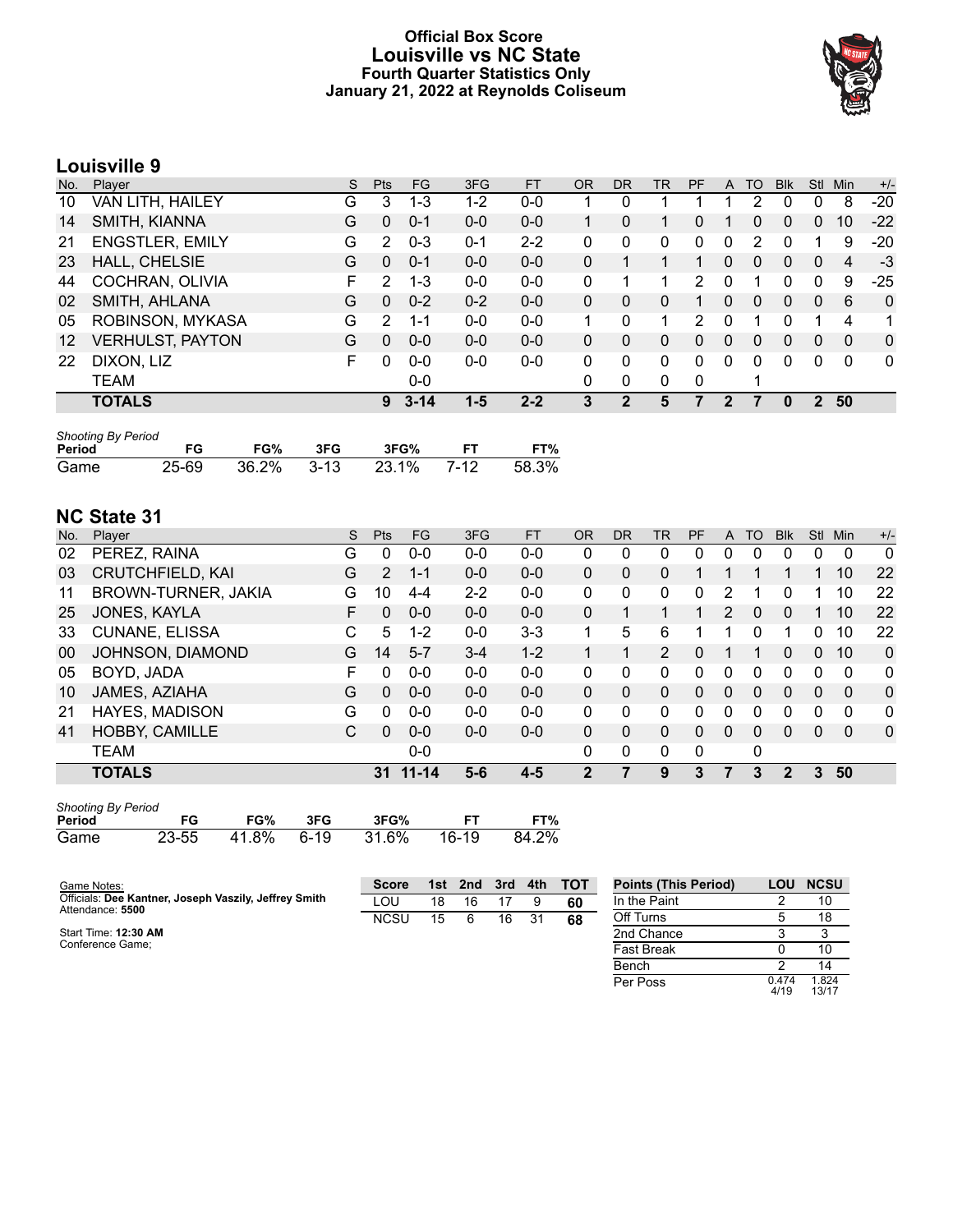#### **Official Play-By-Play Louisville vs NC State Fourth Quarter January 21, 2022 at Reynolds Coliseum**



#### **Period 4**

<mark>Starters :</mark><br>Louisville: 10 VAN LITH,HAILEY (G); 14 SMITH,KIANNA (G); 21 ENGSTLER,EMILY (G); 23 HALL,CHELSIE (G); 44 COCHRAN,OLIVIA (F);<br>**NC State**: 2 PEREZ,RAINA (G); 3 CRUTCHFIELD,KAI (G); 11 BROWN-TURNER,JAKIA (G); 25 J

| Time           | <b>VISITORS: Louisville</b>                   | <b>Score</b> | <b>Margin</b>   | <b>HOME: NC State</b>                   |
|----------------|-----------------------------------------------|--------------|-----------------|-----------------------------------------|
| 10:00          |                                               |              |                 | SUB OUT: PEREZ, RAINA                   |
| 10:00          |                                               |              |                 | SUB OUT: JAMES, AZIAHA                  |
| 10:00          |                                               |              |                 | SUB OUT: HAYES, MADISON                 |
| 10:00          |                                               |              |                 | SUB OUT: HOBBY, CAMILLE                 |
| 10:00          |                                               |              |                 | SUB IN: CRUTCHFIELD, KAI                |
| 10:00          |                                               |              |                 | SUB IN: BROWN-TURNER, JAKIA             |
| 10:00          |                                               |              |                 | SUB IN: JONES, KAYLA                    |
| 10:00          |                                               |              |                 | SUB IN: CUNANE, ELISSA                  |
| 09:48          | MISSED 3PTR by SMITH, AHLANA                  |              |                 |                                         |
| 09:45          | REBOUND (OFF) by ROBINSON, MYKASA             |              |                 |                                         |
| 09:26          | MISSED LAYUP by COCHRAN, OLIVIA               |              |                 |                                         |
| 09:26          |                                               |              |                 | REBOUND (DEF) by CUNANE, ELISSA         |
| 09:25          | FOUL by SMITH, AHLANA                         |              |                 |                                         |
| 09:11<br>08:53 | FOUL by ROBINSON, MYKASA                      |              |                 |                                         |
| 08:33          | TURNOVER by ROBINSON, MYKASA                  | 39-51        | V <sub>12</sub> | GOOD! JUMPER by BROWN-TURNER, JAKIA     |
| 08:33          |                                               |              |                 | STEAL by BROWN-TURNER, JAKIA            |
| 08:28          |                                               | 41-51        | $V$ 10          | GOOD! LAYUP by JOHNSON, DIAMOND [FB]    |
| 08:28          |                                               |              |                 | ASSIST by BROWN-TURNER, JAKIA           |
| 08:05          | GOOD! JUMPER by COCHRAN, OLIVIA               | 41-53        | V <sub>12</sub> |                                         |
| 08:05          | ASSIST by SMITH, KIANNA                       |              |                 |                                         |
| 08:02          | TIMEOUT 30SEC                                 |              |                 |                                         |
| 08:02          | SUB OUT: ROBINSON, MYKASA                     |              |                 |                                         |
| 08:02          | SUB IN: VAN LITH, HAILEY                      |              |                 |                                         |
| 07:53          |                                               | 44-53        | V <sub>9</sub>  | GOOD! 3PTR by JOHNSON, DIAMOND          |
| 07:53          |                                               |              |                 | ASSIST by BROWN-TURNER, JAKIA           |
| 07:31          | MISSED JUMPER by COCHRAN, OLIVIA              |              |                 |                                         |
| 07:31          |                                               |              |                 | BLOCK by CUNANE, ELISSA                 |
| 07:27          |                                               |              |                 | REBOUND (DEF) by CUNANE, ELISSA         |
| 07:20          |                                               | 47-53        | $V_6$           | GOOD! 3PTR by BROWN-TURNER, JAKIA       |
| 07:20          |                                               |              |                 | ASSIST by CRUTCHFIELD, KAI              |
| 06:45          | MISSED JUMPER by VAN LITH, HAILEY             |              |                 |                                         |
| 06:42          |                                               |              |                 | REBOUND (DEF) by CUNANE, ELISSA         |
| 06:38          |                                               | 49-53        | V <sub>4</sub>  | GOOD! LAYUP by BROWN-TURNER, JAKIA [FB] |
| 06:38          |                                               |              |                 | ASSIST by JOHNSON, DIAMOND              |
| 06:25          | TURNOVER by ENGSTLER, EMILY                   |              |                 |                                         |
| 06:18          |                                               | 51-53        | V <sub>2</sub>  | GOOD! LAYUP by CUNANE, ELISSA [FB]      |
| 06:18          |                                               |              |                 | ASSIST by JONES, KAYLA                  |
| 06:18          | FOUL by COCHRAN, OLIVIA                       |              |                 |                                         |
| 06:18          |                                               | 52-53        | V <sub>1</sub>  | GOOD! FT by CUNANE, ELISSA [FB]         |
| 06:09          | TURNOVER by VAN LITH, HAILEY<br>TIMEOUT 30SEC |              |                 |                                         |
| 06:09<br>05:48 |                                               |              |                 | MISSED 3PTR by JOHNSON, DIAMOND         |
| 05:42          |                                               |              |                 | REBOUND (OFF) by CUNANE, ELISSA         |
| 05:39          |                                               | 55-53        | H <sub>2</sub>  | GOOD! 3PTR by JOHNSON, DIAMOND          |
| 05:39          |                                               |              |                 | ASSIST by CUNANE, ELISSA                |
| 05:16          | MISSED JUMPER by ENGSTLER, EMILY              |              |                 |                                         |
| 05:12          |                                               |              |                 | REBOUND (DEF) by CUNANE, ELISSA         |
| 04:51          |                                               |              |                 | TURNOVER by CRUTCHFIELD, KAI            |
| 04:51          | STEAL by ENGSTLER, EMILY                      |              |                 |                                         |
| 04:21          | MISSED 3PTR by SMITH, AHLANA                  |              |                 |                                         |
| 04:19          | REBOUND (DEADB) by TEAM                       |              |                 |                                         |
| 04:19          | TURNOVER by TEAM                              |              |                 |                                         |
| 04:04          |                                               | 58-53        | H <sub>5</sub>  | GOOD! 3PTR by JOHNSON, DIAMOND          |
| 03:42          |                                               |              |                 | FOUL by JONES, KAYLA                    |
| 03:42          | SUB OUT: SMITH, AHLANA                        |              |                 |                                         |
| 03:42          | SUB IN: HALL, CHELSIE                         |              |                 |                                         |
| 03:42          | GOOD! FT by ENGSTLER, EMILY                   | 58-54        | H4              |                                         |
| 03:42          | GOOD! FT by ENGSTLER, EMILY                   | 58-55        | H <sub>3</sub>  |                                         |
| 03:42          | SUB OUT: COCHRAN, OLIVIA                      |              |                 |                                         |
| 03:42          | SUB IN: ROBINSON, MYKASA                      |              |                 |                                         |
| 03:26          | FOUL by VAN LITH, HAILEY                      |              |                 |                                         |
| 03:26          | SUB OUT: ROBINSON, MYKASA                     |              |                 |                                         |
| 03:26          | SUB IN: COCHRAN, OLIVIA                       |              |                 |                                         |
| 03:20          |                                               |              |                 | MISSED JUMPER by CUNANE, ELISSA         |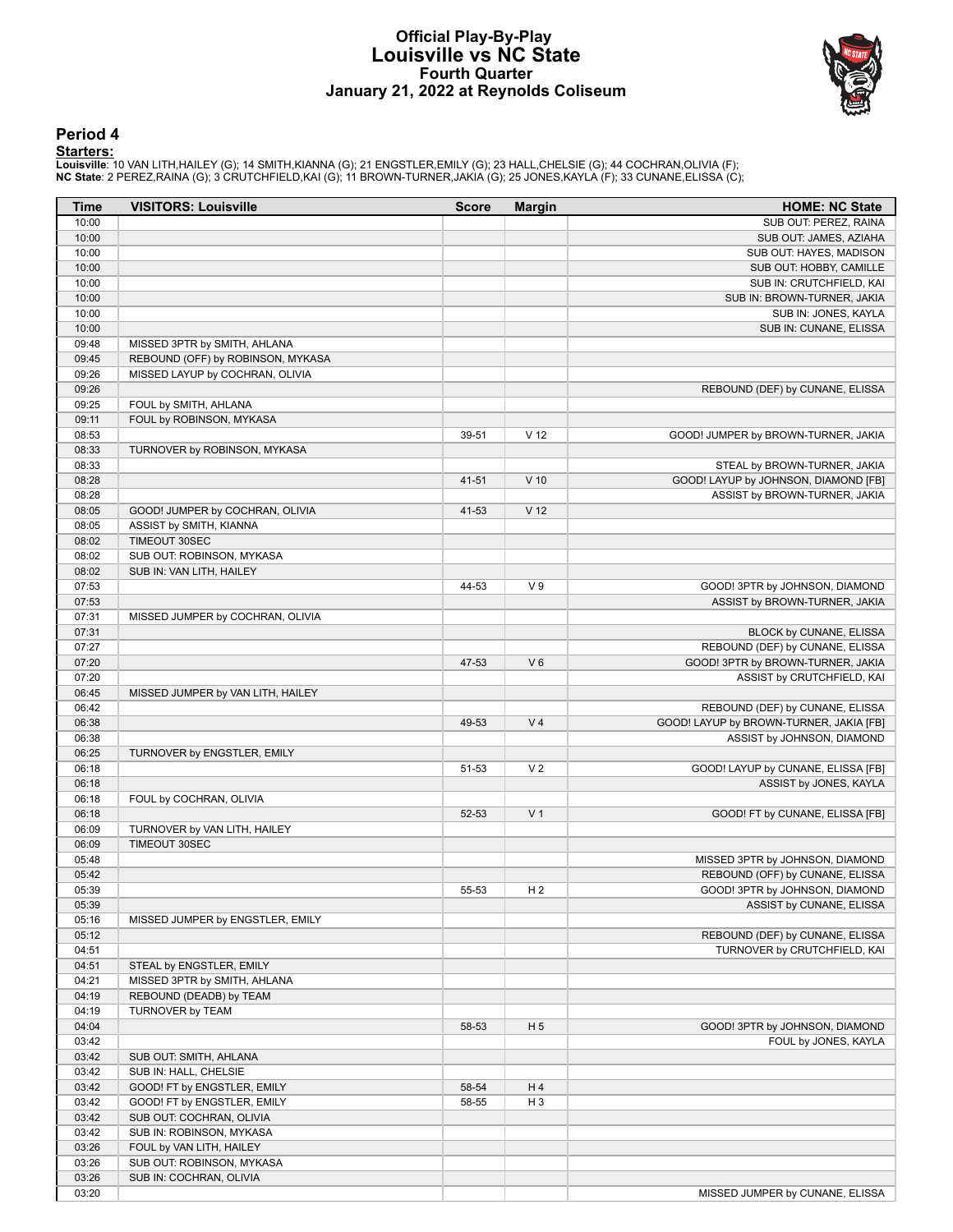| <b>Time</b> | <b>VISITORS: Louisville</b>       | <b>Score</b> | <b>Margin</b>  | <b>HOME: NC State</b>                |
|-------------|-----------------------------------|--------------|----------------|--------------------------------------|
| 03:16       | REBOUND (DEF) by HALL, CHELSIE    |              |                |                                      |
| 03:04       | TURNOVER by VAN LITH, HAILEY      |              |                |                                      |
| 03:04       |                                   |              |                | STEAL by JONES, KAYLA                |
| 02:49       |                                   | 61-55        | H <sub>6</sub> | GOOD! 3PTR by BROWN-TURNER, JAKIA    |
| 02:49       |                                   |              |                | ASSIST by JONES, KAYLA               |
| 02:38       | TURNOVER by ENGSTLER, EMILY       |              |                |                                      |
| 02:38       |                                   |              |                | STEAL by CRUTCHFIELD, KAI            |
| 02:34       |                                   | 63-55        | H 8            | GOOD! LAYUP by CRUTCHFIELD, KAI [FB] |
| 02:31       | <b>TIMEOUT TEAM</b>               |              |                |                                      |
| 02:31       | SUB OUT: ENGSTLER, EMILY          |              |                |                                      |
| 02:31       | SUB IN: ROBINSON, MYKASA          |              |                |                                      |
| 02:22       |                                   |              |                | FOUL by CRUTCHFIELD, KAI             |
| 02:16       | MISSED JUMPER by HALL, CHELSIE    |              |                |                                      |
| 02:12       |                                   |              |                | REBOUND (DEF) by JONES, KAYLA        |
| 01:48       | FOUL by ROBINSON, MYKASA          |              |                |                                      |
| 01:48       |                                   | 64-55        | H9             | GOOD! FT by CUNANE, ELISSA           |
| 01:48       |                                   | 65-55        | H 10           | GOOD! FT by CUNANE, ELISSA           |
| 01:48       | SUB OUT: ROBINSON, MYKASA         |              |                |                                      |
| 01:48       | SUB IN: ENGSTLER, EMILY           |              |                |                                      |
| 01:40       | MISSED 3PTR by ENGSTLER, EMILY    |              |                |                                      |
| 01:37       | REBOUND (OFF) by SMITH, KIANNA    |              |                |                                      |
| 01:37       |                                   |              |                | FOUL by CUNANE, ELISSA               |
| 01:34       | MISSED JUMPER by SMITH, KIANNA    |              |                |                                      |
| 01:31       |                                   |              |                | REBOUND (DEF) by JOHNSON, DIAMOND    |
| 01:31       | FOUL by HALL, CHELSIE             |              |                |                                      |
| 01:31       |                                   | 66-55        | H 11           | GOOD! FT by JOHNSON, DIAMOND [FB]    |
| 01:31       |                                   |              |                | MISSED FT by JOHNSON, DIAMOND [FB]   |
| 01:29       |                                   |              |                | REBOUND (OFF) by JOHNSON, DIAMOND    |
| 01:20       |                                   |              |                | MISSED JUMPER by JOHNSON, DIAMOND    |
| 01:17       | REBOUND (DEF) by COCHRAN, OLIVIA  |              |                |                                      |
| 01:11       | FOUL by COCHRAN, OLIVIA           |              |                |                                      |
| 01:11       | TURNOVER by COCHRAN, OLIVIA       |              |                |                                      |
| 01:11       | SUB OUT: COCHRAN, OLIVIA          |              |                |                                      |
| 01:11       | SUB IN: ROBINSON, MYKASA          |              |                |                                      |
| 00:43       |                                   | 68-55        | H 13           | GOOD! LAYUP by JOHNSON, DIAMOND      |
| 00:35       | MISSED LAYUP by ENGSTLER, EMILY   |              |                |                                      |
| 00:31       |                                   |              |                | REBOUND (DEF) by CUNANE, ELISSA      |
| 00:27       |                                   |              |                | TURNOVER by JOHNSON, DIAMOND         |
| 00:27       | STEAL by ROBINSON, MYKASA         |              |                |                                      |
| 00:19       | GOOD! LAYUP by ROBINSON, MYKASA   | 68-57        | H 11           |                                      |
| 00:19       | ASSIST by VAN LITH, HAILEY        |              |                |                                      |
| 00:14       |                                   |              |                | TURNOVER by BROWN-TURNER, JAKIA      |
| 00:11       | MISSED 3PTR by VAN LITH, HAILEY   |              |                |                                      |
| 00:11       |                                   |              |                | BLOCK by CRUTCHFIELD, KAI            |
| 00:06       | REBOUND (OFF) by VAN LITH, HAILEY |              |                |                                      |
| 00:05       | GOOD! JUMPER by VAN LITH, HAILEY  | 68-59        | H 9            |                                      |

# **Louisville 60, NC State 68**

| Points (This Period) | LOU           | <b>NCSU</b>    |
|----------------------|---------------|----------------|
| In the Paint         |               | 10             |
| Off Turns            |               | 18             |
| 2nd Chance           |               |                |
| Fast Break           |               | 10             |
| Bench                |               | 14             |
| Per Poss             | 0.474<br>4/19 | 1.824<br>13/17 |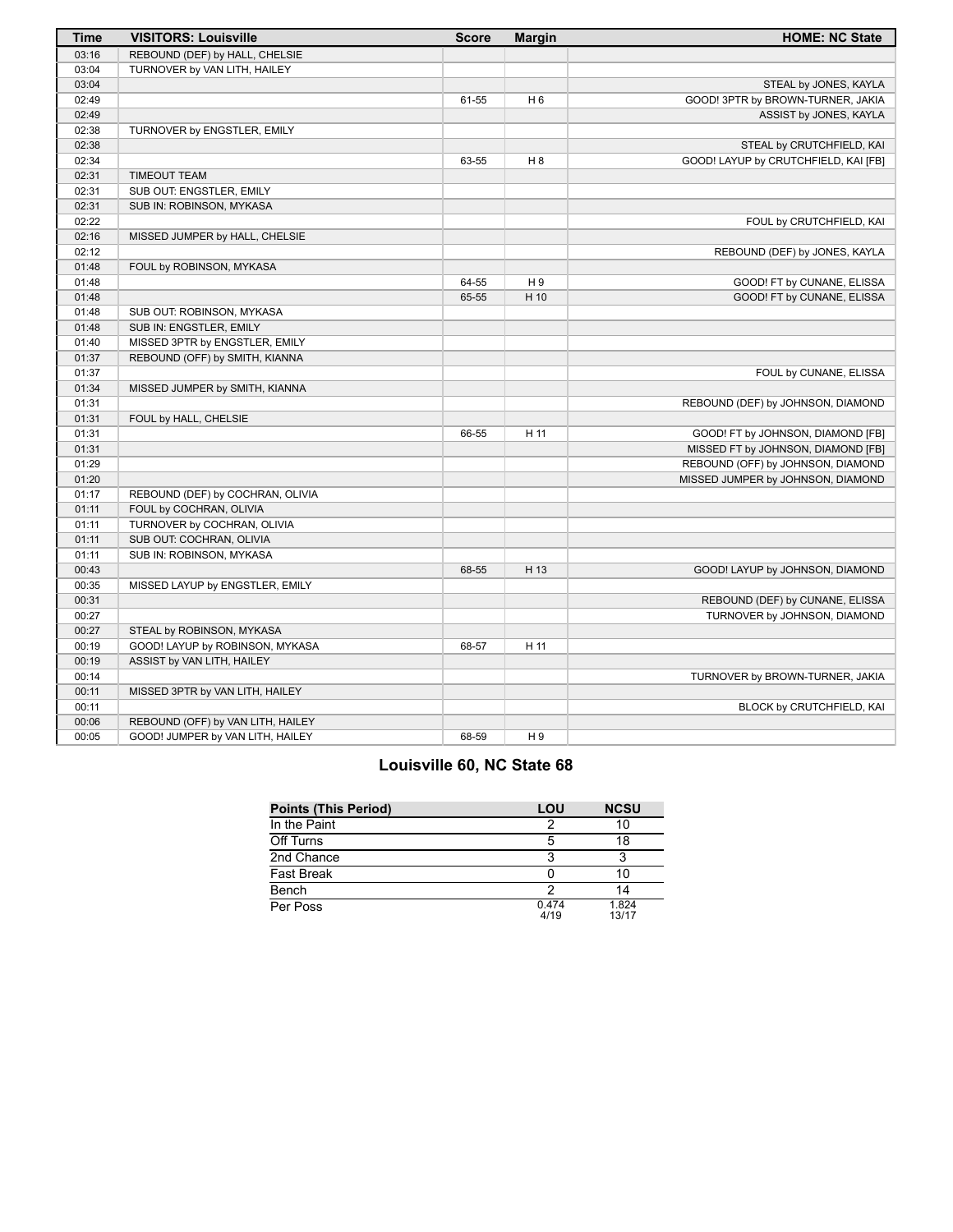#### **Official Scoring/Possession Reference Chart Louisville vs NC State Period 1 January 21, 2022 at Reynolds Coliseum**



**Period 1**

<mark>Starters :</mark><br>Louisville: 10 VAN LITH,HAILEY (G); 14 SMITH,KIANNA (G); 21 ENGSTLER,EMILY (G); 23 HALL,CHELSIE (G); 44 COCHRAN,OLIVIA (F);<br>**NC State**: 2 PEREZ,RAINA (G); 3 CRUTCHFIELD,KAI (G); 11 BROWN-TURNER,JAKIA (G); 25 J

| <b>Time</b> | <b>VISITORS: Louisville</b>          | <b>Score</b> | <b>Margin</b>  | <b>HOME: NC State</b>              |
|-------------|--------------------------------------|--------------|----------------|------------------------------------|
| 09:26       | GOOD! LAYUP by COCHRAN, OLIVIA       | $0 - 2$      | V <sub>2</sub> |                                    |
| 09:11       |                                      | $3-2$        | H <sub>1</sub> | GOOD! 3PTR by PEREZ, RAINA         |
| 07:49       | GOOD! JUMPER by SMITH, KIANNA        | $3-4$        | V <sub>1</sub> |                                    |
| 06:27       |                                      | $5 - 4$      | H <sub>1</sub> | GOOD! LAYUP by BROWN-TURNER, JAKIA |
| 06:11       | GOOD! JUMPER by COCHRAN, OLIVIA      | $5-6$        | V <sub>1</sub> |                                    |
| 05:55       |                                      | $6-6$        | Τ              | GOOD! FT by PEREZ, RAINA           |
| 05:55       |                                      | $7-6$        | H <sub>1</sub> | GOOD! FT by PEREZ, RAINA           |
| 05:32       |                                      | $9-6$        | $H_3$          | GOOD! JUMPER by JONES, KAYLA       |
| 04:35       | GOOD! LAYUP by ENGSTLER, EMILY       | $9 - 8$      | H <sub>1</sub> |                                    |
| 04:19       | GOOD! LAYUP by VAN LITH, HAILEY [FB] | $9 - 10$     | V <sub>1</sub> |                                    |
| 04:01       |                                      | $11 - 10$    | H <sub>1</sub> | GOOD! JUMPER by CUNANE, ELISSA     |
| 03:16       | GOOD! LAYUP by COCHRAN, OLIVIA       | $11 - 12$    | V <sub>1</sub> |                                    |
| 02:53       | GOOD! LAYUP by VAN LITH, HAILEY      | $11 - 14$    | V <sub>3</sub> |                                    |
| 02:29       |                                      | $13 - 14$    | V <sub>1</sub> | GOOD! LAYUP by BOYD, JADA          |
| 02:13       | GOOD! LAYUP by ENGSTLER, EMILY       | $13 - 16$    | $V_3$          |                                    |
| 01:51       |                                      | $15 - 16$    | V <sub>1</sub> | GOOD! LAYUP by HOBBY, CAMILLE      |
| 01:37       | GOOD! LAYUP by ENGSTLER, EMILY       | $15 - 18$    | V <sub>3</sub> |                                    |

**Louisville 18, NC State 15**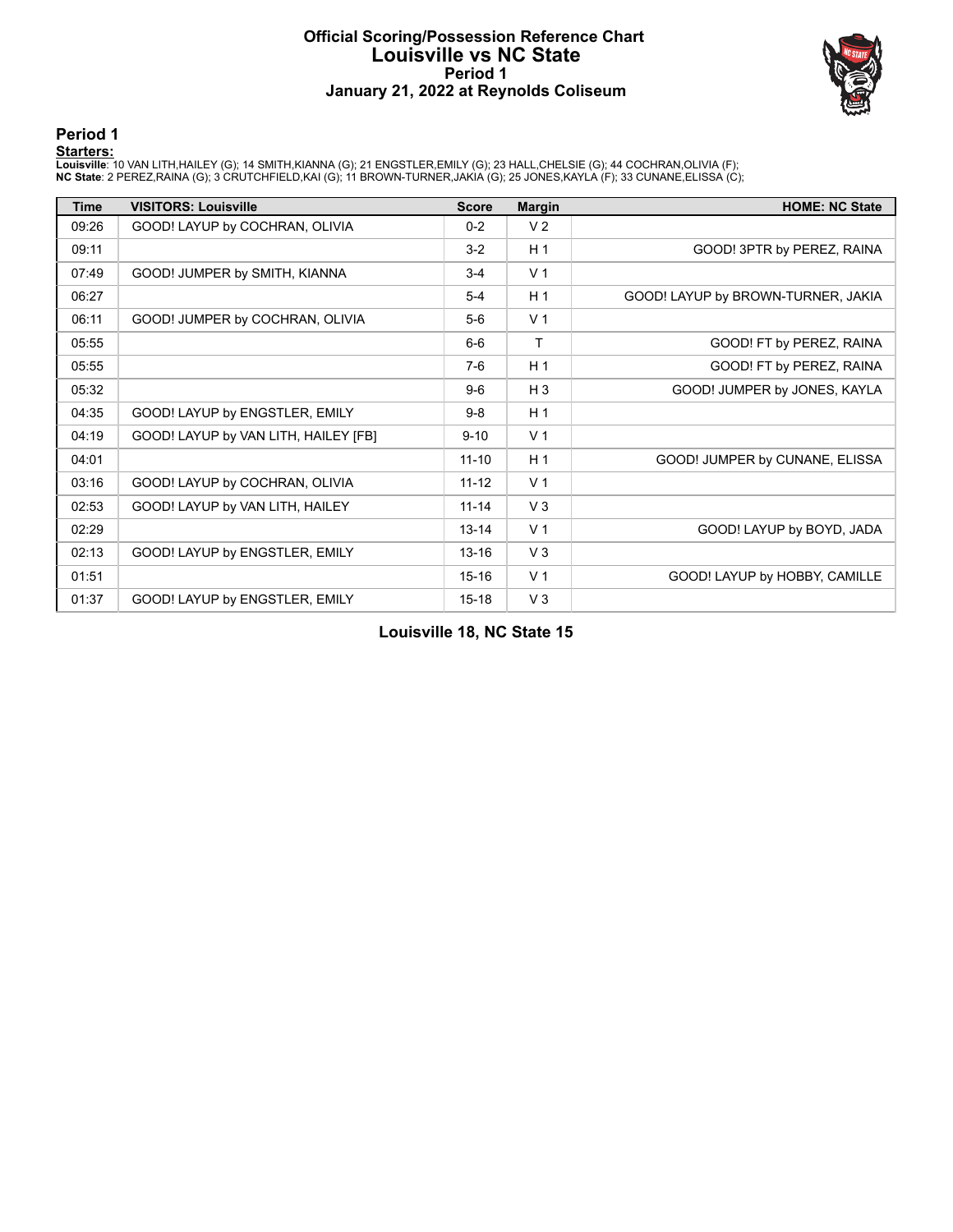#### **Official Scoring/Possession Reference Chart Louisville vs NC State Period 2 January 21, 2022 at Reynolds Coliseum**



**Period 2**

<mark>Starters :</mark><br>Louisville: 10 VAN LITH,HAILEY (G); 14 SMITH,KIANNA (G); 21 ENGSTLER,EMILY (G); 23 HALL,CHELSIE (G); 44 COCHRAN,OLIVIA (F);<br>**NC State**: 2 PEREZ,RAINA (G); 3 CRUTCHFIELD,KAI (G); 11 BROWN-TURNER,JAKIA (G); 25 J

| <b>Time</b> | <b>VISITORS: Louisville</b>       | <b>Score</b> | <b>Margin</b>   | <b>HOME: NC State</b>             |
|-------------|-----------------------------------|--------------|-----------------|-----------------------------------|
| 09:46       | GOOD! LAYUP by SMITH, KIANNA      | $15 - 20$    | V <sub>5</sub>  |                                   |
| 08:59       |                                   | $17 - 20$    | V <sub>3</sub>  | GOOD! JUMPER by HOBBY, CAMILLE    |
| 08:13       | GOOD! FT by VERHULST, PAYTON [FB] | $17 - 21$    | V <sub>4</sub>  |                                   |
| 07:47       | GOOD! LAYUP by COCHRAN, OLIVIA    | $17 - 23$    | $V_6$           |                                   |
| 07:19       | GOOD! FT by COCHRAN, OLIVIA       | $17 - 24$    | V <sub>7</sub>  |                                   |
| 06:39       | GOOD! LAYUP by COCHRAN, OLIVIA    | $17 - 26$    | V <sub>9</sub>  |                                   |
| 06:03       | GOOD! LAYUP by SMITH, KIANNA      | $17 - 28$    | V <sub>11</sub> |                                   |
| 04:02       | GOOD! 3PTR by ENGSTLER, EMILY     | $17 - 31$    | V <sub>14</sub> |                                   |
| 02:57       | GOOD! LAYUP by VAN LITH, HAILEY   | $17 - 33$    | V <sub>16</sub> |                                   |
| 02:18       |                                   | 18-33        | V <sub>15</sub> | GOOD! FT by BOYD, JADA            |
| 02:03       |                                   | 19-33        | V <sub>14</sub> | GOOD! FT by CRUTCHFIELD, KAI [FB] |
| 01:56       | GOOD! FT by SMITH, AHLANA [FB]    | 19-34        | V <sub>15</sub> |                                   |
| 00:42       |                                   | $21 - 34$    | V <sub>13</sub> | GOOD! LAYUP by BOYD, JADA         |

**Louisville 34, NC State 21**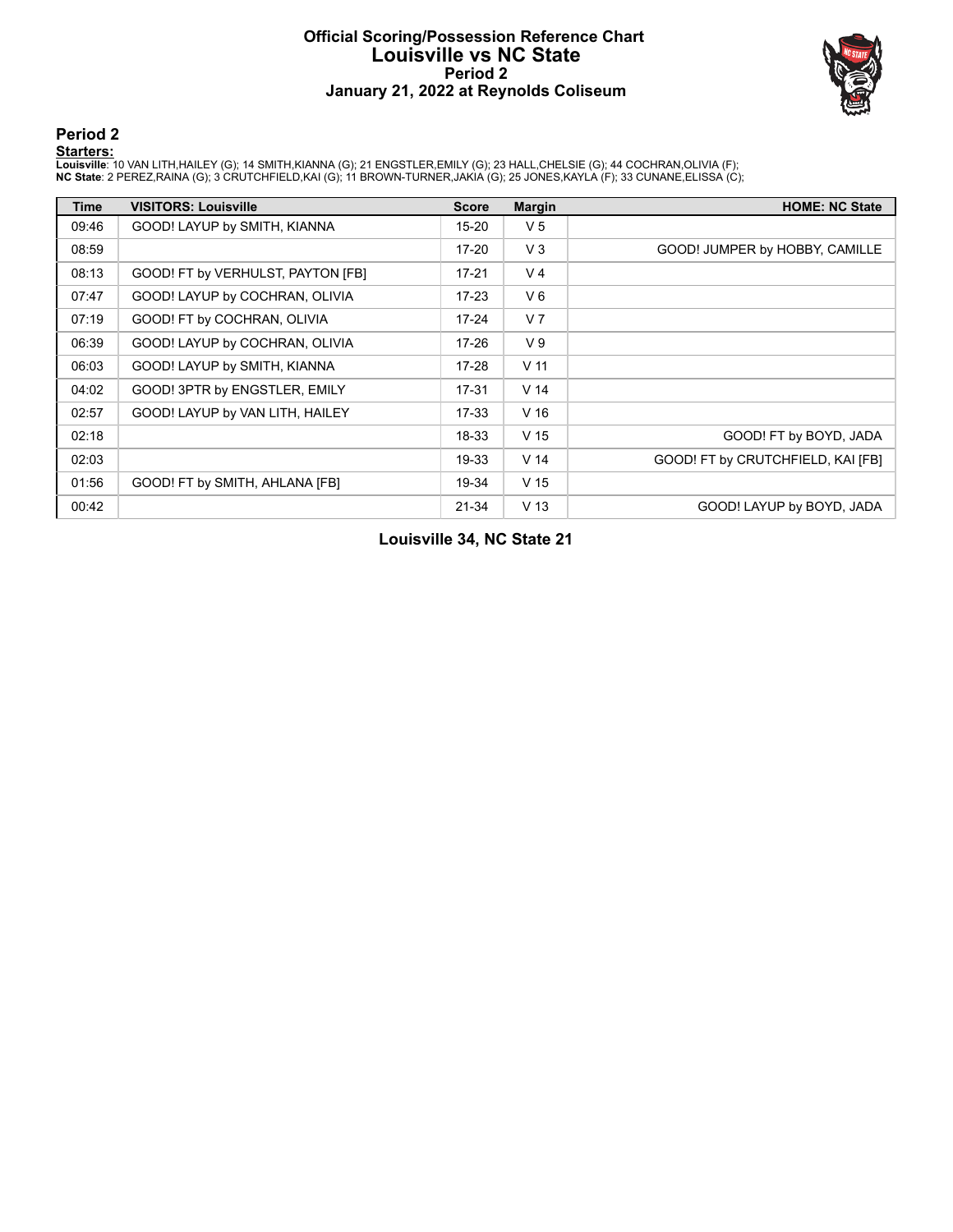#### **Official Scoring/Possession Reference Chart Louisville vs NC State Period 3 January 21, 2022 at Reynolds Coliseum**



#### **Period 3**

<mark>Starters :</mark><br>Louisville: 10 VAN LITH,HAILEY (G); 14 SMITH,KIANNA (G); 21 ENGSTLER,EMILY (G); 23 HALL,CHELSIE (G); 44 COCHRAN,OLIVIA (F);<br>**NC State**: 2 PEREZ,RAINA (G); 3 CRUTCHFIELD,KAI (G); 11 BROWN-TURNER,JAKIA (G); 25 J

| <b>Time</b> | <b>VISITORS: Louisville</b>      | <b>Score</b> | <b>Margin</b>   | <b>HOME: NC State</b>           |
|-------------|----------------------------------|--------------|-----------------|---------------------------------|
| 09:44       |                                  | 23-34        | V <sub>11</sub> | GOOD! LAYUP by CUNANE, ELISSA   |
| 09:29       | GOOD! JUMPER by VAN LITH, HAILEY | 23-36        | V <sub>13</sub> |                                 |
| 08:57       | GOOD! 3PTR by VAN LITH, HAILEY   | 23-39        | V <sub>16</sub> |                                 |
| 08:36       |                                  | 25-39        | V <sub>14</sub> | GOOD! LAYUP by CUNANE, ELISSA   |
| 08:11       | GOOD! JUMPER by COCHRAN, OLIVIA  | $25 - 41$    | V <sub>16</sub> |                                 |
| 07:47       |                                  | 26-41        | V <sub>15</sub> | GOOD! FT by CUNANE, ELISSA      |
| 07:47       |                                  | $27-41$      | V <sub>14</sub> | GOOD! FT by CUNANE, ELISSA      |
| 06:56       |                                  | 28-41        | V <sub>13</sub> | GOOD! FT by CUNANE, ELISSA      |
| 06:56       |                                  | 29-41        | V <sub>12</sub> | GOOD! FT by CUNANE, ELISSA      |
| 06:44       | GOOD! LAYUP by COCHRAN, OLIVIA   | 29-43        | V <sub>14</sub> |                                 |
| 06:18       | GOOD! FT by COCHRAN, OLIVIA      | 29-44        | V <sub>15</sub> |                                 |
| 06:18       | GOOD! FT by COCHRAN, OLIVIA      | 29-45        | V <sub>16</sub> |                                 |
| 06:06       |                                  | $30 - 45$    | V <sub>15</sub> | GOOD! FT by BROWN-TURNER, JAKIA |
| 06:06       |                                  | $31 - 45$    | V <sub>14</sub> | GOOD! FT by BROWN-TURNER, JAKIA |
| 04:25       | GOOD! LAYUP by SMITH, KIANNA     | $31 - 47$    | V <sub>16</sub> |                                 |
| 04:04       |                                  | 32-47        | V <sub>15</sub> | GOOD! FT by HOBBY, CAMILLE      |
| 04:04       |                                  | 33-47        | V <sub>14</sub> | GOOD! FT by HOBBY, CAMILLE      |
| 02:28       |                                  | 35-47        | V <sub>12</sub> | GOOD! LAYUP by JOHNSON, DIAMOND |
| 02:08       | GOOD! JUMPER by ENGSTLER, EMILY  | 35-49        | V <sub>14</sub> |                                 |
| 01:45       |                                  | 37-49        | V <sub>12</sub> | GOOD! JUMPER by PEREZ, RAINA    |
| 01:30       | GOOD! LAYUP by ENGSTLER, EMILY   | $37 - 51$    | V <sub>14</sub> |                                 |

**Louisville 51, NC State 37**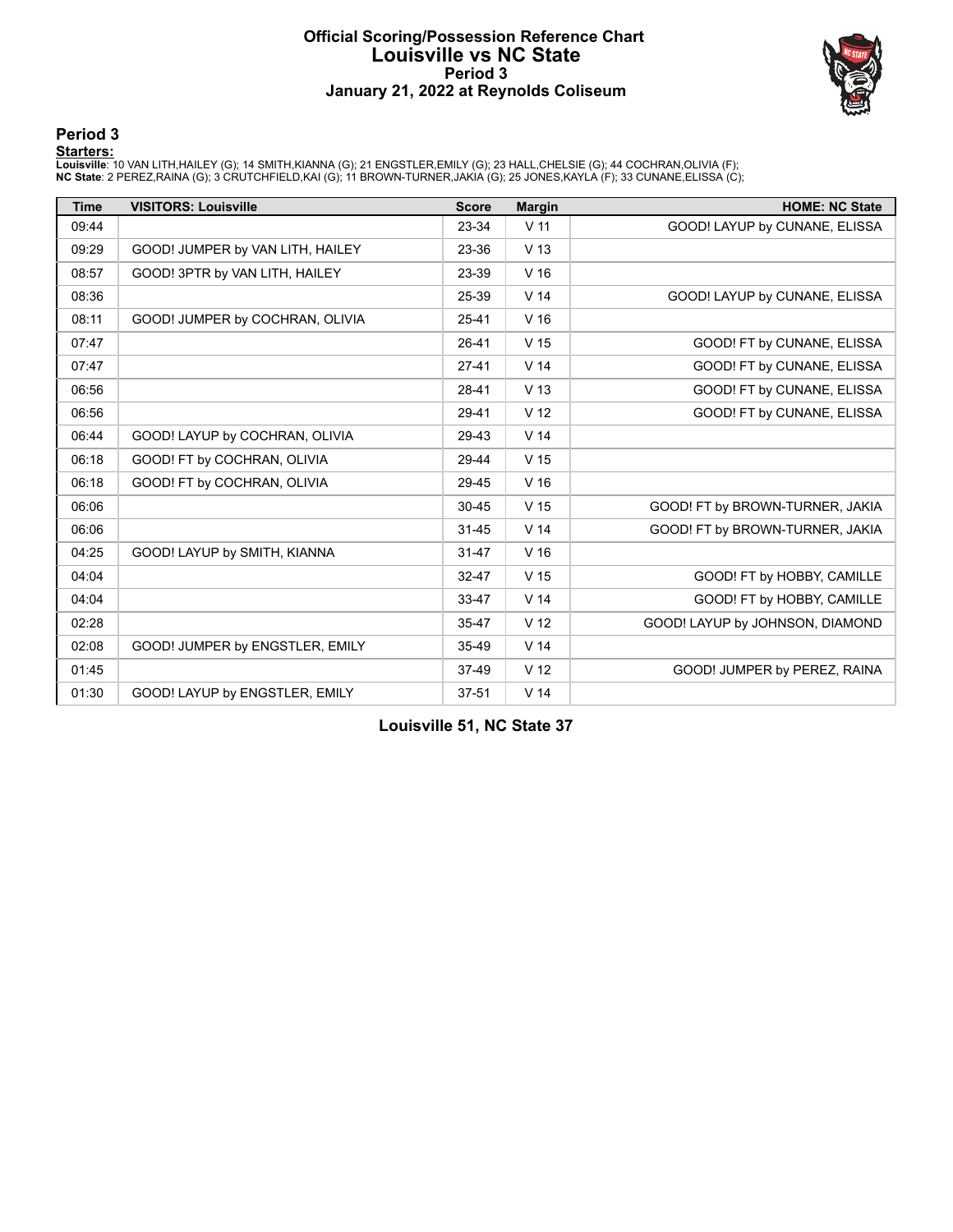#### **Official Scoring/Possession Reference Chart Louisville vs NC State Period 4 January 21, 2022 at Reynolds Coliseum**



**Period 4**

<mark>Starters :</mark><br>Louisville: 10 VAN LITH,HAILEY (G); 14 SMITH,KIANNA (G); 21 ENGSTLER,EMILY (G); 23 HALL,CHELSIE (G); 44 COCHRAN,OLIVIA (F);<br>**NC State**: 2 PEREZ,RAINA (G); 3 CRUTCHFIELD,KAI (G); 11 BROWN-TURNER,JAKIA (G); 25 J

| <b>Time</b> | <b>VISITORS: Louisville</b>      | <b>Score</b> | <b>Margin</b>   | <b>HOME: NC State</b>                   |
|-------------|----------------------------------|--------------|-----------------|-----------------------------------------|
| 08:53       |                                  | 39-51        | V <sub>12</sub> | GOOD! JUMPER by BROWN-TURNER, JAKIA     |
| 08:28       |                                  | 41-51        | $V$ 10          | GOOD! LAYUP by JOHNSON, DIAMOND [FB]    |
| 08:05       | GOOD! JUMPER by COCHRAN, OLIVIA  | 41-53        | V <sub>12</sub> |                                         |
| 07:53       |                                  | 44-53        | V <sub>9</sub>  | GOOD! 3PTR by JOHNSON, DIAMOND          |
| 07:20       |                                  | 47-53        | $V_6$           | GOOD! 3PTR by BROWN-TURNER, JAKIA       |
| 06:38       |                                  | 49-53        | V <sub>4</sub>  | GOOD! LAYUP by BROWN-TURNER, JAKIA [FB] |
| 06:18       |                                  | 51-53        | V <sub>2</sub>  | GOOD! LAYUP by CUNANE, ELISSA [FB]      |
| 06:18       |                                  | 52-53        | V <sub>1</sub>  | GOOD! FT by CUNANE, ELISSA [FB]         |
| 05:39       |                                  | 55-53        | H <sub>2</sub>  | GOOD! 3PTR by JOHNSON, DIAMOND          |
| 04:04       |                                  | 58-53        | H <sub>5</sub>  | GOOD! 3PTR by JOHNSON, DIAMOND          |
| 03:42       | GOOD! FT by ENGSTLER, EMILY      | 58-54        | H <sub>4</sub>  |                                         |
| 03:42       | GOOD! FT by ENGSTLER, EMILY      | 58-55        | $H_3$           |                                         |
| 02:49       |                                  | 61-55        | H <sub>6</sub>  | GOOD! 3PTR by BROWN-TURNER, JAKIA       |
| 02:34       |                                  | 63-55        | H <sub>8</sub>  | GOOD! LAYUP by CRUTCHFIELD, KAI [FB]    |
| 01:48       |                                  | 64-55        | H <sub>9</sub>  | GOOD! FT by CUNANE, ELISSA              |
| 01:48       |                                  | 65-55        | H 10            | GOOD! FT by CUNANE, ELISSA              |
| 01:31       |                                  | 66-55        | H 11            | GOOD! FT by JOHNSON, DIAMOND [FB]       |
| 00:43       |                                  | 68-55        | H 13            | GOOD! LAYUP by JOHNSON, DIAMOND         |
| 00:19       | GOOD! LAYUP by ROBINSON, MYKASA  | 68-57        | H 11            |                                         |
| 00:05       | GOOD! JUMPER by VAN LITH, HAILEY | 68-59        | H <sub>9</sub>  |                                         |

**Louisville 60, NC State 68**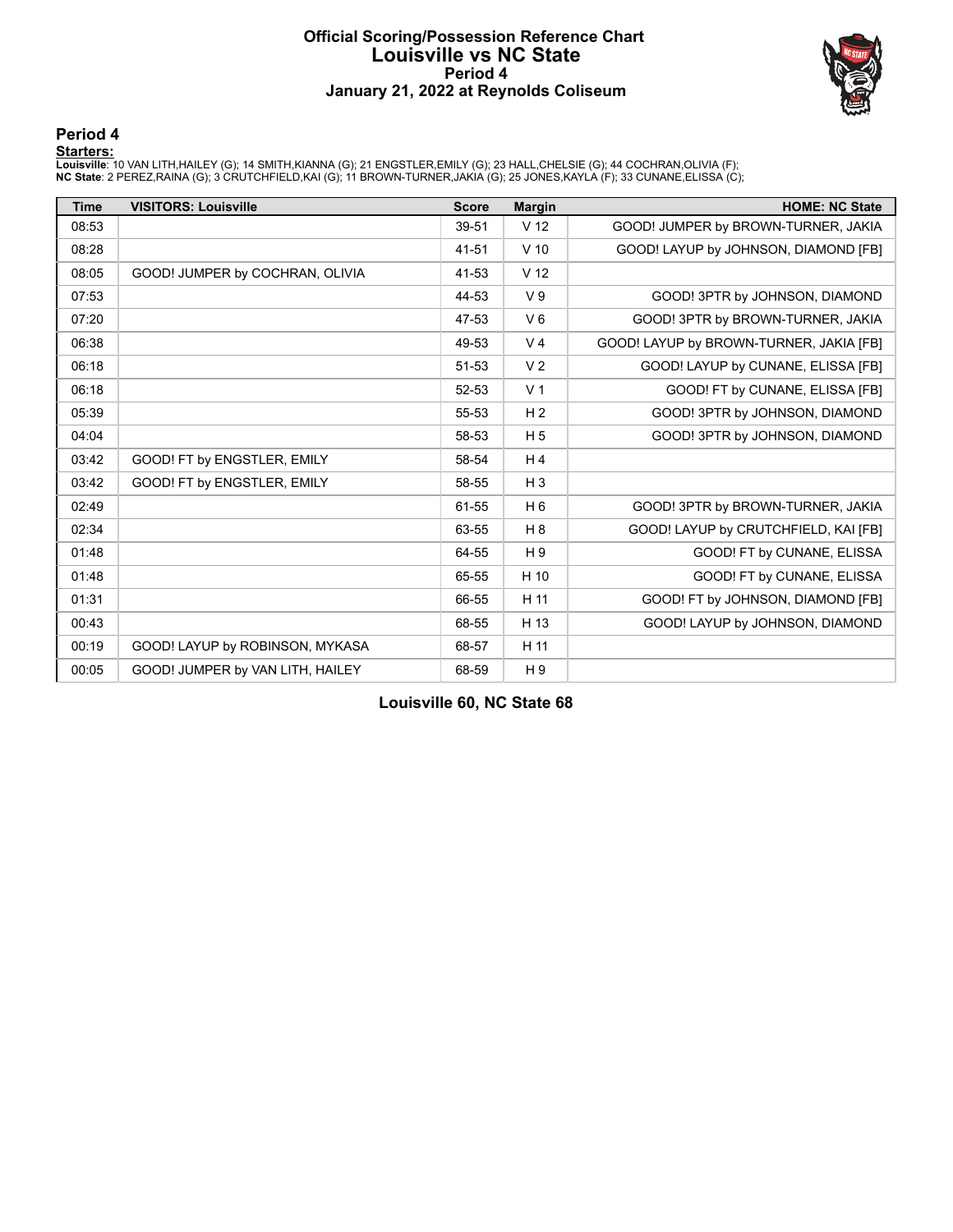#### **Official Substitutions Log Louisville vs NC State Period 1 January 21, 2022 at Reynolds Coliseum**



| <b>VISITORS: Louisville</b> | <b>Time</b> | <b>Score</b> | <b>HOME: NC State</b>    |
|-----------------------------|-------------|--------------|--------------------------|
| 10 VAN LITH, HAILEY         |             |              | 2 PEREZ, RAINA           |
| 14 SMITH, KIANNA            |             |              | 3 CRUTCHFIELD, KAI       |
| 21 ENGSTLER, EMILY          |             |              | 11 BROWN-TURNER, JAKIA   |
| 23 HALL, CHELSIE            |             |              | 25 JONES, KAYLA          |
| 44 COCHRAN, OLIVIA          |             |              | 33 CUNANE, ELISSA        |
| SUB OUT: 23 HALL, CHELSIE   | 05:55       | $6 - 5$      |                          |
| SUB IN: 2 SMITH, AHLANA     | 05:55       |              |                          |
|                             | 03:45       | $10 - 11$    | SUB OUT: JONES, KAYLA    |
|                             | 03:45       |              | SUB IN: BOYD, JADA       |
|                             | 02:53       | $14 - 11$    | SUB OUT: PEREZ, RAINA    |
|                             | 02:53       |              | SUB OUT: CUNANE ELISSA   |
|                             | 02:53       |              | SUB IN: JOHNSON, DIAMOND |
|                             | 02:53       |              | SUB IN: HOBBY, CAMILLE   |
| SUB OUT: 44 COCHRAN, OLIVIA | 02:53       |              |                          |
| SUB IN: 22 DIXON.LIZ        | 02:53       |              |                          |

**Louisville 18, NC State 15**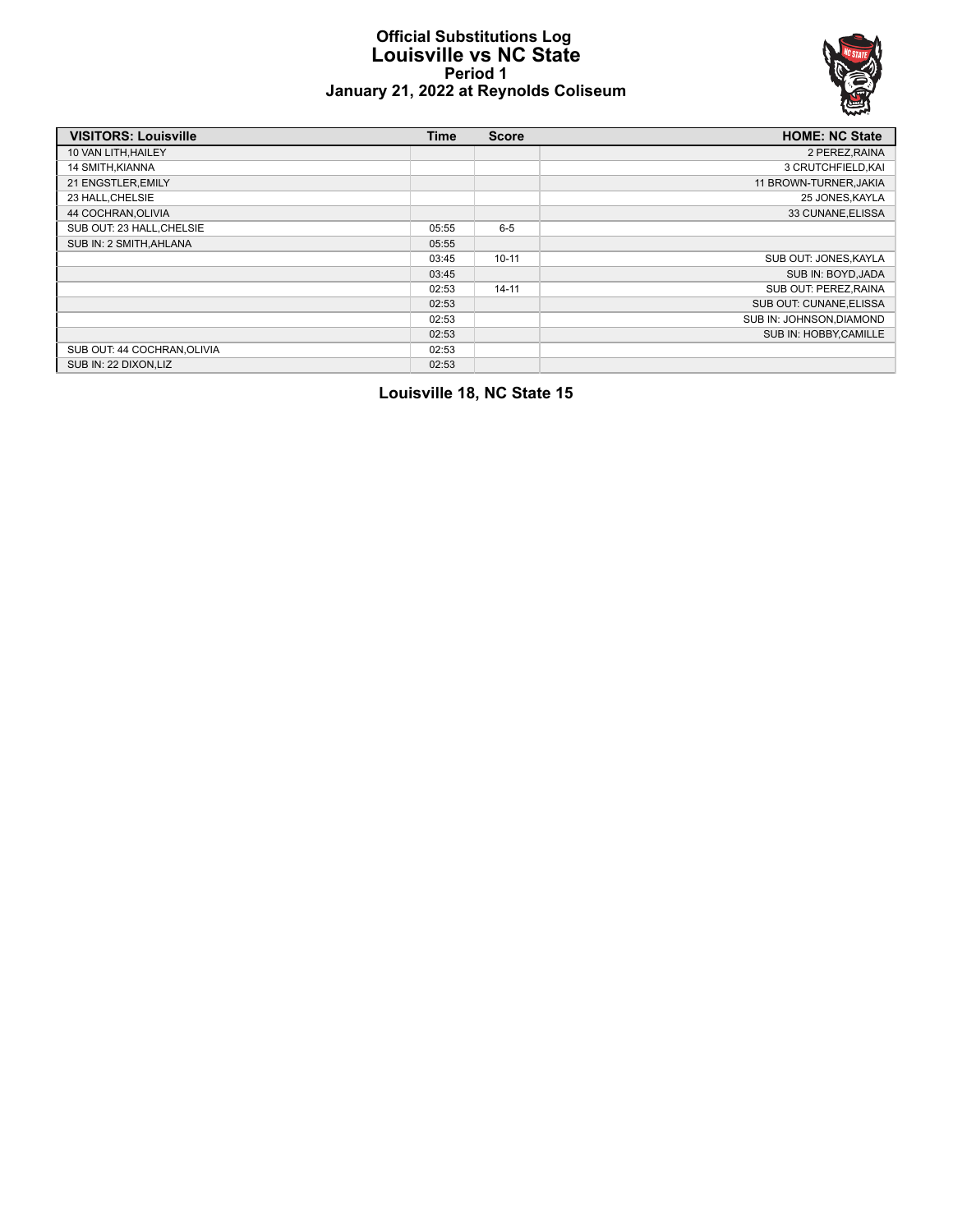

#### **Official Substitutions Log Louisville vs NC State Period 2 January 21, 2022 at Reynolds Coliseum**

| <b>VISITORS: Louisville</b>  | <b>Time</b> | <b>Score</b>   | <b>HOME: NC State</b>        |
|------------------------------|-------------|----------------|------------------------------|
| 10 VAN LITH, HAILEY          |             |                | 2 PEREZ, RAINA               |
| 14 SMITH, KIANNA             |             |                | 3 CRUTCHFIELD, KAI           |
| 21 ENGSTLER, EMILY           |             |                | 11 BROWN-TURNER, JAKIA       |
| 23 HALL, CHELSIE             |             |                | 25 JONES, KAYLA              |
| 44 COCHRAN, OLIVIA           |             |                | 33 CUNANE.ELISSA             |
| SUB OUT: 21 ENGSTLER, EMILY  | 10:00       | $\overline{a}$ |                              |
| SUB IN: 12 VERHULST, PAYTON  | 10:00       |                |                              |
|                              | 08:13       | $20 - 17$      | SUB OUT: BOYD, JADA          |
|                              | 08:13       |                | SUB OUT: HOBBY, CAMILLE      |
|                              | 08:13       |                | SUB IN: JONES, KAYLA         |
|                              | 08:13       |                | SUB IN: CUNANE, ELISSA       |
|                              | 08:13       |                | SUB OUT: BROWN-TURNER, JAKIA |
|                              | 08:13       |                | SUB IN: PEREZ, RAINA         |
| SUB OUT: 10 VAN LITH, HAILEY | 08:13       |                |                              |
| SUB OUT: 12 VERHULST PAYTON  | 08:13       |                |                              |
| SUB OUT: 22 DIXON, LIZ       | 08:13       |                |                              |
| SUB IN: 5 ROBINSON, MYKASA   | 08:13       |                |                              |
| SUB IN: 21 ENGSTLER, EMILY   | 08:13       |                |                              |
| SUB IN: 44 COCHRAN, OLIVIA   | 08:13       |                |                              |
|                              | 05:58       | $28-17$        | SUB OUT: JOHNSON, DIAMOND    |
|                              | 05:58       |                | SUB OUT: CUNANE, ELISSA      |
|                              | 05:58       |                | SUB IN: JAMES, AZIAHA        |
|                              | 05:58       |                | SUB IN: HOBBY, CAMILLE       |
| SUB OUT: 44 COCHRAN, OLIVIA  | 05:58       |                |                              |
| SUB IN: 22 DIXON, LIZ        | 05:58       |                |                              |
|                              | 04:45       | 28-17          | SUB OUT: CRUTCHFIELD, KAI    |
|                              | 04:45       |                | SUB IN: BROWN-TURNER, JAKIA  |
| SUB OUT: 14 SMITH, KIANNA    | 04:45       |                |                              |
| SUB IN: 10 VAN LITH, HAILEY  | 04:45       |                |                              |
| SUB OUT: 2 SMITH, AHLANA     | 04:45       |                |                              |
| SUB IN: 23 HALL, CHELSIE     | 04:45       |                |                              |
|                              | 04:16       | $28-17$        | SUB OUT: HOBBY, CAMILLE      |
|                              | 04:16       |                | SUB IN: CUNANE, ELISSA       |
| SUB OUT: 22 DIXON, LIZ       | 03:38       | $31 - 17$      |                              |
| SUB IN: 44 COCHRAN, OLIVIA   | 03:38       |                |                              |
|                              | 03:13       | $31 - 17$      | SUB OUT: JAMES, AZIAHA       |
|                              | 03:13       |                | SUB OUT: JONES, KAYLA        |
|                              | 03:13       |                | SUB IN: CRUTCHFIELD, KAI     |
|                              | 03:13       |                | SUB IN: BOYD, JADA           |
| SUB OUT: 23 HALL, CHELSIE    | 02:45       | $33 - 17$      |                              |
| SUB IN: 2 SMITH, AHLANA      | 02:45       |                |                              |
|                              | 02:18       | $33 - 17$      | SUB OUT: BROWN-TURNER, JAKIA |
|                              | 02:18       |                | SUB IN: JOHNSON, DIAMOND     |
| SUB OUT: 5 ROBINSON, MYKASA  | 01:32       | $34-19$        |                              |
| SUB IN: 14 SMITH, KIANNA     | 01:32       |                |                              |

**Louisville 34, NC State 21**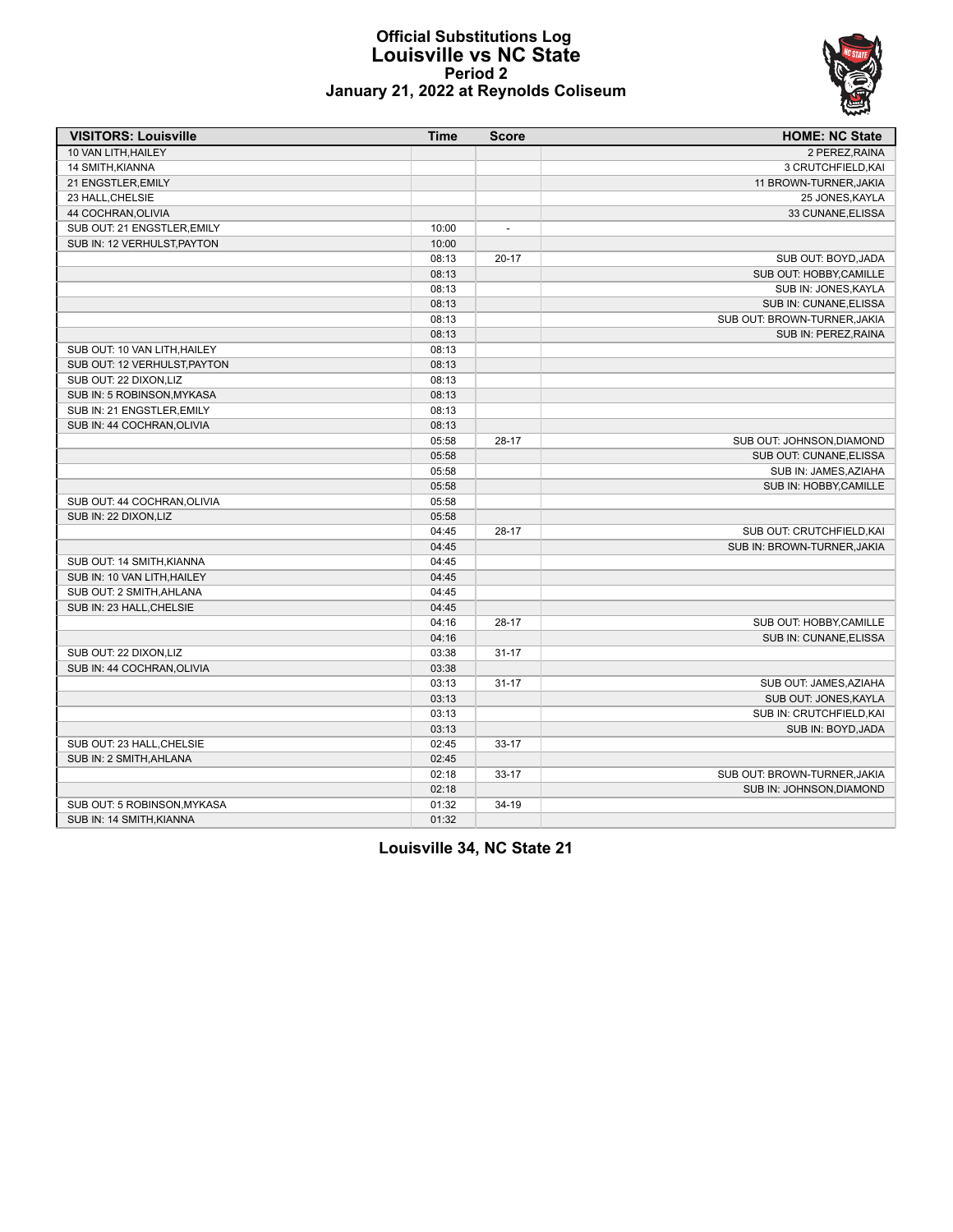

#### **Official Substitutions Log Louisville vs NC State Period 3 January 21, 2022 at Reynolds Coliseum**

| <b>VISITORS: Louisville</b>  | <b>Time</b> | <b>Score</b>             | <b>HOME: NC State</b>        |
|------------------------------|-------------|--------------------------|------------------------------|
| 10 VAN LITH, HAILEY          |             |                          | 2 PEREZ, RAINA               |
| 14 SMITH, KIANNA             |             |                          | 3 CRUTCHFIELD, KAI           |
| 21 ENGSTLER, EMILY           |             |                          | 11 BROWN-TURNER, JAKIA       |
| 23 HALL, CHELSIE             |             |                          | 25 JONES, KAYLA              |
| 44 COCHRAN, OLIVIA           |             |                          | 33 CUNANE, ELISSA            |
|                              | 10:00       | $\overline{\phantom{a}}$ | SUB OUT: JOHNSON, DIAMOND    |
|                              | 10:00       |                          | SUB OUT: BOYD, JADA          |
|                              | 10:00       |                          | SUB IN: BROWN-TURNER, JAKIA  |
|                              | 10:00       |                          | SUB IN: JONES, KAYLA         |
| SUB OUT: 2 SMITH, AHLANA     | 10:00       |                          |                              |
| SUB IN: 23 HALL, CHELSIE     | 10:00       |                          |                              |
|                              | 06:34       | 43-29                    | SUB OUT: JONES, KAYLA        |
|                              | 06:34       |                          | SUB IN: BOYD, JADA           |
|                              | 06:06       | 45-29                    | SUB OUT: CRUTCHFIELD, KAI    |
|                              | 06:06       |                          | SUB IN: JOHNSON, DIAMOND     |
| SUB OUT: 44 COCHRAN, OLIVIA  | 05:56       | 45-31                    |                              |
| SUB IN: 22 DIXON,LIZ         | 05:56       |                          |                              |
|                              | 05:34       | 45-31                    | SUB OUT: CUNANE, ELISSA      |
|                              | 05:34       |                          | SUB IN: HOBBY, CAMILLE       |
|                              | 04:55       | 45-31                    | SUB OUT: BOYD, JADA          |
|                              | 04:55       |                          | SUB OUT: BROWN-TURNER, JAKIA |
|                              | 04:55       |                          | SUB IN: JAMES, AZIAHA        |
|                              | 04:55       |                          | SUB IN: HAYES, MADISON       |
| SUB OUT: 10 VAN LITH, HAILEY | 01:30       | 51-37                    |                              |
| SUB OUT: 22 DIXON, LIZ       | 01:30       |                          |                              |
| SUB OUT: 23 HALL, CHELSIE    | 01:30       |                          |                              |
| SUB IN: 2 SMITH, AHLANA      | 01:30       |                          |                              |
| SUB IN: 5 ROBINSON, MYKASA   | 01:30       |                          |                              |
| SUB IN: 44 COCHRAN, OLIVIA   | 01:30       |                          |                              |

**Louisville 51, NC State 37**